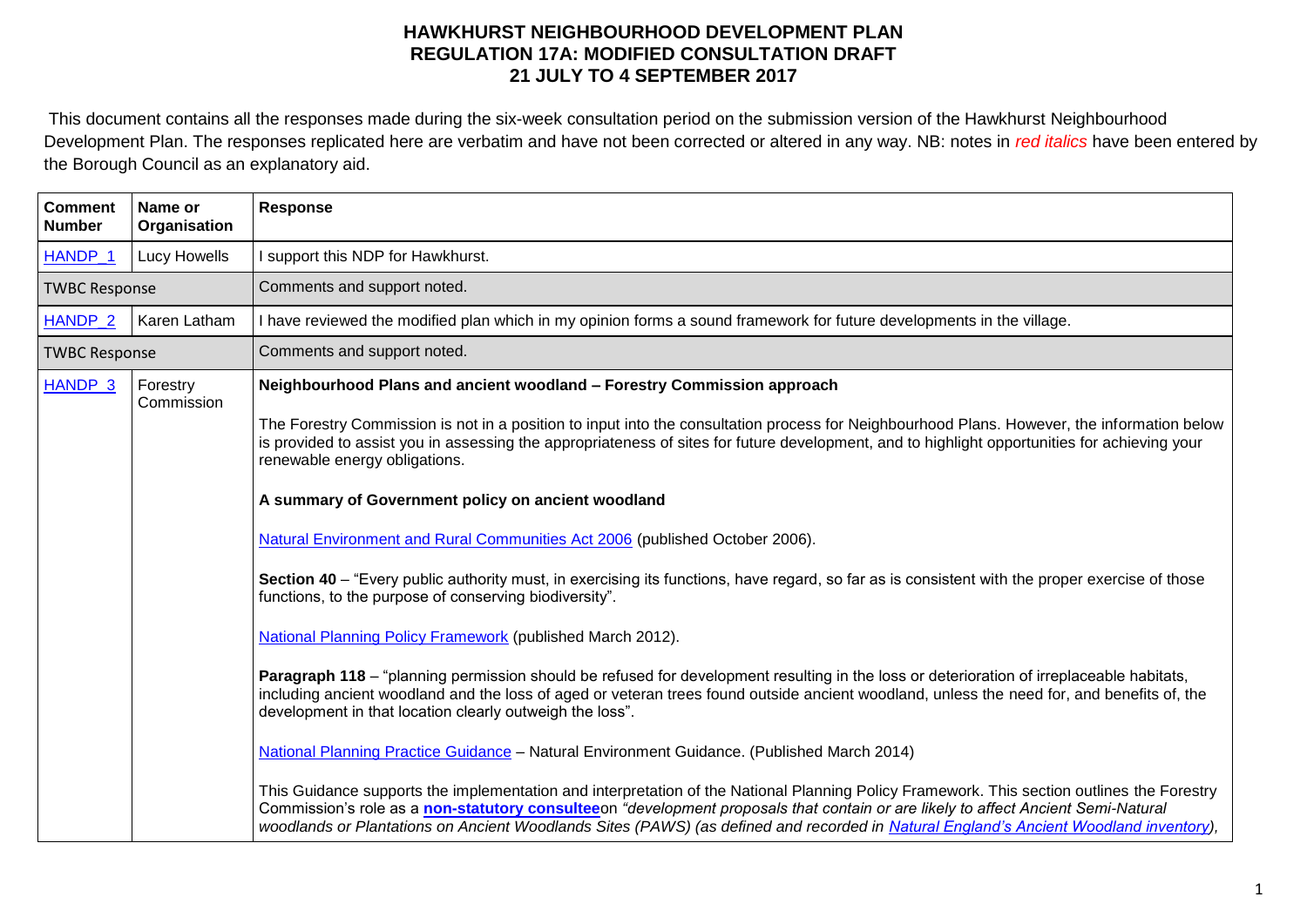| <b>Comment</b><br><b>Number</b> | Name or<br>Organisation | Response                                                                                                                                                                                                                                                                                                                                                                                                                                                                                                                                                                             |
|---------------------------------|-------------------------|--------------------------------------------------------------------------------------------------------------------------------------------------------------------------------------------------------------------------------------------------------------------------------------------------------------------------------------------------------------------------------------------------------------------------------------------------------------------------------------------------------------------------------------------------------------------------------------|
|                                 |                         | including proposals where any part of the development site is within 500 metres of an ancient semi-natural woodland or ancient replanted<br>woodland, and where the development would involve erecting new buildings, or extending the footprint of existing buildings"                                                                                                                                                                                                                                                                                                              |
|                                 |                         | It notes that ancient woodland is an irreplaceable habitat, and that, in planning decisions, Plantations on Ancient Woodland Sites<br>(PAWS) should be treated equally in terms of the protection afforded to ancient woodland in the National Planning Policy<br>Framework. It highlights the Ancient Woodland Inventory as a way to find out if a woodland is ancient.                                                                                                                                                                                                             |
|                                 |                         | Standing Advice for Ancient Woodland and Veteran Trees. (Published April 2014)                                                                                                                                                                                                                                                                                                                                                                                                                                                                                                       |
|                                 |                         | The Forestry Commission has prepared joint standing advice with Natural England on ancient woodland and veteran trees which we refer<br>you to in the first instance. This advice is a material consideration for planning decisions across England. It explains the definition of ancient<br>woodland, its importance, ways to identify it and the policies that relevant to it. It also provides advice on how to protect ancient woodland<br>when dealing with planning applications that may affect ancient woodland. It also considers ancient wood-pasture and veteran trees.  |
|                                 |                         | The Standing Advice website will provide you with links to Natural England's Ancient Woodland Inventory, assessment guides and other<br>tools to assist you in assessing potential impacts. The assessment guides sets out a series of questions to help planners assess the impact<br>of the proposed development on the ancient woodland. Case Decisions demonstrates how certain previous planning decisions have taken<br>planning policy into account when considering the impact of proposed developments on ancient woodland. These documents can be found<br>on our website. |
|                                 |                         | The UK Forestry Standard (3rd edition published November 2011).                                                                                                                                                                                                                                                                                                                                                                                                                                                                                                                      |
|                                 |                         | Page 24 "Areas of woodland are material considerations in the planning process and may be protected in local authority Area Plans. These<br>plans pay particular attention to woods listed on the Ancient Woodland Inventory and areas identified as Sites of Local Nature Conservation<br>Importance SLNCIs).                                                                                                                                                                                                                                                                       |
|                                 |                         | Keepers of Time - A Statement of Policy for England's Ancient and Native Woodland (published June 2005).                                                                                                                                                                                                                                                                                                                                                                                                                                                                             |
|                                 |                         | Page 10 "The existing area of ancient woodland should be maintained and there should be a net increase in the area of native woodland".                                                                                                                                                                                                                                                                                                                                                                                                                                              |
|                                 |                         | Natural Environment White Paper "The Natural Choice" (published June 2011)                                                                                                                                                                                                                                                                                                                                                                                                                                                                                                           |
|                                 |                         | Paragraph 2.53 - This has a "renewed commitment to conserving and restoring ancient woodlands".                                                                                                                                                                                                                                                                                                                                                                                                                                                                                      |
|                                 |                         | Paragraph 2.56 – "The Government is committed to providing appropriate protection to ancient woodlands and to more restoration of                                                                                                                                                                                                                                                                                                                                                                                                                                                    |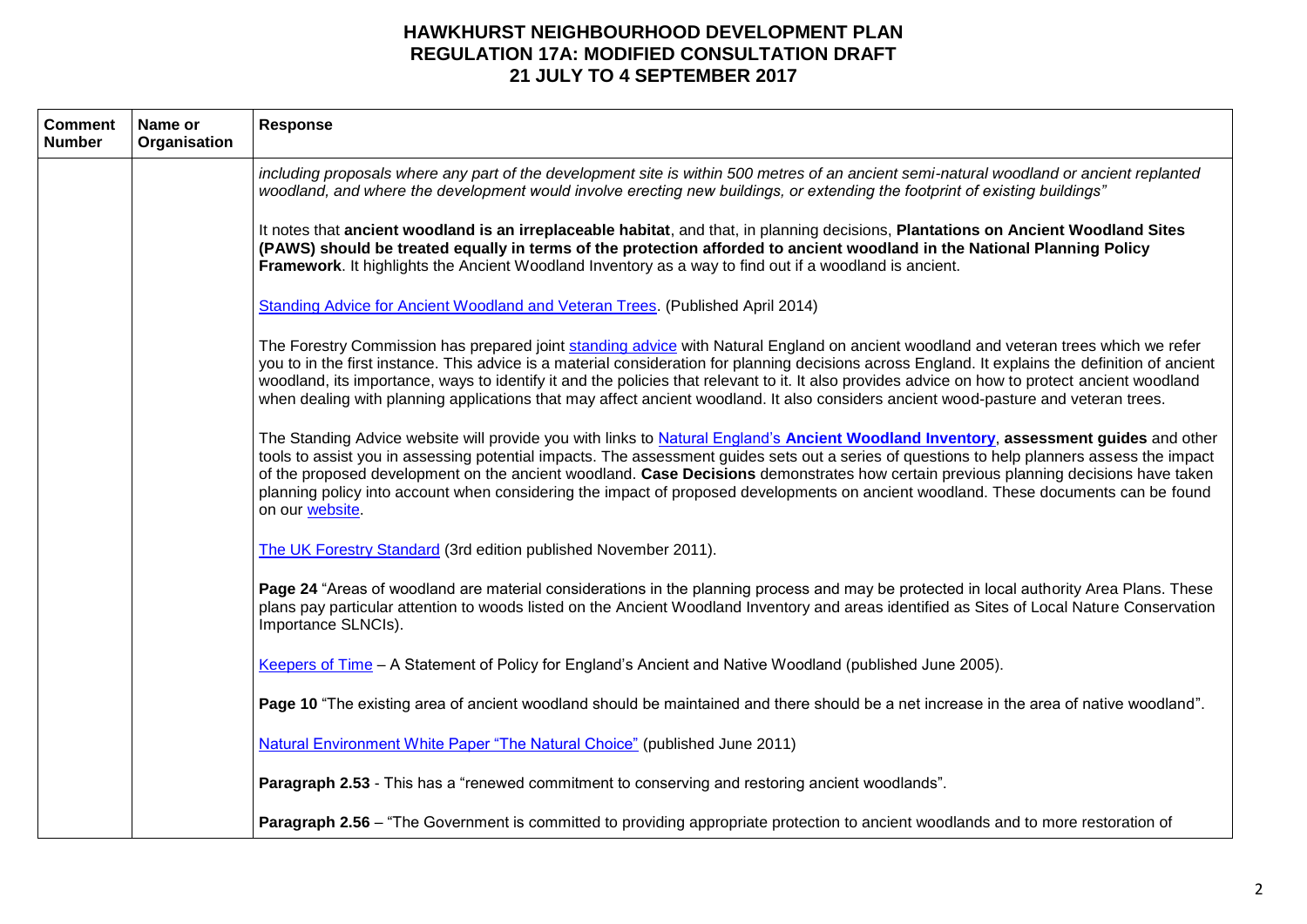| <b>Comment</b><br><b>Number</b> | Name or<br>Organisation | <b>Response</b>                                                                                                                                                                                                                                                                                                                                                                                                     |
|---------------------------------|-------------------------|---------------------------------------------------------------------------------------------------------------------------------------------------------------------------------------------------------------------------------------------------------------------------------------------------------------------------------------------------------------------------------------------------------------------|
|                                 |                         | plantations on ancient woodland sites".                                                                                                                                                                                                                                                                                                                                                                             |
|                                 |                         | Biodiversity 2020: a strategy for England's wildlife and ecosystem services (published August 2011).                                                                                                                                                                                                                                                                                                                |
|                                 |                         | Paragraph 2.16 - Further commitments to protect ancient woodland and to continue restoration of Plantations on Ancient Woodland Sites<br>(PAWS).                                                                                                                                                                                                                                                                    |
|                                 |                         | Renewable & low carbon energy                                                                                                                                                                                                                                                                                                                                                                                       |
|                                 |                         | The resilience of existing and new woodland is a key theme of the Forestry Commission's work to Protect, Improve and Expand woodland in<br>England we will continue to work with Forestry / Woodland owners, agents, contractors and other Stakeholders to highlight and identify,<br>pests and diseases and to work in partnership to enable Woodlands and Forests are resilient to the impacts of Climate Change. |
|                                 |                         | Woodfuel and timber supplies continues to be an opportunity for local market growth whilst also enabling woodlands to be brought back into<br>active management.                                                                                                                                                                                                                                                    |
|                                 |                         | Flood risk                                                                                                                                                                                                                                                                                                                                                                                                          |
|                                 |                         | The planting of new riparian and floodplain woodland, can help to reduce diffuse pollution, protect river morphology, moderate stream<br>temperature and aid flood risk management, as well as meet Biodiversity Action Plan targets for the restoration and expansion of wet<br>woodland.                                                                                                                          |
|                                 |                         | The Forestry Commission is keen to work in partnership with Woodland / Forest Stakeholders to develop opportunities for woodland creation<br>to deliver these objectives highlighted above.                                                                                                                                                                                                                         |
|                                 |                         | In the wider planning context the Forestry Commission encourages neighbourhood planning groups to consider the role of trees in delivering<br>planning objectives as part of a wider integrated landscape approach. For instance through:                                                                                                                                                                           |
|                                 |                         | the inclusion of green infrastructure (including trees and woodland) in and around new development; and<br>the use of locally sourced wood in construction and as a sustainable, carbon lean fuel.                                                                                                                                                                                                                  |
| <b>TWBC Response</b>            |                         | Comments noted. Relevant at implementation stage and in consideration of planning applications.                                                                                                                                                                                                                                                                                                                     |
| HANDP_4                         | Alison Ede              | As a resident of Hawkhurst I have reviewed the plan and while I support the need for further housing I object to large scale developments of<br>10 plus houses as the infrastructure cannot cope                                                                                                                                                                                                                    |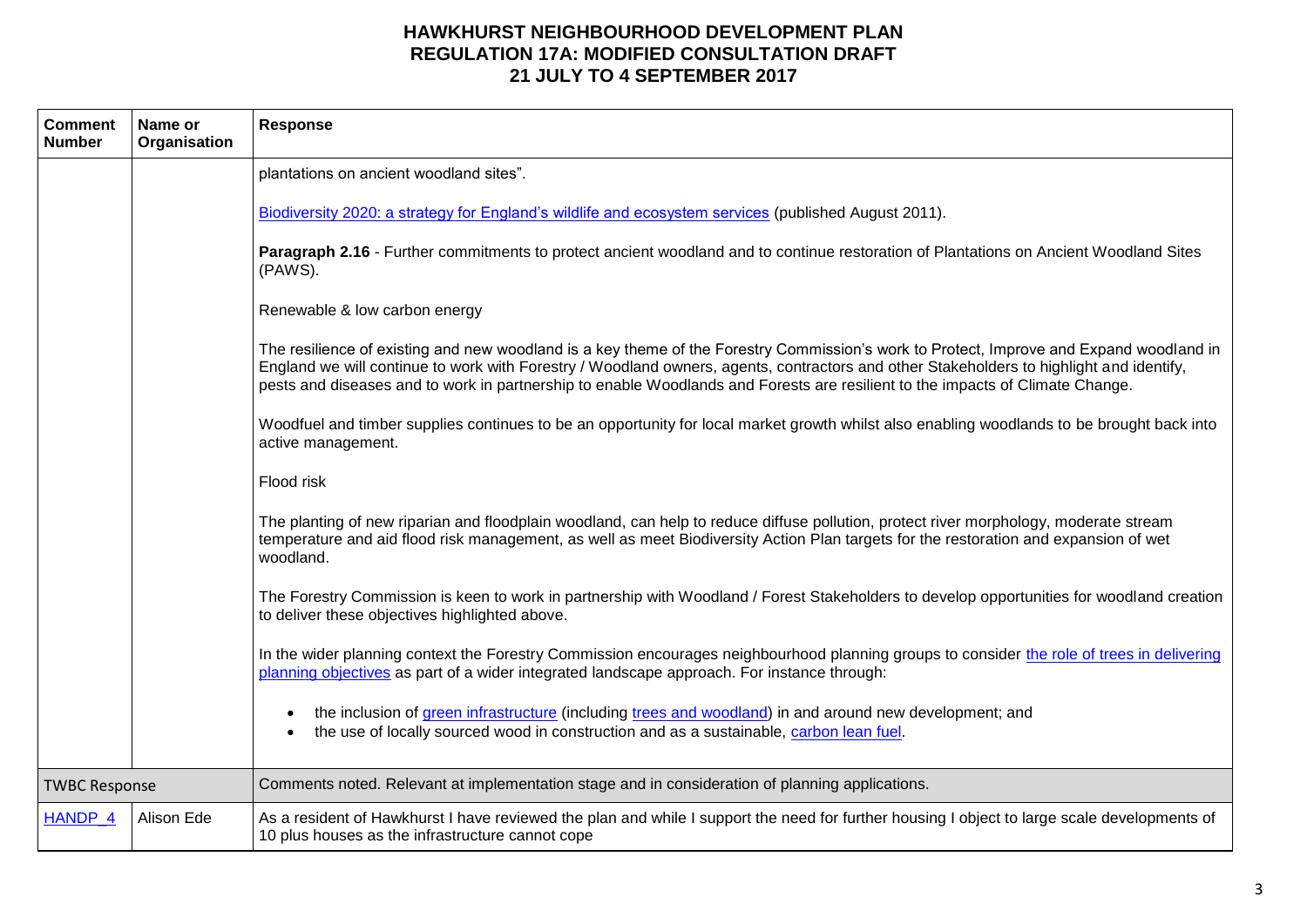| <b>Comment</b><br><b>Number</b> | Name or<br>Organisation       | <b>Response</b>                                                                                                                                                                                                                                                                                                                                                                                                                                                                                                                                                                                                                                                                                                                                                                                                                                                                                                                                                                                                                                                                                                                    |
|---------------------------------|-------------------------------|------------------------------------------------------------------------------------------------------------------------------------------------------------------------------------------------------------------------------------------------------------------------------------------------------------------------------------------------------------------------------------------------------------------------------------------------------------------------------------------------------------------------------------------------------------------------------------------------------------------------------------------------------------------------------------------------------------------------------------------------------------------------------------------------------------------------------------------------------------------------------------------------------------------------------------------------------------------------------------------------------------------------------------------------------------------------------------------------------------------------------------|
| <b>TWBC Response</b>            |                               | Comments noted.                                                                                                                                                                                                                                                                                                                                                                                                                                                                                                                                                                                                                                                                                                                                                                                                                                                                                                                                                                                                                                                                                                                    |
| HANDP <sub>_5</sub>             | Southern Water                | Thank you for your email below inviting Southern Water to comment on the modified Hawkhurst Neighbourhood Plan. We are pleased to<br>note that our representations have been addressed with regard to Policy LP3 Designated Green Spaces. Additionally, whilst we would<br>prefer to see support made explicit for the provision of utility infrastructure across all levels of plan making, we concede to the Examiner's<br>comments in paragraph 4.101 of her report dated January 2017 in relation to our request for a new policy in this regard.<br>I confirm Southern Water therefore have no comments to make with respect to this consultation, and look forward to receiving notification of<br>the Plan's adoption in due course.                                                                                                                                                                                                                                                                                                                                                                                        |
| <b>TWBC Response</b>            |                               | Comments noted.                                                                                                                                                                                                                                                                                                                                                                                                                                                                                                                                                                                                                                                                                                                                                                                                                                                                                                                                                                                                                                                                                                                    |
| HANDP 6                         | Robin Crowther                | I approve of the NDP, but do not believe a circulatory system at the Highgate crossroads would improve congestion. HGV's would not be<br>able to circulate - cutting straight across from Highgate Hill to Cranbrook Rd causing worse conditions than now. I wish I had a simple<br>solution but fear the only answer is to provide a by-pass from the A21 to Cranbrook.                                                                                                                                                                                                                                                                                                                                                                                                                                                                                                                                                                                                                                                                                                                                                           |
| <b>TWBC Response</b>            |                               | Comments noted.                                                                                                                                                                                                                                                                                                                                                                                                                                                                                                                                                                                                                                                                                                                                                                                                                                                                                                                                                                                                                                                                                                                    |
| HANDP_7                         | ANNE<br><b>MCNAUGHTO</b><br>N | I have reviewed the NDP for Hawkhurst. I fully support this very comprehensive NDP. Housing developments of more than 10 houses<br>should be avoided as this would lead to additional congestion. The emphasis on smaller developments will allow the village to meet its<br>housing development goals without changing its character.<br>AM1 - the replacement of traffic lights with a dual roundabout circulatory system is an interesting idea, but I believe it would be essential to<br>incorporate restricted and safe crossing areas for the elderly and children.<br>CM2/3 - All Saints Church has been left abandoned for nearly 30 years. A specific plan should be urgently developed to use this site as<br>suggested as a community hub/hall or it is ideally located for the proposed new medical centre, which needs to be in the heart of the village<br>with easy access for all.<br>General - Parking. This issue was not specifically addressed and should be included as part of the future plans. It is a major issue for the<br>village as many of the older houses do not have space for off road parking. |
| <b>TWBC Response</b>            |                               | Comments noted.                                                                                                                                                                                                                                                                                                                                                                                                                                                                                                                                                                                                                                                                                                                                                                                                                                                                                                                                                                                                                                                                                                                    |
| HANDP <sub>_8</sub>             | Keith Lagden                  | Having read through the Neighbourhood Plan (NP) in detail there is much within it that we agree to wholeheartedly.<br>There are however one or two points we would like to make and especially as they relate to future large scale developments.                                                                                                                                                                                                                                                                                                                                                                                                                                                                                                                                                                                                                                                                                                                                                                                                                                                                                  |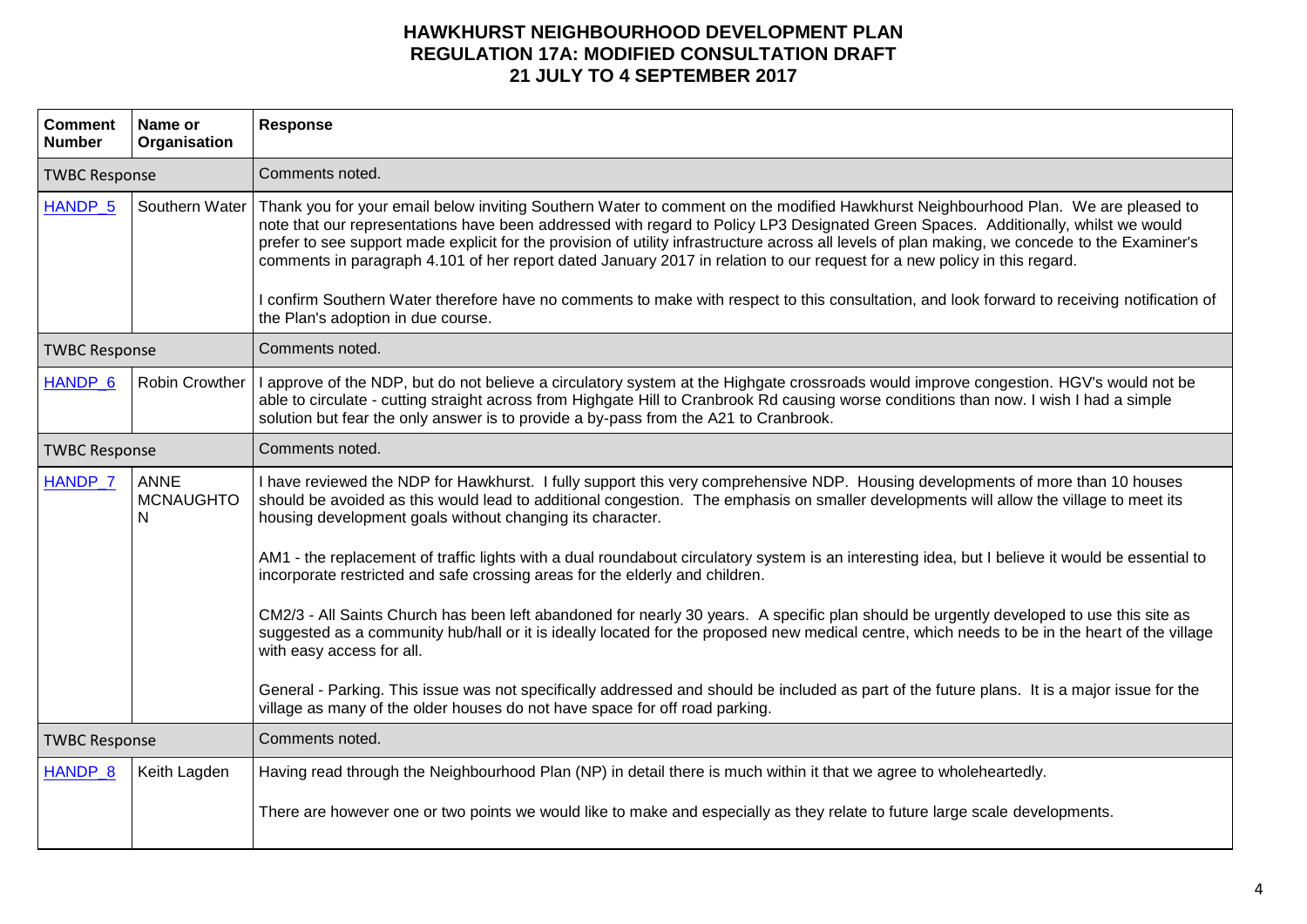| <b>Comment</b><br><b>Number</b> | Name or<br>Organisation | <b>Response</b>                                                                                                                                                                                                                                                                                                                                                                                                                                                                                                                                                                                 |
|---------------------------------|-------------------------|-------------------------------------------------------------------------------------------------------------------------------------------------------------------------------------------------------------------------------------------------------------------------------------------------------------------------------------------------------------------------------------------------------------------------------------------------------------------------------------------------------------------------------------------------------------------------------------------------|
|                                 |                         | Hawkhurst is already seen as a very pleasant place to life and it is vital that this feeling is preserved at all costs moving forward. We<br>completely agree that any developments should be small and in keeping with the local surroundings. The idea however of large scale<br>developments being allowed in exceptional circumstances puts the whole ethos of the village at risk.                                                                                                                                                                                                         |
|                                 |                         | Indeed Sect 2.9 states the following:-                                                                                                                                                                                                                                                                                                                                                                                                                                                                                                                                                          |
|                                 |                         | "Hawkhurst has evolved with single or small groups of houses in mixed yet complimentary styles. More recent additions of larger groups of<br>properties are not considered to blend effectively with the existing built area."                                                                                                                                                                                                                                                                                                                                                                  |
|                                 |                         | We already have a large development in Circus Field which will bring another 60+ households into the discussion. There was considerable<br>resistance from local residents, however the developers continued to push and eventually the development was approved, against the<br>wishes of residents. It is interesting to note that subsequent to obtaining approval the developers have applied for various changes to try to<br>reduce costs and avoid following the original plans.                                                                                                         |
|                                 |                         | This type of underhand action must be avoided. The best way to ensure such things do not reoccur is to strenuously refuse plans for large<br>scale development. The only way we will maintain the village feel is to ensure no more large scale developments are approved.                                                                                                                                                                                                                                                                                                                      |
|                                 |                         | Turning now to Section 10. Spaces that contribute to local landscape character. It is sad to note that no reference has been made in this<br>section of the largest green space within the village - Hawkhurst Golf Club. Whilst we accept that this is in private ownership it should surely<br>be noted that this is a major benefit to the local community providing recreational facilities as well as wonderful areas of woodland for the<br>local birds and mammals.                                                                                                                      |
|                                 |                         | Indeed section 3.22 states the following: - "The green spaces listed below and shown on the map on page 27 have been identified as<br>making a contribution to local landscape character. The characteristics of each space are described as being a combination of beauty, acting<br>as a green edge to a particular development, having historic qualities, used for recreational purposes, offering a tranquil environment and/or<br>acting as a wildlife habitat."                                                                                                                          |
|                                 |                         | Whilst not listed on the map the Golf Course land would fit this description exactly. It is obviously used for recreation but importantly it offers<br>an ideal habitat for many different forms of wildlife. The diversity of birdlife in the area is huge ranging from small finches and tits through<br>wrens, robins, dunnocks, blackbirds, thrush's moving up to sparrow hawks, Greater Spotted and Green Woodpeckers. The list goes on. We<br>also have seen evidence of hedgehogs and dormice – all in all many and varied species who live and thrive within this oasis of green space. |
|                                 |                         | The NP Vision Statement states the following:- "This plan aims to encourage change within manageable limits to retain and strengthen<br>Hawkhurst's distinct history and character."                                                                                                                                                                                                                                                                                                                                                                                                            |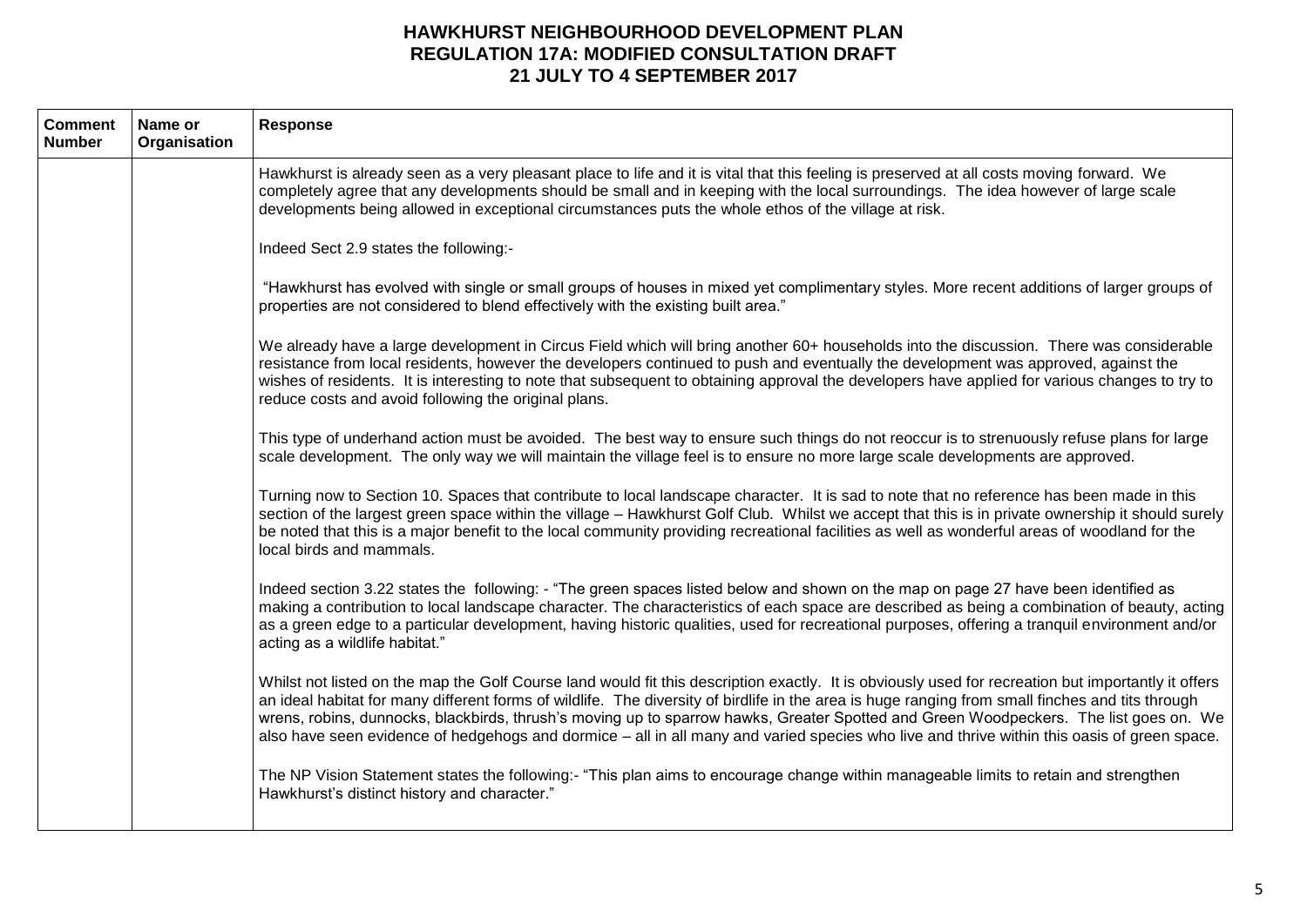| <b>Comment</b><br><b>Number</b> | Name or<br>Organisation  | Response                                                                                                                                                                                                                                                                                                                                                                                                                                                                                                                                                           |
|---------------------------------|--------------------------|--------------------------------------------------------------------------------------------------------------------------------------------------------------------------------------------------------------------------------------------------------------------------------------------------------------------------------------------------------------------------------------------------------------------------------------------------------------------------------------------------------------------------------------------------------------------|
|                                 |                          | Large scale developments will in no way do this.                                                                                                                                                                                                                                                                                                                                                                                                                                                                                                                   |
|                                 |                          | Turning now to another comment we would just like to correct an inaccuracy. Section 7.3 refers to Springfield Industrial Estate. It mentions<br>an application for 9 properties, however currently there is an application in for 24 properties and this is only for phase 1. We accept that this<br>is as a result of the first application having been withdrawn and now being replaced by the second application but felt we should bring this to<br>your attention.                                                                                            |
|                                 |                          | In conclusion whilst we support the NP in general we would like to see stronger protection from sprawling urban development of sites in<br>excess of 9 properties for the reasons detailed above.                                                                                                                                                                                                                                                                                                                                                                  |
| <b>TWBC Response</b>            |                          | Support for Plan noted. Comments noted. The revised Housing Policy HD1 has been drafted to accord with national policy regarding major<br>development in the AONB. It does not provide for an embargo on major development but reflects the policy tests and considerations set out<br>in national planning policy.                                                                                                                                                                                                                                                |
| <b>HANDP 9</b>                  | Highways<br>England      | Thank you for consulting Highways England regarding the above seeking a response no later than 5pm 04 September.                                                                                                                                                                                                                                                                                                                                                                                                                                                   |
|                                 |                          | Highways England has been appointed by the Secretary of State for Transport as strategic highway company under the provisions of the<br>Infrastructure Act 2015 and is the highway authority, traffic authority and street authority for the strategic road network (SRN). The SRN is a<br>critical national asset and as such Highways England works to ensure that it operates and is managed in the public interest, both in respect<br>of current activities and needs as well as in providing effective stewardship of its long-term operation and integrity. |
|                                 |                          | Highways England will be concerned with plans or proposals that have the potential to impact on the safe and efficient operation of the<br>Strategic Road Network (SRN), in this case particularly the A21.                                                                                                                                                                                                                                                                                                                                                        |
|                                 |                          | Having assessed the modified document and taken in to account any other material considerations we have no comments on the plan.                                                                                                                                                                                                                                                                                                                                                                                                                                   |
|                                 |                          | However, it should be noted that we will still wish to be consulted on any applications that could impact on the safety or operation of the<br>SRN.                                                                                                                                                                                                                                                                                                                                                                                                                |
|                                 |                          | Should you have any queries regarding our response please contact us.                                                                                                                                                                                                                                                                                                                                                                                                                                                                                              |
| <b>TWBC Response</b>            |                          | Comments noted.                                                                                                                                                                                                                                                                                                                                                                                                                                                                                                                                                    |
|                                 | HANDP_10   David Burgess | There is no need for any more large scale private housing in Hawkhurst.                                                                                                                                                                                                                                                                                                                                                                                                                                                                                            |
|                                 |                          | There is a need for a small council estate.                                                                                                                                                                                                                                                                                                                                                                                                                                                                                                                        |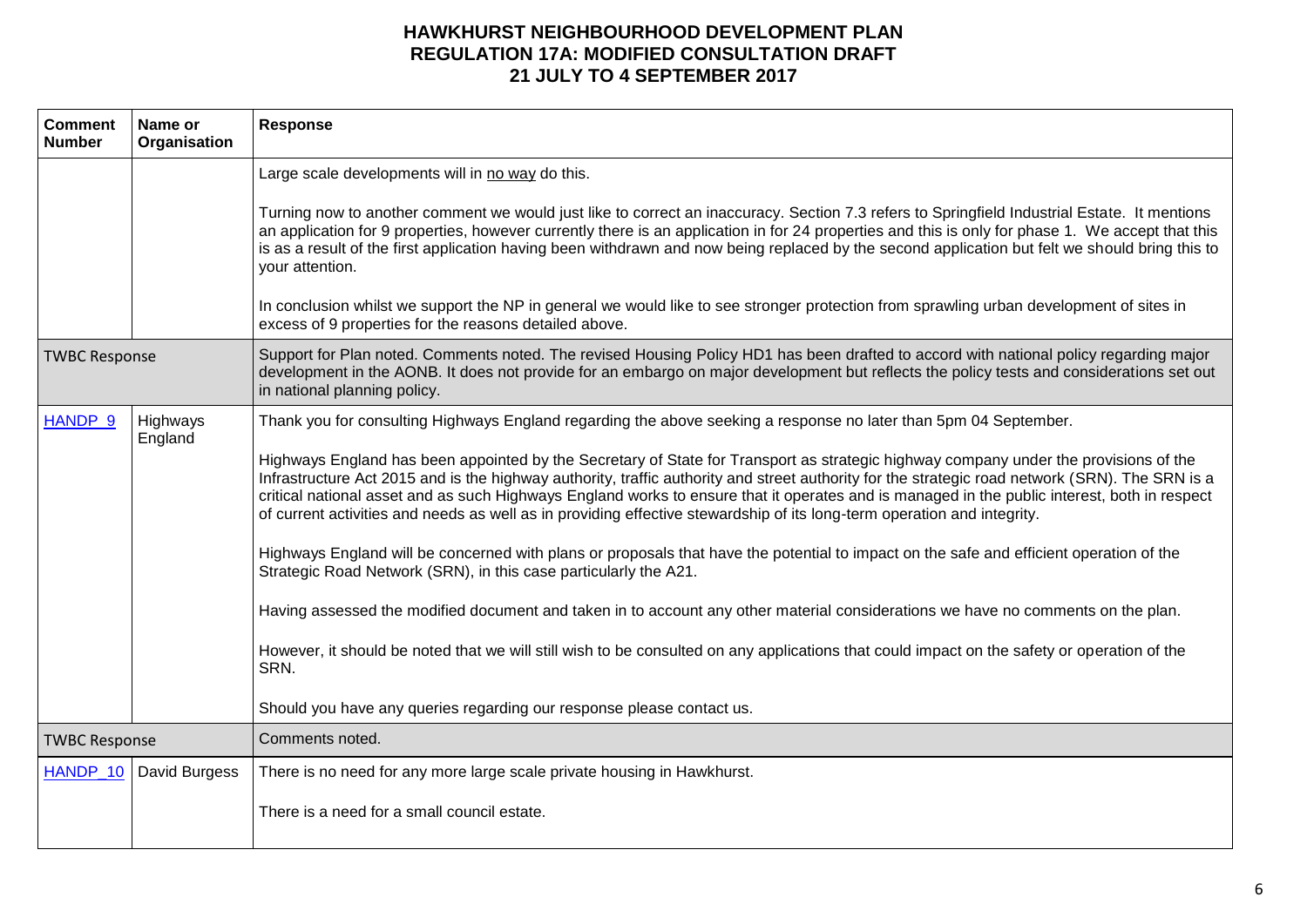| <b>Comment</b><br><b>Number</b> | Name or<br>Organisation       | Response                                                                                                                                                                                                                                                                                                                                                                                                                                                                                                                                                                                                                                                                                                                                                                                                                                                                                                                                                                                                                                                                                                                                                                                                                                                                                                                                                                                                                                                                                                                                                                                                                                                                                                                                                                                                                                                                                                                                                                                                                                                                                                                                                                                                                                                                                                                                                                                                                                                                                                                          |
|---------------------------------|-------------------------------|-----------------------------------------------------------------------------------------------------------------------------------------------------------------------------------------------------------------------------------------------------------------------------------------------------------------------------------------------------------------------------------------------------------------------------------------------------------------------------------------------------------------------------------------------------------------------------------------------------------------------------------------------------------------------------------------------------------------------------------------------------------------------------------------------------------------------------------------------------------------------------------------------------------------------------------------------------------------------------------------------------------------------------------------------------------------------------------------------------------------------------------------------------------------------------------------------------------------------------------------------------------------------------------------------------------------------------------------------------------------------------------------------------------------------------------------------------------------------------------------------------------------------------------------------------------------------------------------------------------------------------------------------------------------------------------------------------------------------------------------------------------------------------------------------------------------------------------------------------------------------------------------------------------------------------------------------------------------------------------------------------------------------------------------------------------------------------------------------------------------------------------------------------------------------------------------------------------------------------------------------------------------------------------------------------------------------------------------------------------------------------------------------------------------------------------------------------------------------------------------------------------------------------------|
|                                 |                               | Unfortunately a completely unnessary Tesco store was built where the housing should have been.                                                                                                                                                                                                                                                                                                                                                                                                                                                                                                                                                                                                                                                                                                                                                                                                                                                                                                                                                                                                                                                                                                                                                                                                                                                                                                                                                                                                                                                                                                                                                                                                                                                                                                                                                                                                                                                                                                                                                                                                                                                                                                                                                                                                                                                                                                                                                                                                                                    |
| <b>TWBC Response</b>            |                               | Comments noted.                                                                                                                                                                                                                                                                                                                                                                                                                                                                                                                                                                                                                                                                                                                                                                                                                                                                                                                                                                                                                                                                                                                                                                                                                                                                                                                                                                                                                                                                                                                                                                                                                                                                                                                                                                                                                                                                                                                                                                                                                                                                                                                                                                                                                                                                                                                                                                                                                                                                                                                   |
|                                 | HANDP_11   Rydon Homes<br>Ltd | Policy HD1(a).<br>The Examiner, at para 4.10 of her Report, identifies that "Hawkhurst is one of three small rural towns in Tunbridge Wells Borough that have<br>a good range of services. The Core Strategy and Site Allocations Local Plan demonstrate that the village is capable of accommodating a<br>modest level of development averaging a little over 20 dwellings per anum with allocations on a small number of sites between 12 and 40<br>dwellings". The Submission Plan recognises that the housing requirement to 2033 will be determined by TWBC through the emerging Local<br>Plan taking account of the policies of the NP. It is quite clear that Policy HD1(a) is designed to restrict the scope for Hawkhurst to contribute<br>to any significant future housing need identified through the emerging Local Plan, despite it's position in the settlement hierarchy.<br>The prescriptive nature of this policy is contary to the NPPF para 50 which establishes the requirement "To deliver a wide choice of high<br>quiality homes, widen opportunities for home ownership and creat sustainable, inclusive and mixed communities". In addition it is contary to<br>NPPF para 111 which establishes the requirement for the effective use of land within built up areas. The limitation to infill development within<br>the LDB of only 5 units is not evidenced based and entirely arbitrary. Para 4.14 of the Examiner's Report states "that blanket policeis<br>restricting housing developments should be avoided unless their use can be supported by robust evidence." The justification for the policy<br>does not provide any evidence at all for the limitations proposed in the modified policy.<br>Recommendation: Delete Policy HD1 (a).<br>Policy HD (b).<br>Similarly, this policy is completely geared to restricting future large scale development around Hawkhurst. The policy itself is not positively<br>worded. The wording of the heading "Exceptions" and the wording that "houses will ONLY (my emphasis) be supported" illustrate this<br>point. As such the policy is not consistent with the NPPF which requies all plans to be positively prepared.<br>The policy is really unnecessary given para 116 of the NPPF. However, if it is felt necessary then the policy should be reworded to reflect the<br>NPPF wording.<br>Recommendation: Delete policy HD1(b); or<br>Delete 'Exceptions for' from the heading to the policy and delete 'ONLY' from the wording of the policy. |
| <b>TWBC Response</b>            |                               | Comments noted. It is not agreed that Policy HD1(a) has the effect suggested. It expresses a preference for brownfield and small sites and<br>in that way reflects national planning policy particularly with regard to development in AONB. The revised Housing Policy HD1 has been<br>drafted to accord with national policy regarding major development in the AONB. It does not provide for an embargo on major development                                                                                                                                                                                                                                                                                                                                                                                                                                                                                                                                                                                                                                                                                                                                                                                                                                                                                                                                                                                                                                                                                                                                                                                                                                                                                                                                                                                                                                                                                                                                                                                                                                                                                                                                                                                                                                                                                                                                                                                                                                                                                                   |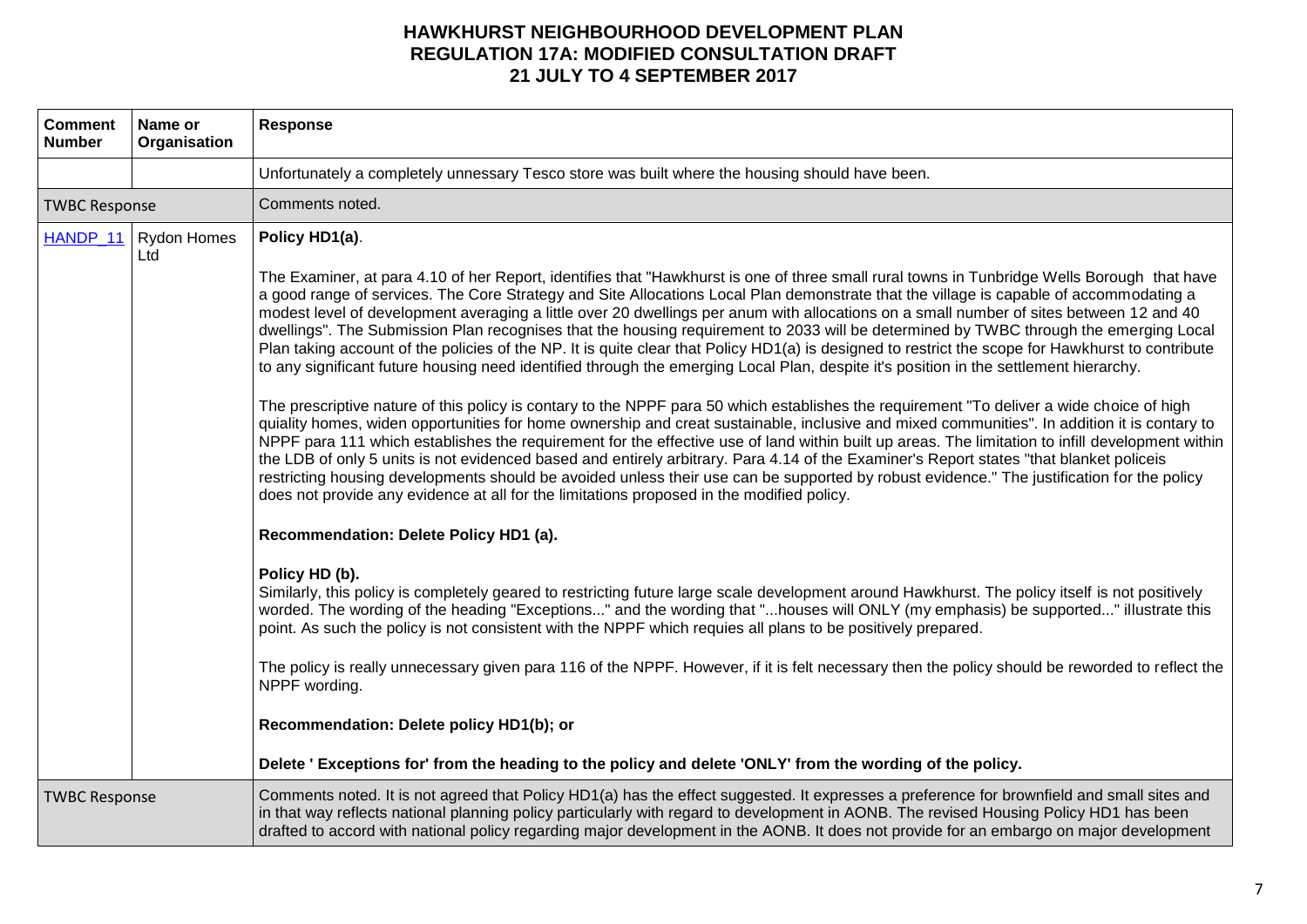| <b>Comment</b><br><b>Number</b> | Name or<br>Organisation               | <b>Response</b>                                                                                                                                                                                                                                                                                                                                           |
|---------------------------------|---------------------------------------|-----------------------------------------------------------------------------------------------------------------------------------------------------------------------------------------------------------------------------------------------------------------------------------------------------------------------------------------------------------|
|                                 |                                       | but reflects the policy tests and considerations set out in national planning policy. No further changes are considered necessary.                                                                                                                                                                                                                        |
| HANDP_12                        | Jan Woodworth                         | Section AM2 of the plan does not consider road safety for pedestrians crossing the A268 to access facilities on either side of this busy road.                                                                                                                                                                                                            |
|                                 |                                       | The current pedestrian crossing at the Highgate crossroads is the only safe means of crossing this busy road at the present time.                                                                                                                                                                                                                         |
|                                 |                                       | A further crossing at an appropriate location taking consideration of the facilities on offer (doctors, church, post office, shops, schools<br>etc) and users (in particular schoolchildren and the elderly) would enable safer access to facilities.                                                                                                     |
|                                 |                                       | This could be addressed as a part of the suggested junction and footpaths changes and upgrades.                                                                                                                                                                                                                                                           |
| <b>TWBC Response</b>            |                                       | Comments noted.                                                                                                                                                                                                                                                                                                                                           |
| HANDP_13 Paula Kirk             |                                       | I would like to add my support for the Hawkhurst NDP. I believe it will help enhance and preserve Hawkhurst and the surrounding area with<br>particular emphasis on the need for small sustainable developments and protection of the environment.                                                                                                        |
| <b>TWBC Response</b>            |                                       | Support noted.                                                                                                                                                                                                                                                                                                                                            |
| HANDP_14                        | Natural<br>England                    | Thank you for your consultation on the above dated 21st July 2017.                                                                                                                                                                                                                                                                                        |
|                                 |                                       | Natural England is a non-departmental public body. Our statutory purpose is to ensure that the natural environment is conserved, enhanced,<br>and managed for the benefit of present and future generations, thereby contributing to sustainable development.                                                                                             |
|                                 |                                       | Natural England is a statutory consultee in neighbourhood planning and must be consulted on draft neighbourhood development plans by<br>the Parish/Town Councils or Neighbourhood Forums where they consider our interests would be affected by the proposals made.                                                                                       |
|                                 |                                       | Natural England does not have any specific comments on this neighbourhood plan.                                                                                                                                                                                                                                                                           |
| <b>TWBC Response</b>            |                                       | Comments noted.                                                                                                                                                                                                                                                                                                                                           |
|                                 | HANDP_15   Ruth & Norman<br>McChesney | We completely support this excellent NDP (revised). In particular, we totally agree with Policies HD1(a) and HD1(b) in Section 7 - Housing &<br>Design. We support development in our wonderful village, but in a way this is planned to take account of our local situation and needs and<br>provides sufficient infrastructure to support extra people. |
| <b>TWBC Response</b>            |                                       | Support and comments noted.                                                                                                                                                                                                                                                                                                                               |
| HANDP 16                        | Norma V Cox<br>(Mrs)                  | [This comment was blank. Name and contact details were entered and the box stating that respondent wished to be kept<br>informed of future stages was ticked                                                                                                                                                                                              |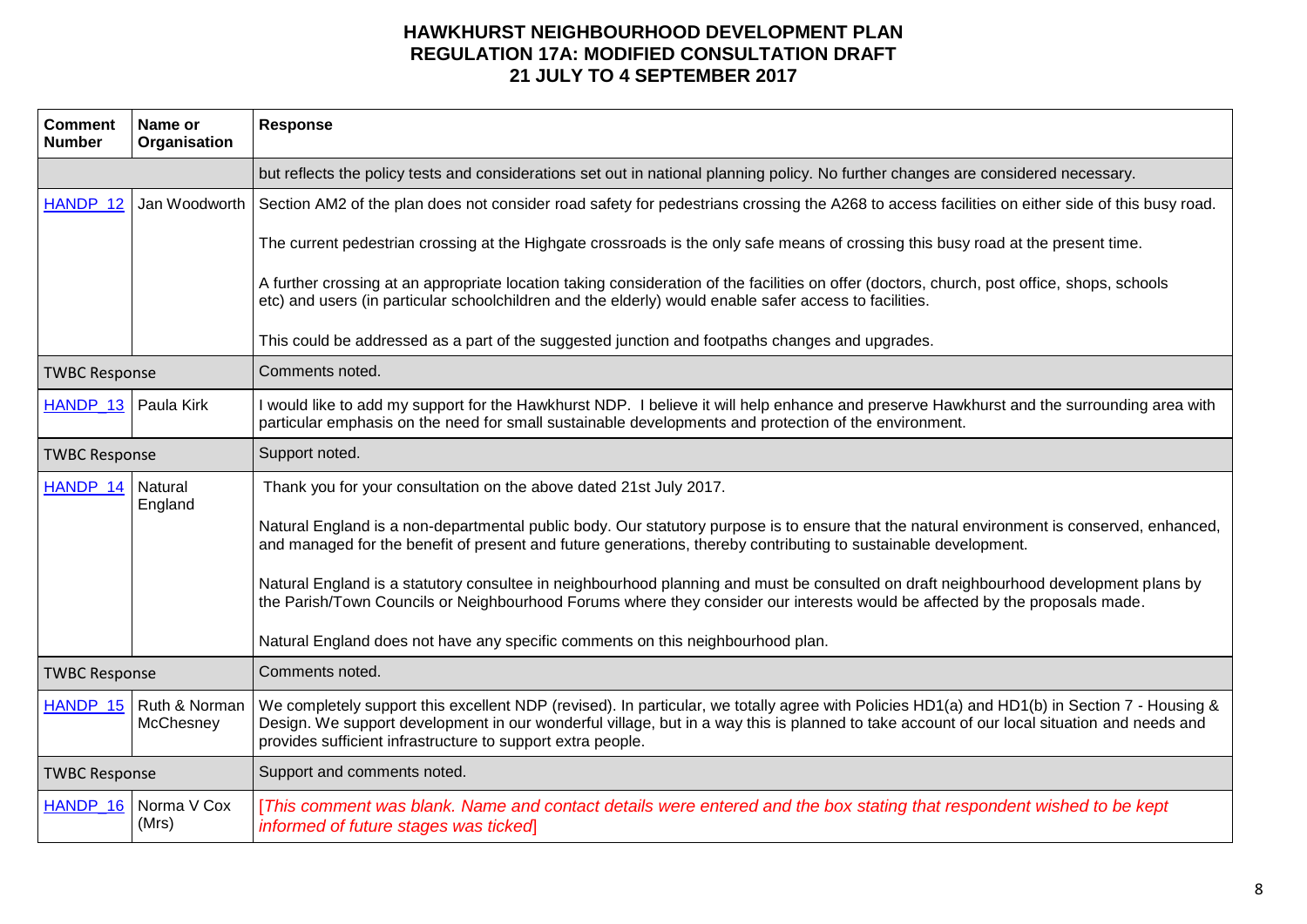| <b>Comment</b><br><b>Number</b> | Name or<br>Organisation  | <b>Response</b>                                                                                                                                                                                                                                                                  |
|---------------------------------|--------------------------|----------------------------------------------------------------------------------------------------------------------------------------------------------------------------------------------------------------------------------------------------------------------------------|
| HANDP 17   Morar                | Ballenden                | My main concern is the major tailback of traffic, already blighting progress, through Hawkhurst. This will be much worse after new builds,<br>though, the proposed roundels will probably help.* Also there is no parking, apart from the 1 1/2 hours, for the two supermarkets. |
|                                 |                          | * I hope!                                                                                                                                                                                                                                                                        |
| <b>TWBC Response</b>            |                          | Comments noted.                                                                                                                                                                                                                                                                  |
|                                 | HANDP_18   Mrs Sue Firth | I agree with Neighbourhood Plan 2016-2033.                                                                                                                                                                                                                                       |
|                                 |                          | Submission Plan July 2017.                                                                                                                                                                                                                                                       |
| <b>TWBC Response</b>            |                          | Support noted.                                                                                                                                                                                                                                                                   |
| HANDP 19                        | Sheri Bowditch           | I agree with the Hawkhurst Neighbourhood Plan as issued in July '17 by Hawkhurst Parish Council.                                                                                                                                                                                 |
| <b>TWBC Response</b>            |                          | Support noted.                                                                                                                                                                                                                                                                   |
| HANDP 20                        | Michael Alder            | 1. Page 42: Will the Limits of Built Development be extended?<br>Page 52: Will the plan of views be protected?<br>2.<br>Page 65: New medical centre. Can the Council seek support from the NHS for new medical centre.<br>3.                                                     |
| <b>TWBC Response</b>            |                          | Comments noted.                                                                                                                                                                                                                                                                  |
| HANDP_21                        | Maggie Alcock            | We are in total support of the Hawkhurst neighbourhood plan July 2017. Whereby the village grows in response to the villages wishes, and<br>previous plans, exceeded previous new house numbers by 29%.                                                                          |
| <b>TWBC Response</b>            |                          | Support noted.                                                                                                                                                                                                                                                                   |
| HANDP_22                        | Anne<br>Wheelhouse       | Overall a very good plan with appropriate re-actions.                                                                                                                                                                                                                            |
| <b>TWBC Response</b>            |                          | Support noted.                                                                                                                                                                                                                                                                   |
| HANDP 23                        | <b>B</b> Kilgallon       | I agree with the preference for small scale developments but question if this could be worded more forcefully.                                                                                                                                                                   |
|                                 |                          | Larger scale development by exception could also be strengthened by being more specific in respect of the criteria 2(1) to 2(iv).                                                                                                                                                |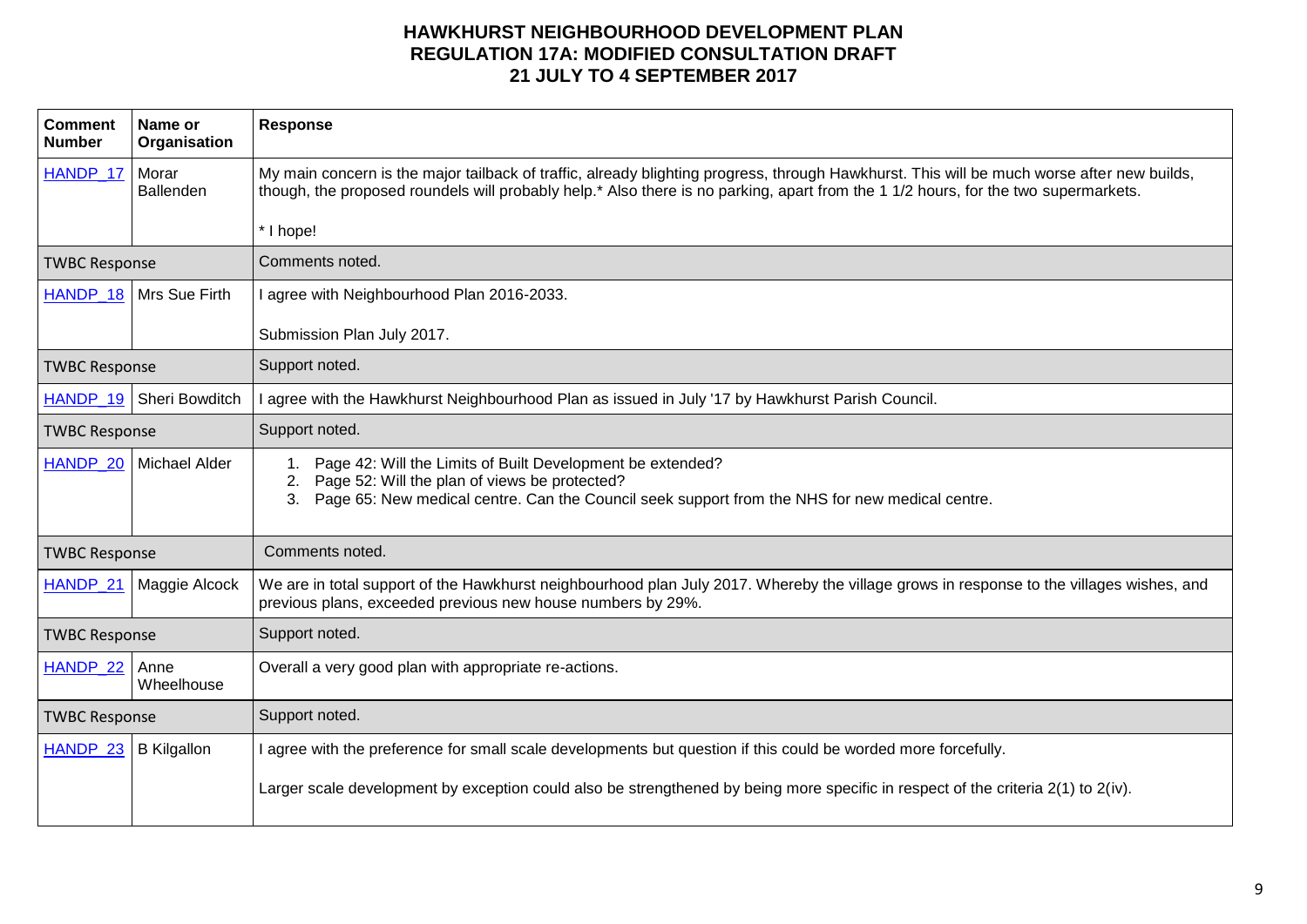| <b>Comment</b><br><b>Number</b> | Name or<br>Organisation | Response                                                                                                                                                                                                                                                                                                                                                                                                                                                                                                                                                                                                                                                                                                                                                                                                      |
|---------------------------------|-------------------------|---------------------------------------------------------------------------------------------------------------------------------------------------------------------------------------------------------------------------------------------------------------------------------------------------------------------------------------------------------------------------------------------------------------------------------------------------------------------------------------------------------------------------------------------------------------------------------------------------------------------------------------------------------------------------------------------------------------------------------------------------------------------------------------------------------------|
|                                 |                         | Both should be subject to the overriding concerns of the village in respect of<br>1. Traffic volume<br>Traffic congestion around the traffic lights at Highgate<br>Lack of car parking in the centre of the village<br>3.<br>Any further development will only make these even worse and the situation is already intolerable.                                                                                                                                                                                                                                                                                                                                                                                                                                                                                |
| <b>TWBC Response</b>            |                         | Comments noted. The revised Housing Policy HD1 has been drafted to accord with national policy regarding major development in the<br>AONB. Future applications for development will be considered on individual merit having regard to the criteria set out in the policy.                                                                                                                                                                                                                                                                                                                                                                                                                                                                                                                                    |
| HANDP 24                        | Jane & Bryan<br>Hurt    | Both HD1(a) and HD1(b) should state what the exceptional circumstances are that Hawkhurst would consider. Specific and robust.<br>i.e. there should be<br>no high rise<br>no additional pollution due to traffic caused by development<br>no development beyond current existing limits of built development<br>Development should not have a right to be consulted.<br>* All materials used should be in keeping in design of Wealden traditional properties i.e. white weatherboarding.<br>*Planning conditions (relating to infrastructure) to be enforcedpriorto development commencing<br>* Any developers are to fund and maintain traffic calming measures<br>* We must state we area village& not accept T. Wells terminology that Hawkhurst is atown. Our NDP should make it clear we are a village. |
| <b>TWBC Response</b>            |                         | Comments noted.                                                                                                                                                                                                                                                                                                                                                                                                                                                                                                                                                                                                                                                                                                                                                                                               |
| HANDP_25                        | Ivor Metcalf            | I hope the need of our village & villagers are at the front of all future planning in Hawkhurst.                                                                                                                                                                                                                                                                                                                                                                                                                                                                                                                                                                                                                                                                                                              |
| <b>TWBC Response</b>            |                         | Comments noted.                                                                                                                                                                                                                                                                                                                                                                                                                                                                                                                                                                                                                                                                                                                                                                                               |
| HANDP_26                        | Keith John<br>Brown JP  | Some of the changes the Inspector proposed are not beneficial to the community.                                                                                                                                                                                                                                                                                                                                                                                                                                                                                                                                                                                                                                                                                                                               |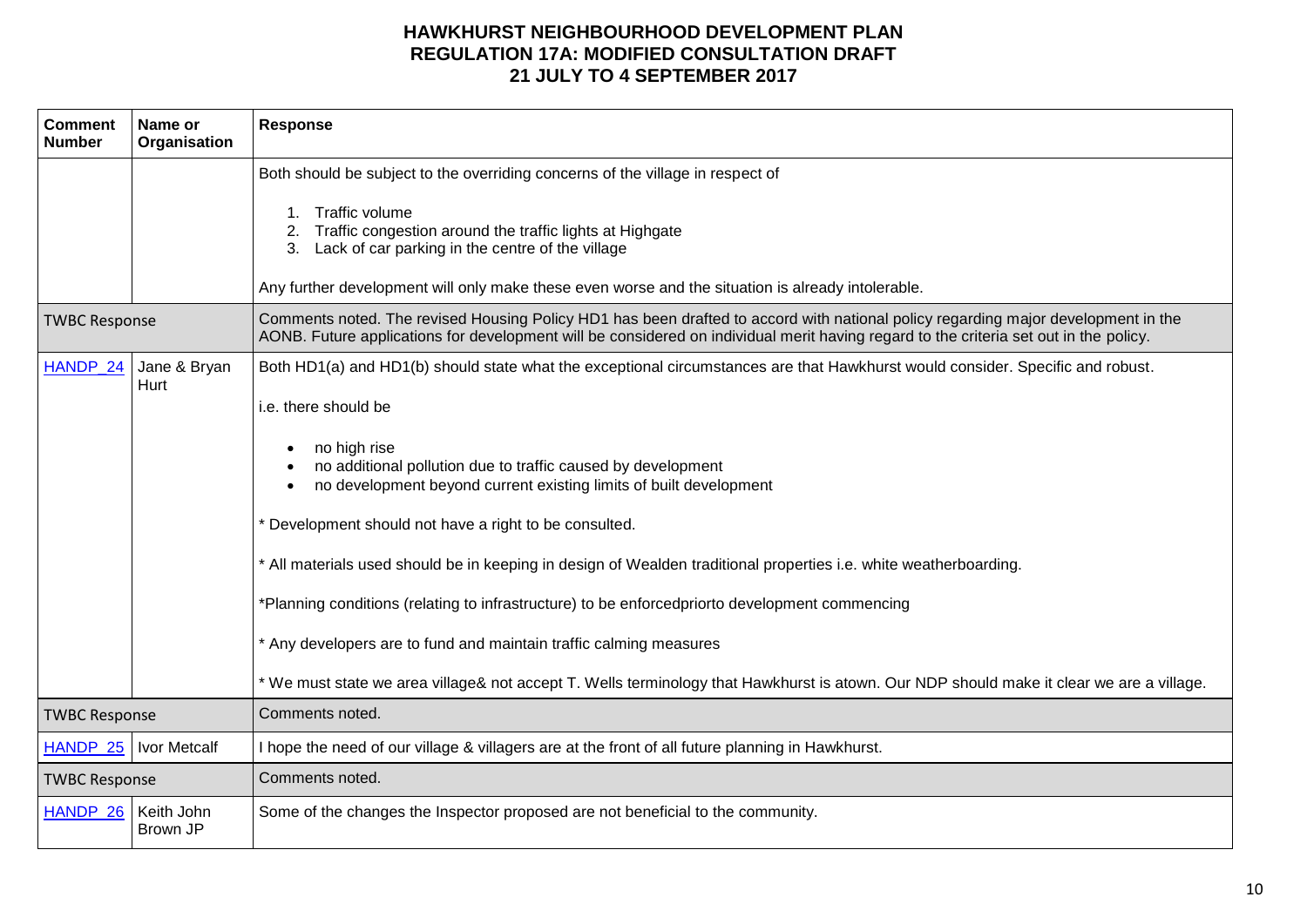| <b>Comment</b><br><b>Number</b> | Name or<br>Organisation | <b>Response</b>                                                                                                                                                                                                                                                                                                                                                                                                                                                                                   |
|---------------------------------|-------------------------|---------------------------------------------------------------------------------------------------------------------------------------------------------------------------------------------------------------------------------------------------------------------------------------------------------------------------------------------------------------------------------------------------------------------------------------------------------------------------------------------------|
|                                 |                         | Certainly the roundabouts to replace the traffic lights I consider essential.                                                                                                                                                                                                                                                                                                                                                                                                                     |
|                                 |                         | Considerable concern that the medical services will disappear from the community without a new provision.                                                                                                                                                                                                                                                                                                                                                                                         |
|                                 |                         | The local plan and the neighbourhood plan must take into consideration the provision of main services.                                                                                                                                                                                                                                                                                                                                                                                            |
| <b>TWBC Response</b>            |                         | Comments noted.                                                                                                                                                                                                                                                                                                                                                                                                                                                                                   |
| HANDP_27                        | Jackie Collins          | I am encouraged to see the Neighbourhood Plan 2016-2033. It represents how I would prefer to see the community develop over time. I am<br>particularly pleased to see the importance of a rural community, with footpaths & views of the countryside, highlighted. The development of<br>Circus Field was an awful shock, to almost everyone I know, and this kind of developer-led growth is completely unacceptable particularly in<br>a rural community, so the plan is a breath of fresh air. |
|                                 |                         | Small developments led by the needs of the community are the only acceptable developments to maintain the character of the village. I love<br>the idea of re-instating the village square and the double roundabout.                                                                                                                                                                                                                                                                              |
| <b>TWBC Response</b>            |                         | Comments noted.                                                                                                                                                                                                                                                                                                                                                                                                                                                                                   |
| HANDP_28                        | Dido Robson             | I find the needs of the Neighbourhood Plan reflect my needs.                                                                                                                                                                                                                                                                                                                                                                                                                                      |
|                                 |                         | I'd like the roundabout to replace the traffic lights.                                                                                                                                                                                                                                                                                                                                                                                                                                            |
|                                 |                         | I'm very against these blanket developments of large estates which will just add to the problems of traffic and over stress the infrastructure -<br>we need organic houses to keep the ambience of the village.                                                                                                                                                                                                                                                                                   |
| <b>TWBC Response</b>            |                         | Comments noted.                                                                                                                                                                                                                                                                                                                                                                                                                                                                                   |
| HANDP 29                        | Julia Newman            | I am delighted to see policy HD1 is retained - it is so important to maintain the rate of growth already proven to be successful in Hawkhurst.<br>Groups of 5-10ish dwellings is, on an annual basis, just what the village can sustain. This has been proven across history and during the<br>period of the previous Local Plan.                                                                                                                                                                 |
|                                 |                         | The style and character of village housing is also important to maintain and the Design guidance on p46-49 reflects this well.                                                                                                                                                                                                                                                                                                                                                                    |
|                                 |                         | Overall, a great development plan for Hawkhurst but no nasty "clumps" of 'production line' housing please.                                                                                                                                                                                                                                                                                                                                                                                        |
|                                 |                         | A beautiful village, full of character and history, that needs to be protected and enabled to grow organically.                                                                                                                                                                                                                                                                                                                                                                                   |
| <b>TWBC Response</b>            |                         | Comments noted.                                                                                                                                                                                                                                                                                                                                                                                                                                                                                   |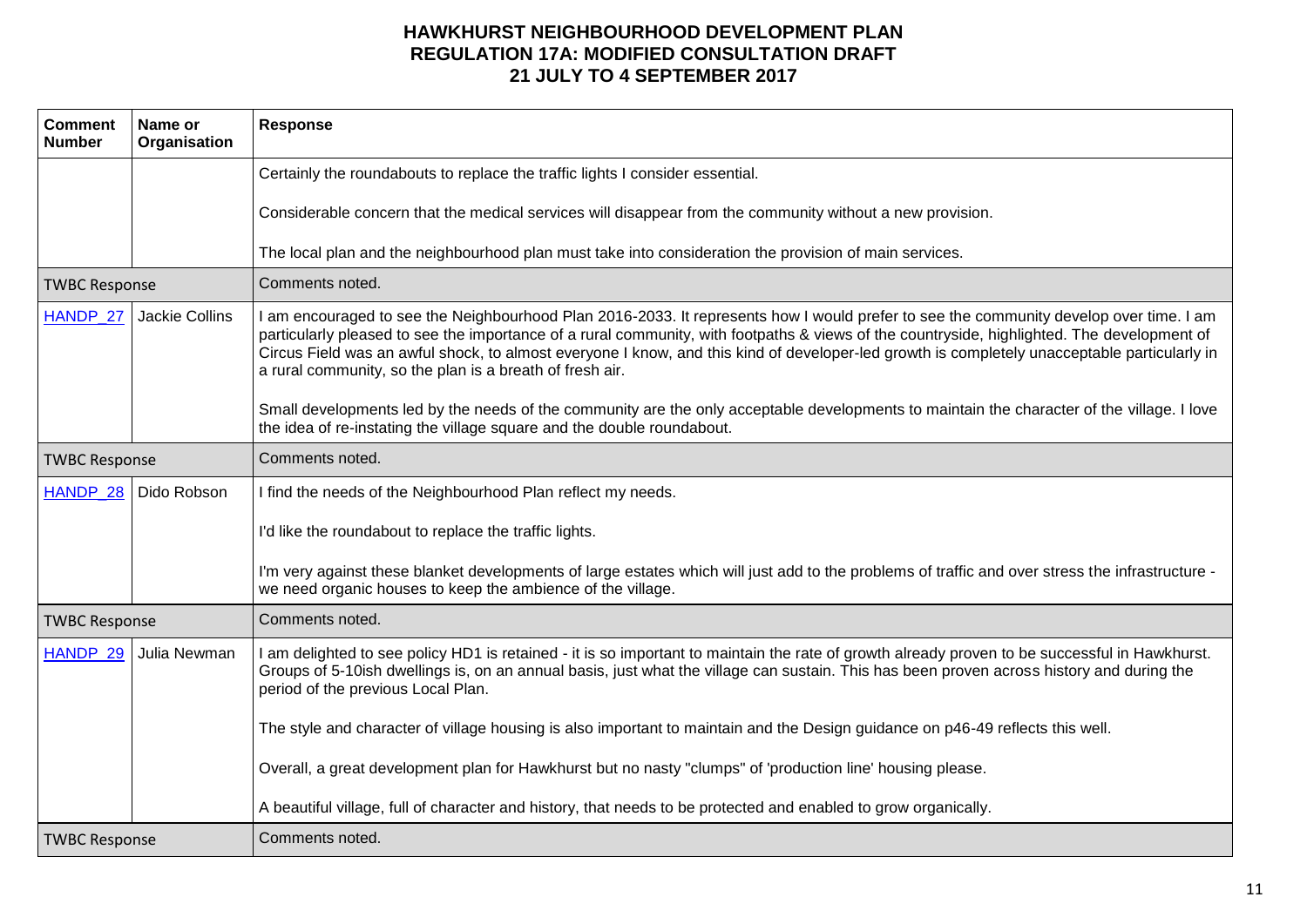| <b>Comment</b><br><b>Number</b> | Name or<br>Organisation | <b>Response</b>                                                                                                                                                                                                                                                        |
|---------------------------------|-------------------------|------------------------------------------------------------------------------------------------------------------------------------------------------------------------------------------------------------------------------------------------------------------------|
| HANDP 30                        | John Davis              | 7.1 The statement that Hawkhurst NHP 'expresses clear preference for smaller-scale development' is vitally important.                                                                                                                                                  |
|                                 |                         | The large scale development on Circus Field Highgate Hill of 62 properties shows every sign of urbanisation in a village that does not have<br>sufficient infrastructure nor satisfactory main roads.                                                                  |
|                                 |                         | Housing allocations of 10 or 15 is the level of growth the village should be able to grow with satisfactorily.                                                                                                                                                         |
|                                 |                         | But already Highgate shopping centre has insufficient parking, driving customers elsewhere.                                                                                                                                                                            |
| <b>TWBC Response</b>            |                         | Comments noted                                                                                                                                                                                                                                                         |
| HANDP 31                        | Cassandra<br>Hissey     | I have lived in the village for 10 years and would like to see the existing limits for built development stay in place.                                                                                                                                                |
|                                 |                         | Retaining agricultural land is particularly important to me and many of my neighbours and is the reason why we moved from Tunbridge Wells<br>to Hawkhurst in the first place.                                                                                          |
|                                 |                         | I fully support the building of bungalow properties and affordable housing in the centre of the village.                                                                                                                                                               |
|                                 |                         | I would hate to see over-development because the village centre cannot sustain it.                                                                                                                                                                                     |
| <b>TWBC Response</b>            |                         | Comments noted.                                                                                                                                                                                                                                                        |
| HANDP_32                        | <b>Joy Austen</b>       | I support the changes in the modified document and feel that it is looking at helping Hawkhurst to grow more organically allowing it to remain<br>a village.                                                                                                           |
|                                 |                         | I agree that development should be restricted to 5-10 dwellings for each site which may encourage local builders rather than large<br>developers and should help the village to gradually grown. Brownfield sites should always be used in favour of greenfield sites. |
|                                 |                         | I hope that this document will go to examination and be accepted at referendum.                                                                                                                                                                                        |
| <b>TWBC Response</b>            |                         | Support and comments noted.                                                                                                                                                                                                                                            |
| HANDP_33                        | <b>Muriel Wilson</b>    | I support the modified document as present 23rd August 2017.                                                                                                                                                                                                           |
|                                 |                         | The document has evolved with huge import from the local community and is as democratic and far-reaching to the varied needs of residents<br>as possible.                                                                                                              |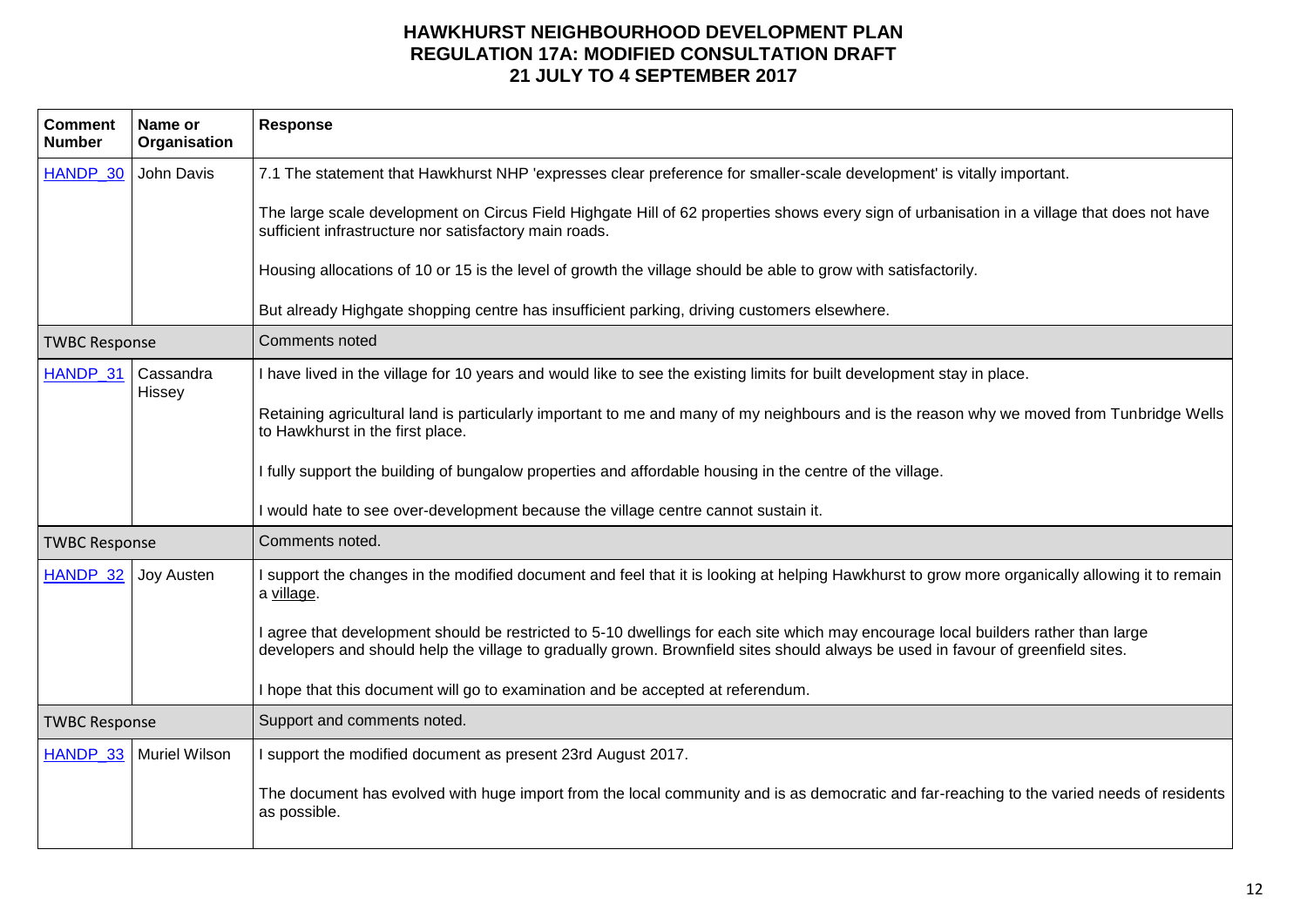| <b>Comment</b><br><b>Number</b> | Name or<br>Organisation       | <b>Response</b>                                                                                                                                                                                                                                                                                                                                                                |
|---------------------------------|-------------------------------|--------------------------------------------------------------------------------------------------------------------------------------------------------------------------------------------------------------------------------------------------------------------------------------------------------------------------------------------------------------------------------|
|                                 |                               | Infrastructure will not allow for continuous development of any scale of development unless the Borough Council invests in the villages.                                                                                                                                                                                                                                       |
|                                 |                               | It would be better for the community if greenfield development was totally avoided. This is a rural village where countryside values are<br>espoused. The land around Hawkhurst is agriculturaly among the best.                                                                                                                                                               |
| <b>TWBC Response</b>            |                               | Support and comments noted.                                                                                                                                                                                                                                                                                                                                                    |
| HANDP_34                        | Penelope<br>Goodare           | I agree with preserving the AONB and SSSI. Anything to keep the rural and beautiful character of the village and local walks.                                                                                                                                                                                                                                                  |
|                                 |                               | 7.3 Evidently the houses already built in the village have fulfilled the requirements for new housing.                                                                                                                                                                                                                                                                         |
|                                 |                               | The point 'HD1(a)' 'Any greenfield housing site ' - I'd prefer it if there were no greenfield housing sites but keeping them small is better than<br>nothing. 'All development proposals should comply '. Yes.                                                                                                                                                                 |
|                                 |                               | Policy AM4 Walking and Cycling  as a cyclist and pedestrian I would love to see any improvement or ANYTHING to encourage more<br>cycling, which would help people to keep fit as well as reducing the number of cars.                                                                                                                                                          |
|                                 |                               | Appendix O2 Crossroads: would support the roundabout plan if it does not disrupt the local business too much while the change is made - as<br>long as it is carried out quickly.                                                                                                                                                                                               |
| <b>TWBC Response</b>            |                               | Comments noted.                                                                                                                                                                                                                                                                                                                                                                |
| HANDP 35                        | <b>Chris Austen</b>           | I fully support the NDP document as displayed today. I feel it is appropriate for a village the size of Hawkhurst, and hope that it can be an<br>influence on the scale and type of development that occurs in the future.                                                                                                                                                     |
| <b>TWBC Response</b>            |                               | Support and comments noted.                                                                                                                                                                                                                                                                                                                                                    |
| HANDP_36                        | <b>JULIA</b><br><b>NEWMAN</b> | Paragraph 184 of the NPPF states that "Neighbourhood planning provides a powerful set of tools for local people to ensure that they get the<br>right types of development for their community." Hawkhurst's NDP is doing precisely that and I fully support it having been involved in the<br>long and thorough local consultation process.                                    |
|                                 |                               | The village of Hawkhurst has evolved in "clumps" of similar buildings through history. A large number of "production line houses" such as<br>produced by some house builders, looks out of place and a sense of place is important to us, that is why most people live here. "Large" is<br>defined by Tunbridge Wells planners as "more than 10" for the village of Hawkhurst. |
|                                 |                               | The NDP comments that local builders are an important part of the local economy and we need to support them as stated by the government                                                                                                                                                                                                                                        |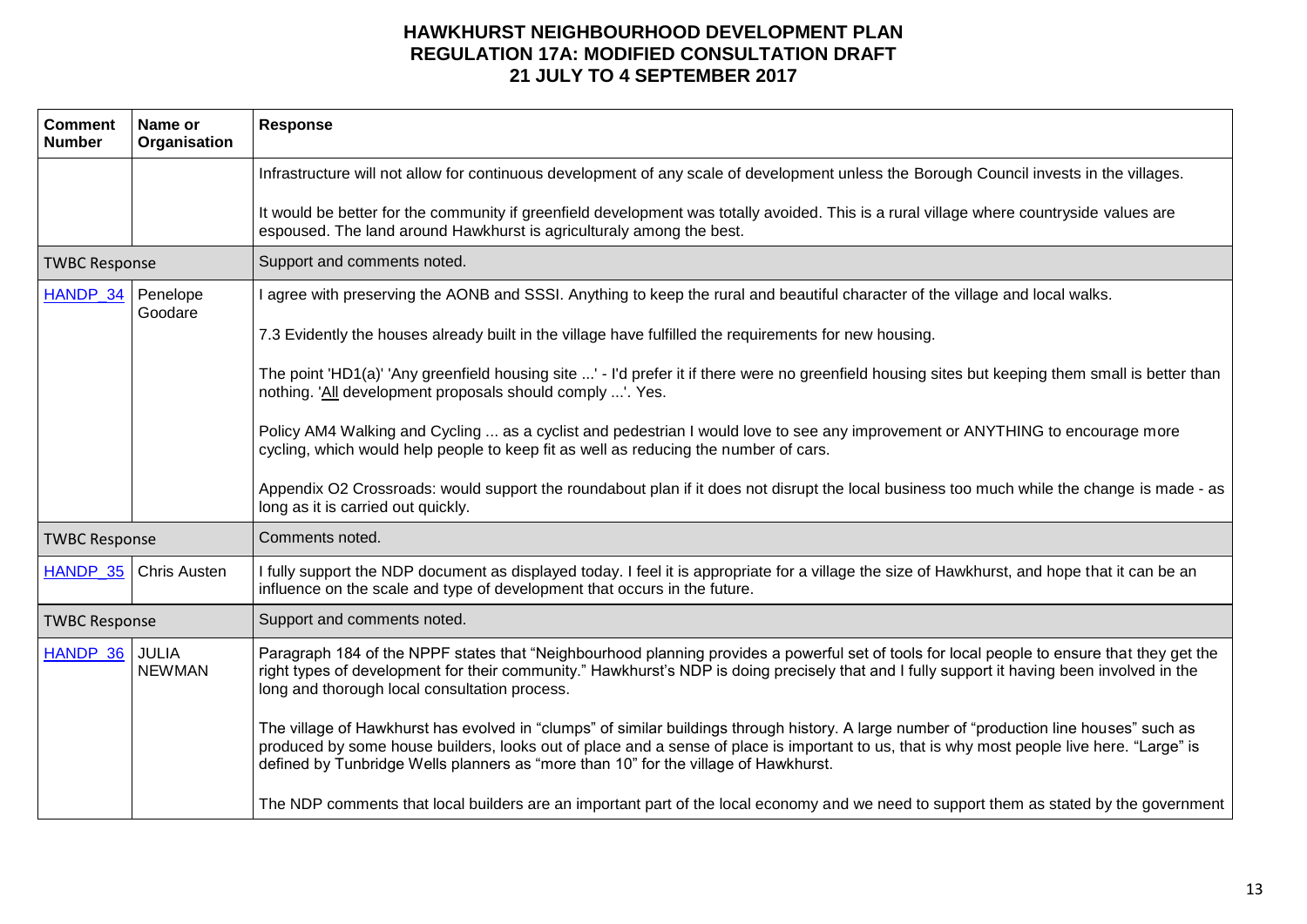| <b>Comment</b><br><b>Number</b> | Name or<br>Organisation | <b>Response</b>                                                                                                                                                                                                                                                                                                                                                                                                                                                                                                                                                                                                                                                                                                                                                                                                                                                                                                                                                                                                                                                                                                                                                                                                                                                                                                                    |
|---------------------------------|-------------------------|------------------------------------------------------------------------------------------------------------------------------------------------------------------------------------------------------------------------------------------------------------------------------------------------------------------------------------------------------------------------------------------------------------------------------------------------------------------------------------------------------------------------------------------------------------------------------------------------------------------------------------------------------------------------------------------------------------------------------------------------------------------------------------------------------------------------------------------------------------------------------------------------------------------------------------------------------------------------------------------------------------------------------------------------------------------------------------------------------------------------------------------------------------------------------------------------------------------------------------------------------------------------------------------------------------------------------------|
|                                 |                         | white paper "Fixing our broken housing market". They understand the local style, feel and character. I fully support this in the NDP.<br>Hawkhurst is acknowledged to be a village and not a town in the TWBC Site Allocations document 2016. An error the 2017 "Settlement Role<br>and Function Study" is misleading regarding the position of Hawkhurst and it is to be hoped that TWBC will correct this error in their evidence<br>document; it has been pointed out to them.<br>The NDP makes it clear that Hawkhurst has demonstrated over the last many years that the village residents are not against growth and it is<br>further demonstrated that we can sustainably accommodate steady, incremental growth without detriment to the inherent character of the<br>village. The evidence is on the ground and embedded in our history. The village seeks not to stop but to influence development to ensure the<br>objectives of sustainable development are met as set out in the NPPF. The NDP is our "tool" to exert this influence.<br>Traffic growth, especially HGVs, has now "broken" our road structure and the central crossroads are clogged up most of the day. People<br>have started avoiding the village which will damage the economy. Both the KCC and TWBC need to publically acknowledge that further |
| <b>TWBC Response</b>            |                         | development is unsustainable until this issue is resolved.<br>Comments noted.                                                                                                                                                                                                                                                                                                                                                                                                                                                                                                                                                                                                                                                                                                                                                                                                                                                                                                                                                                                                                                                                                                                                                                                                                                                      |
| HANDP 37                        | Mr Barry Lees           | Hawkhurst Neighbourhood Development Plan                                                                                                                                                                                                                                                                                                                                                                                                                                                                                                                                                                                                                                                                                                                                                                                                                                                                                                                                                                                                                                                                                                                                                                                                                                                                                           |
|                                 |                         | Hawkhurst Village has evolved slowly over centuries, has always moved along with the times and continues to contribute to increasing<br>housing requirements.<br>The numbers speak for themselves in that compared to the 2006 to 2026 requirement of 240 homes we already surpass this number by over<br>37% or 90 homes.<br>It is imperative that future housing development is sustainable and supported by a workable infrastructure. Hawkhurst is clearly stretched at<br>present in terms of medical facilities, banking, schools and car parking. The village crossroads are already constantly gridlocked resulting in<br>wasted time, wasted fuel and more importantly excessive pollution.<br>Hawkhurst Parish Council have done a good job on the Plan which is consistent with wishes of most of local residents. We wholeheartedly<br>agree with it's main thrust which would allow only small developments to be built and these should be located close to the Village centre.<br>This would also comply with the requirement to meet the 800metre walking distance guideline as set out in Policy HD1(a) and would curtail<br>traffic movements in the case of such developments.                                                                                                                                  |
| <b>TWBC Response</b>            |                         | Comments noted.                                                                                                                                                                                                                                                                                                                                                                                                                                                                                                                                                                                                                                                                                                                                                                                                                                                                                                                                                                                                                                                                                                                                                                                                                                                                                                                    |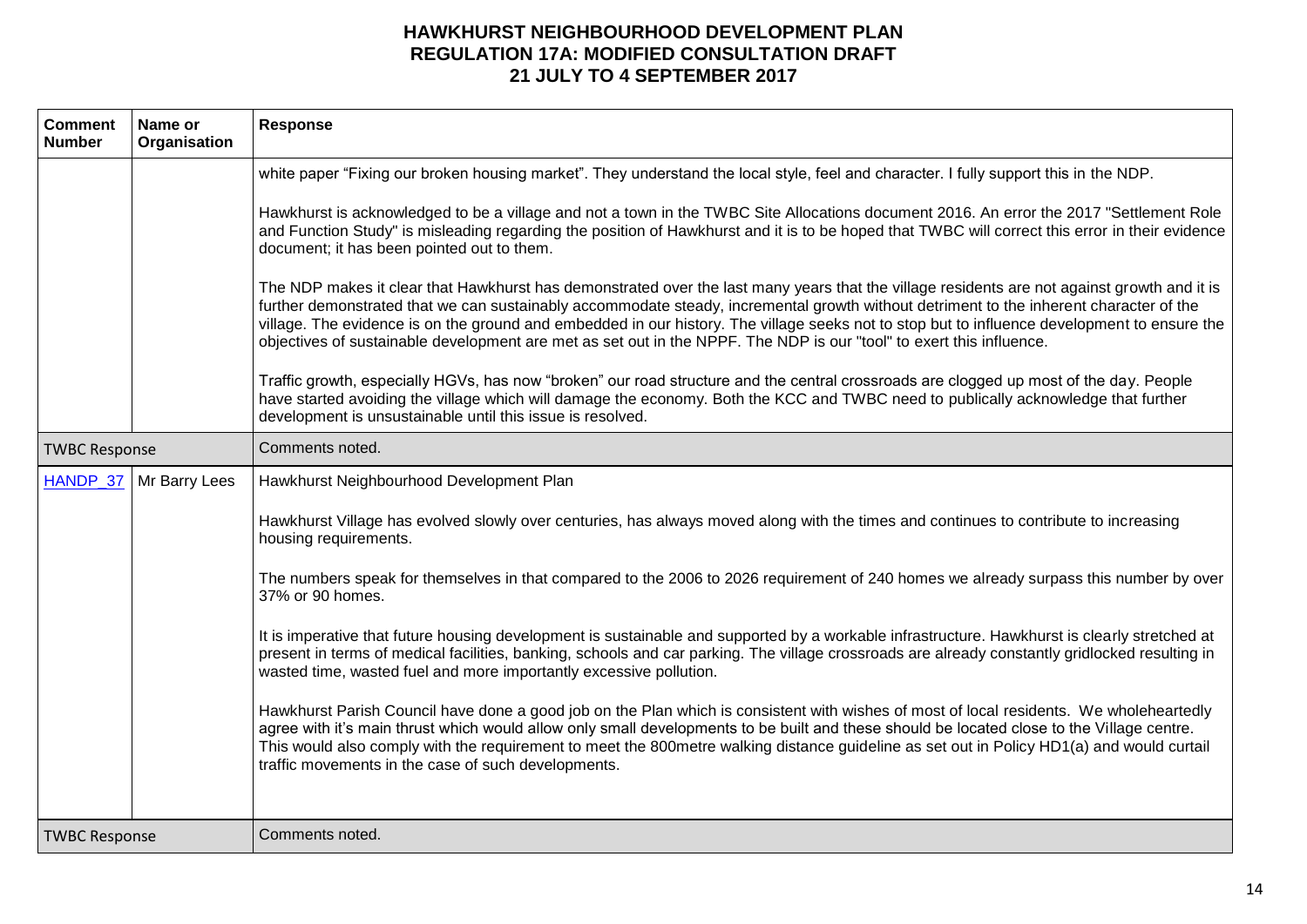| <b>Comment</b><br><b>Number</b> | Name or<br>Organisation | <b>Response</b>                                                                                                                                                                                                                                                                                                                                                                            |
|---------------------------------|-------------------------|--------------------------------------------------------------------------------------------------------------------------------------------------------------------------------------------------------------------------------------------------------------------------------------------------------------------------------------------------------------------------------------------|
| HANDP_38 G J & G M              | Tomlinson               | We are in full agreement with all aspects of the Modified Hawkhurst Neighbourhood Plan - in particular with the restriction on building more<br>than 10 dwellings on any potential development site around the village.                                                                                                                                                                    |
| <b>TWBC Response</b>            |                         | Support noted.                                                                                                                                                                                                                                                                                                                                                                             |
| HANDP 39 L P Mansell            |                         | Page 42 I strongly endorse the view that the existing limits to built development should be adhered to.                                                                                                                                                                                                                                                                                    |
|                                 |                         | 7.17 I strongly endorse the view that new housing should be within 800 meters of Village facilities and that green field sites should only be<br>used where there is no other alternative and should be limtied to 5 to 10 houses only.                                                                                                                                                    |
| <b>TWBC Response</b>            |                         | Comments noted.                                                                                                                                                                                                                                                                                                                                                                            |
| HANDP 40                        | Derek Mansell           | I am strongly opposed to any change to the existing Limits to Built Development. Where building is permitted outside the LBD, then the<br>provisions of Policy HD1(a)(3) should be applied rigorously - contiguous to the existing LBD and maximum 5-10 houses.                                                                                                                            |
|                                 |                         | I strongly support paragraph 7.17 - all new housing should be within 800m of facilities, taking into account the topography of the walking<br>route.                                                                                                                                                                                                                                       |
| <b>TWBC Response</b>            |                         | Comments noted.                                                                                                                                                                                                                                                                                                                                                                            |
| HANDP 41                        | David Brown             | There is much in the Hawkhurst Dev. Plan that I approve but I have some areas of concern.                                                                                                                                                                                                                                                                                                  |
|                                 |                         | The identity of Hawkhurst as a village should be preserved and any attempt to redefine Hawkhurst as a town resisted.                                                                                                                                                                                                                                                                       |
|                                 |                         | Development should be in scale with surrounding buildings. The plan properly speaks of houses. Such buildings are in scale with current<br>properties. I would like to see reference to "only houses." I am concerned that a developer will attempt to introduce higher rise buildings<br>(Apartments). Such would be out of scale with current properties and inappropriate in a village. |
|                                 |                         | Parking is currently difficult, especially around Highgate. All new developments should include specific space for at least two off street<br>parking spaces per house to provide for the likely minimum needs of occupants and prevent overspill into surrounding areas.                                                                                                                  |
|                                 |                         | New homes should be built to a high standard (whatever the size of the property) with a design that takes into account historic designs in the<br>Weald (i.e. weatherboarding) and enhances the beauty of Hawkhurst.                                                                                                                                                                       |
|                                 |                         | "Starter homes" should be for the use of the local community wherever possible.                                                                                                                                                                                                                                                                                                            |
|                                 |                         | I note reference to greenways and paths, especially those that link the different parts of Hawkhurst but the photo shows a stile - stiles can be                                                                                                                                                                                                                                           |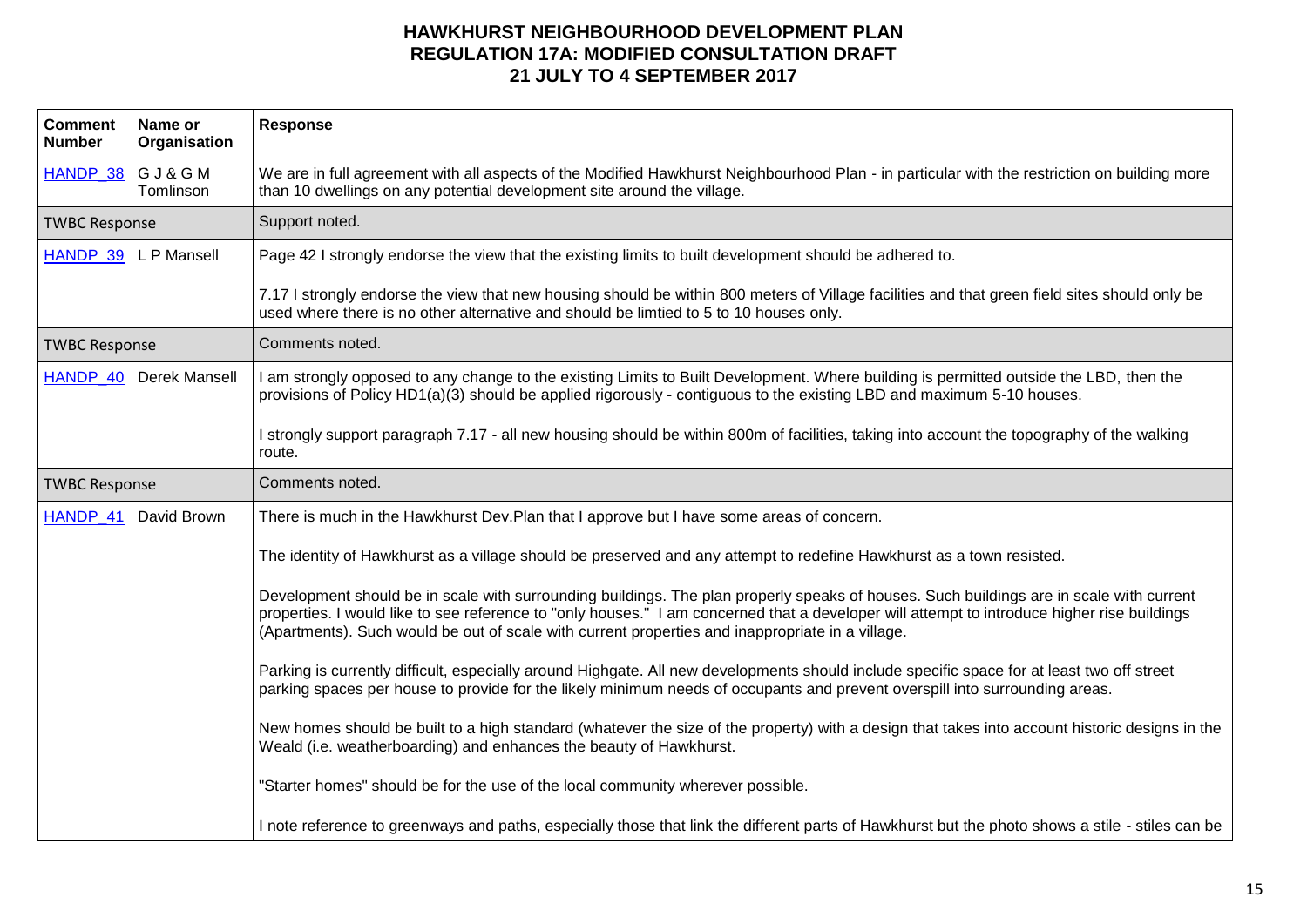| <b>Comment</b><br><b>Number</b> | Name or<br>Organisation | <b>Response</b>                                                                                                                                                                                                                                                                                                                                                                                                                                                                                                                                                                                                                                                                   |
|---------------------------------|-------------------------|-----------------------------------------------------------------------------------------------------------------------------------------------------------------------------------------------------------------------------------------------------------------------------------------------------------------------------------------------------------------------------------------------------------------------------------------------------------------------------------------------------------------------------------------------------------------------------------------------------------------------------------------------------------------------------------|
|                                 |                         | difficult for elderly residents and there should be a desire to change stiles to gates to make them user friendly for everyone.                                                                                                                                                                                                                                                                                                                                                                                                                                                                                                                                                   |
|                                 |                         |                                                                                                                                                                                                                                                                                                                                                                                                                                                                                                                                                                                                                                                                                   |
| <b>TWBC Response</b>            |                         | Comments noted.                                                                                                                                                                                                                                                                                                                                                                                                                                                                                                                                                                                                                                                                   |
| HANDP_42   M Jefferies          |                         | I have reviewed the document and generally support the content                                                                                                                                                                                                                                                                                                                                                                                                                                                                                                                                                                                                                    |
|                                 |                         | Provision of a new medical centre for the village is essential as the current excellent facilities are vulnerable.                                                                                                                                                                                                                                                                                                                                                                                                                                                                                                                                                                |
|                                 |                         | Continue to protect the village and rural areas from invasive housing developments                                                                                                                                                                                                                                                                                                                                                                                                                                                                                                                                                                                                |
|                                 |                         | Monitor traffic congestion and restrict roadside parking                                                                                                                                                                                                                                                                                                                                                                                                                                                                                                                                                                                                                          |
| <b>TWBC Response</b>            |                         | Support and comments noted.                                                                                                                                                                                                                                                                                                                                                                                                                                                                                                                                                                                                                                                       |
| HANDP 43                        | T W Rutherford          | <b>Executive Summary:</b>                                                                                                                                                                                                                                                                                                                                                                                                                                                                                                                                                                                                                                                         |
|                                 |                         | I do not believe the HPC Neighbourhood Plan - Submission Plan Jul 17 truly represents the feelings and reservations of the populus of<br>Hawkhurst. It is written in language too dependent on legalise and planning jargon, which on closer scrutiny does not spell out the specific<br>reservations or safeguards to further development. The submission needs to be more robust, written in plainer language and should<br>specifically highlight criteria that should be met before the village accepts further development. The document needs to foremost represent<br>the villagers' wishes and concerns as its driver, not serve as a document to curry favour with TWBC. |
|                                 |                         | Definitions & Planning Assumptions:                                                                                                                                                                                                                                                                                                                                                                                                                                                                                                                                                                                                                                               |
|                                 |                         | CP13 - Development in Hawkhurst. TWBC still refers to Hawkhurst as a small rural town. IT IS NOT. It is a village. But the HPC submission<br>Jul 17 does not robustly refute this assumption. It asks for a change in vernacular - it does not stipulate that TWBC are incorrect in their<br>classification of Hawkhurst. It must state so.                                                                                                                                                                                                                                                                                                                                       |
|                                 |                         | Policy HD1(b) - The HPC Submission states that it wants to favour small scale developments and only in exceptional circumstances would it<br>support projects of >10 houses.                                                                                                                                                                                                                                                                                                                                                                                                                                                                                                      |
|                                 |                         | a. The current housing increase to approx 240 additional homes is reached by a collection of developments far in excess of 10+ homes.<br>There seems to be little appetite for smaller scale projects. I believe the HPC submission under subsections 7.18 & 7.19 do not robustly or<br>clearly state what criteria must be met which would satisfy an exception to be met.                                                                                                                                                                                                                                                                                                       |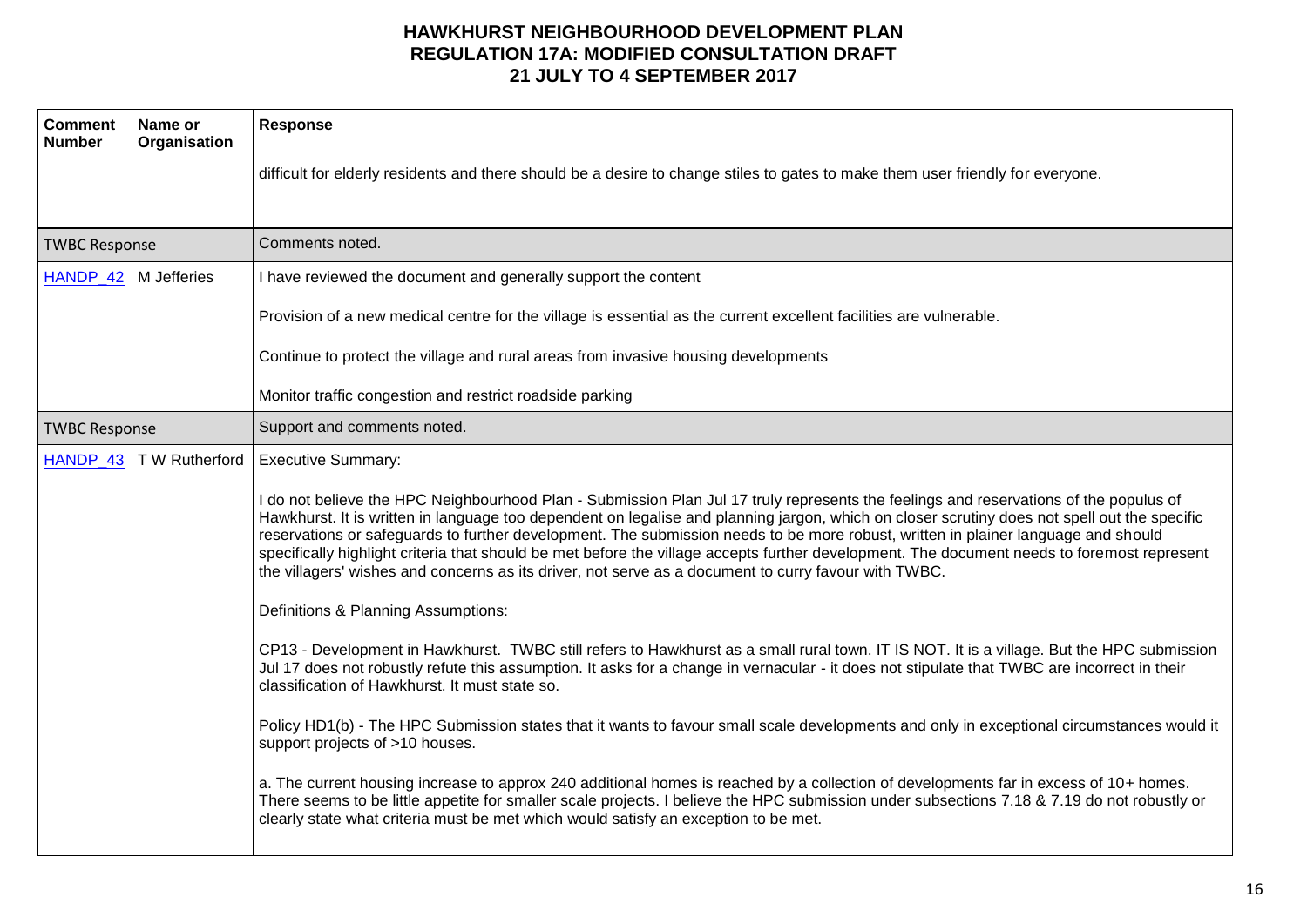| <b>Comment</b><br><b>Number</b> | Name or<br>Organisation | <b>Response</b>                                                                                                                                                                                                                                                                                                                                                                                                                                                                                                                                                                                                                                                                                                                                                     |
|---------------------------------|-------------------------|---------------------------------------------------------------------------------------------------------------------------------------------------------------------------------------------------------------------------------------------------------------------------------------------------------------------------------------------------------------------------------------------------------------------------------------------------------------------------------------------------------------------------------------------------------------------------------------------------------------------------------------------------------------------------------------------------------------------------------------------------------------------|
|                                 |                         | b. I propose the criteria: Parking, traffic, school places, water and sewerage. medical and dental vacancies for the existing medical facilities<br>all need to be addressed before any exceptions are granted for large scale developments (> 10 houses).                                                                                                                                                                                                                                                                                                                                                                                                                                                                                                          |
|                                 |                         | c. HPC concedes that each new home factors an extra 2.5 cars. They seem to draw no link between more homes and increased traffic - the<br>HPC's Chairwoman's No.1 concern for the village.                                                                                                                                                                                                                                                                                                                                                                                                                                                                                                                                                                          |
|                                 |                         | d. While Hawkhurst has 2 supermarkets, by Oct 17 it will have no banks, a sub-post office within a supermarket only, offering limited Post<br>Office facilities, one primary school and soon to be only one doctors medical centre. By any definition of infrastructure, the existing facilities<br>are already under strain. This needs to be clearly written into the submission. This is the villagers' document. I propose this clear language is<br>incorporated and not camouflaged by legalistic & planning jargon. It should be written for the villagers to reflect their views and not in<br>language to ease conformity with TWBC's planners and policy makers.                                                                                          |
|                                 |                         | In its current form, I shall ask and campaign for a rejection when put to referendum.                                                                                                                                                                                                                                                                                                                                                                                                                                                                                                                                                                                                                                                                               |
| <b>TWBC Response</b>            |                         | Comments noted. The revised Housing Policy HD1 has been drafted to accord with national policy regarding major development in the<br>AONB. Future applications for development will be considered on individual merit having regard to the criteria set out in the policy.                                                                                                                                                                                                                                                                                                                                                                                                                                                                                          |
| HANDP 44                        | Jeff Newman             | 1. General: There is no point encouraging local people to shape and influence development if central government are going to over-ride in<br>favour of large developers:                                                                                                                                                                                                                                                                                                                                                                                                                                                                                                                                                                                            |
|                                 |                         | central government over-rode both the parish and the borough in the case of Circus Field<br>the examiner's report on the Neighbourhood Plan seeks to water down the Plan until it is just a fig-leaf to enable large developers to<br>claim that whatever they choose to do has the support of the local population.                                                                                                                                                                                                                                                                                                                                                                                                                                                |
|                                 |                         | Central government need to demonstrate clearly that they support local people, support local democracy and are not in the pocket of large<br>developers.                                                                                                                                                                                                                                                                                                                                                                                                                                                                                                                                                                                                            |
|                                 |                         | 2. Housing and Design: Hawkhurst has existed since at least the Middle Bronze Age (i.e. in excess of 3,500 years) and yet within the last<br>10.5 years it has grown by over 10%, as can be seen from the figures provided in the Plan. This is not sustainable by any common-sense<br>definition and the village is suffering stress accordingly. The rate of development should be aligned to the village's ability to absorb change,<br>including the capacity of utilities, medical, education and transport services. In particular, Large Scale Development should be supported<br>only where building is at a rate of no more than one third of the average annual outstanding net additional dwellings as required by the<br>Tunbridge Wells Core Strategy. |
|                                 |                         | 3. Housing and Design: Hawkhurst is not suitable as a dormitory village; adequate transport links are not available. The rail connection is                                                                                                                                                                                                                                                                                                                                                                                                                                                                                                                                                                                                                         |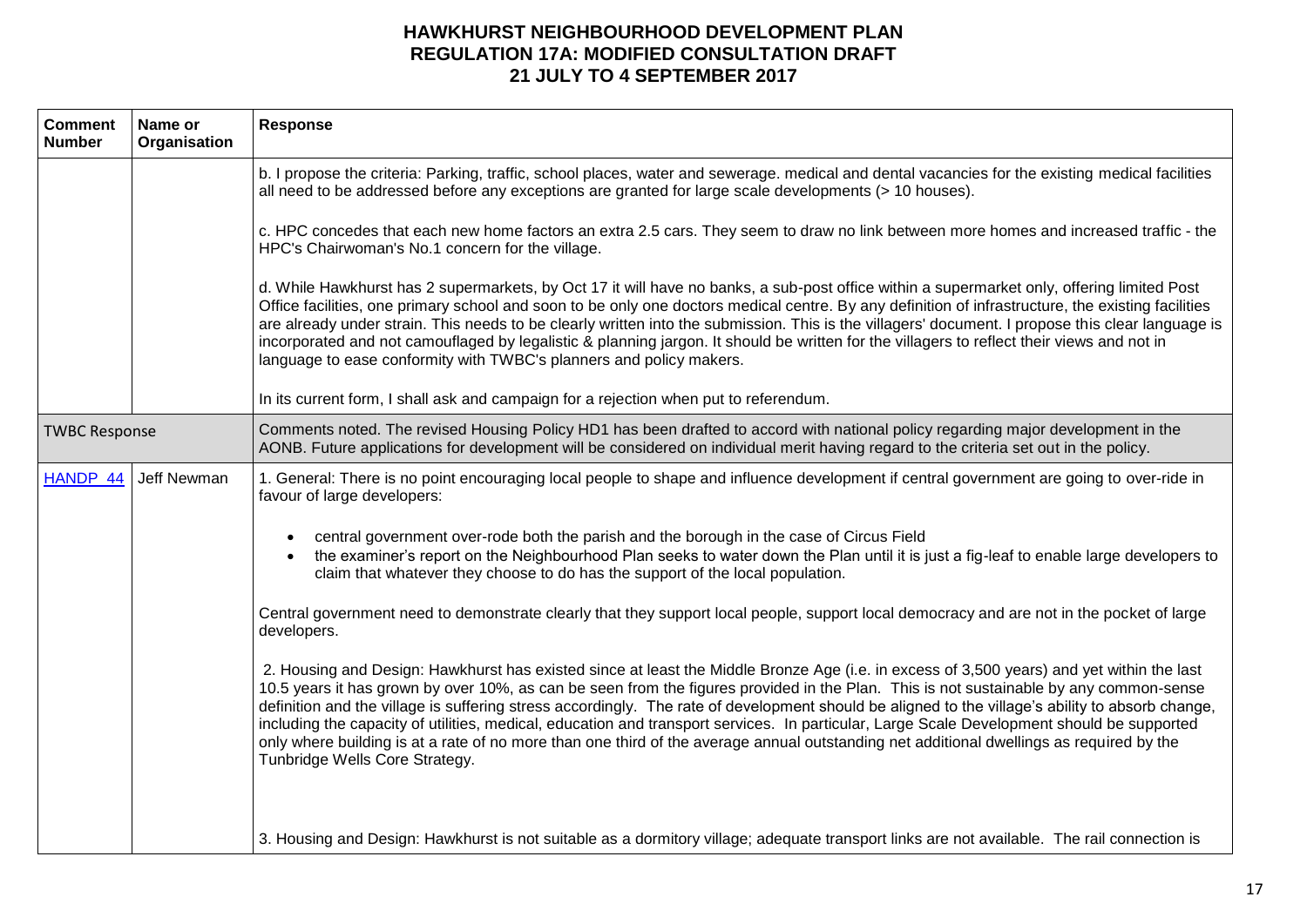| <b>Comment</b><br><b>Number</b> | Name or<br>Organisation | <b>Response</b>                                                                                                                                                                                                                                                                                                                                                                                                                                                                                                                                                                                                                                                                                                    |
|---------------------------------|-------------------------|--------------------------------------------------------------------------------------------------------------------------------------------------------------------------------------------------------------------------------------------------------------------------------------------------------------------------------------------------------------------------------------------------------------------------------------------------------------------------------------------------------------------------------------------------------------------------------------------------------------------------------------------------------------------------------------------------------------------|
|                                 |                         | long gone and the nearest stations are several villages away (Staplehurst and Etchingham). The bus station has gone and the few<br>remaining routes to major employment centres (e.g. Tunbridge Wells, Tonbridge, Maidstone and Hastings/St Leonards) are slow and<br>inadequate. The crossroads at Highgate is a bottleneck at many times of the day, both in the week and at weekends. Building of new<br>dwellings should be supported only where it does not exceed the growth in full-time, permanent jobs in the village.                                                                                                                                                                                    |
|                                 |                         | 4. Housing and Design: Future housing demand projections for Kent assumed significant immigration. Following Brexit, this will reduce<br>markedly. Conversely, Brexit and also global warming will mean that food security will increase in importance. For the duration of the Plan,<br>development should only be supported where no agricultural land of any classification may be lost.                                                                                                                                                                                                                                                                                                                        |
|                                 |                         | 5. Landscape and Environmental Protection: Where changes in agricultural use may have a significant impact on the landscape (e.g. solar<br>farms, greenhouses), efforts should be made to minimise the impact e.g. contour-sensitive locations, screening with copses and hedging.                                                                                                                                                                                                                                                                                                                                                                                                                                 |
|                                 |                         | 6. Access and Movement: No development supporting the use of private motor vehicles (e.g. garaging, parking) will be supported until it can<br>be demonstrated that there has been no traffic queue in Hawkhurst of more than 50 metres, for a period of more than three months.                                                                                                                                                                                                                                                                                                                                                                                                                                   |
|                                 |                         | 7. CM4: Employment is to be encouraged throughout the parish, provided that it meets all of the policies of the Plan. In the last 30 years,<br>the southern, Moor part of the village has lost two schools, a dairy, a petrol station, a pub, all of the shops surrounding The Moor itself (at<br>least four) and it looks as though it will be losing its surgery too (see CM3).                                                                                                                                                                                                                                                                                                                                  |
|                                 |                         | 8. Community Infrastructure: The digital economy continues to be increasingly important. Business of all sizes are encouraging mobile<br>working and working from home. In our personal lives, we are increasingly using high-bandwidth services such as iPlayer and Netflix, and<br>mobile devices such as smartphones and tablets are becoming increasingly powerful and pervasive. Throughout the Limits of Built<br>Development, internet and mobile phone access should be to best current practice for village centres (e.g. in terms of service, service<br>quality, bandwidth, coverage etc.), and at any other location in the parish it should be no more than three years behind best current practice. |
|                                 |                         | 9. The examiner's report continues the falsehood that Hawkhurst is a town. This is not acceptable to Hawkhurst, as is well-known to, and<br>documented and agreed by, TWBC. The examiner has clearly been provided with obsolete documents. This report is not valid until such<br>times as all appropriate corrections have been made.                                                                                                                                                                                                                                                                                                                                                                            |
|                                 |                         | 10. Following any re-examination, should a watered down Plan fail referendum because it does not meet the requirements of the parish, we<br>expect that the next release of the Local Plan will document the fact that a Neighbourhood Plan could not be agreed and why.                                                                                                                                                                                                                                                                                                                                                                                                                                           |
|                                 |                         | 11. The sections of the examiners report on HD1 and HD2 (paras 4.8 to 4.25) are so error-strewn and biased as to be offensive. They must<br>be withdrawn and a written apology provided.                                                                                                                                                                                                                                                                                                                                                                                                                                                                                                                           |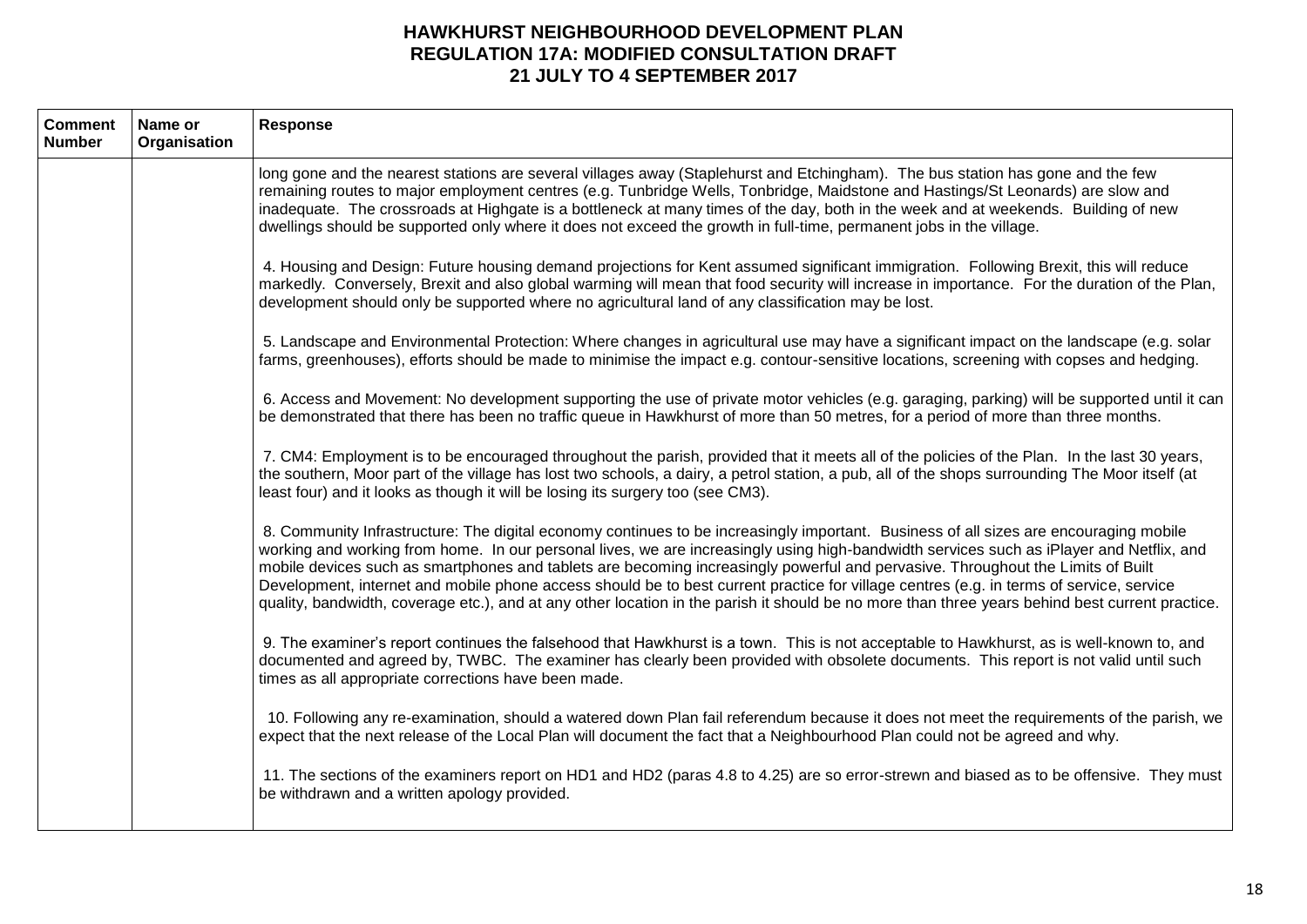| <b>Comment</b><br><b>Number</b> | Name or<br>Organisation | <b>Response</b>                                                                                                                                                                                                                                                                                                                                                                                                                                                                                                                                                                                                                                                                                                                                                                                                                                                                                                                                                                                                                                                                                                                                                                                                                                                                                                                                                                                                                                                                                                                                                                                                                                                                                                                                                                                                                                                                                                                                                                                                                                                                                                       |
|---------------------------------|-------------------------|-----------------------------------------------------------------------------------------------------------------------------------------------------------------------------------------------------------------------------------------------------------------------------------------------------------------------------------------------------------------------------------------------------------------------------------------------------------------------------------------------------------------------------------------------------------------------------------------------------------------------------------------------------------------------------------------------------------------------------------------------------------------------------------------------------------------------------------------------------------------------------------------------------------------------------------------------------------------------------------------------------------------------------------------------------------------------------------------------------------------------------------------------------------------------------------------------------------------------------------------------------------------------------------------------------------------------------------------------------------------------------------------------------------------------------------------------------------------------------------------------------------------------------------------------------------------------------------------------------------------------------------------------------------------------------------------------------------------------------------------------------------------------------------------------------------------------------------------------------------------------------------------------------------------------------------------------------------------------------------------------------------------------------------------------------------------------------------------------------------------------|
|                                 |                         | Errors:<br>Hawkhurst is not a town<br>the range of services is not considered good by villagers, particularly infrastructure<br>The Core Strategy calls for an additional 240 dwellings over a period of 20 years, that is an average of 12 per year and not 20<br>given that the village has already exceeded the requirements of the Core Strategy, there is no need to extend the Limits to Built<br>Development<br>there is evidence of future housing need: the Housing Needs Analysis (updated in 2017) and the Core Strategy<br>the development size ranges are not arbitrary.<br>Bias:                                                                                                                                                                                                                                                                                                                                                                                                                                                                                                                                                                                                                                                                                                                                                                                                                                                                                                                                                                                                                                                                                                                                                                                                                                                                                                                                                                                                                                                                                                                        |
|                                 |                         | criticising the need for careful phasing of new developments<br>favouring the representations of developers over the wishes of the parish, however ridiculous those representations are: HD1 is not<br>highly restrictive; HD1 does not prohibit the delivery of affordable housing; favouring the use of local architects and building firms is<br>not anti-competitive but good economic sense; there is no need to extend the Limits to Built Development<br>selectively criticising points that mitigate against uncontrolled or inappropriate development whilst not doing so for points where<br>correction could reduce development<br>the purpose of HD2 is to provide Hawkhurst with the mix of housing that it needs, as opposed to whatever large developers think will<br>make them the most money<br>these are not "blanket" restrictions, they are to assure that development is sustainable and in accordance with the vision and<br>objectives<br>the report repeatedly calls for "robust evidence" (and yet the examiner didn't ask for it at the time of the review) and yet repeatedly<br>ignores basic numerical facts, and gives no evidence to justify opinions such as "that Policy HD1 would place restrictions on the<br>delivery of sites that would otherwise be acceptable under CS Policy 1"<br>the examiner queries the percentage of one and two bedroom dwellings needed on the basis that the figures date back to 2009 (and<br>it is well known that large developers prefer to build large properties), and yet does not challenge the volume of housing required by<br>the Core Strategy even though this is earlier.<br>12. Examiner's report section 4.63 seeks to remove designation from verges and small green spaces. This is wrong; their loss due to e.g.<br>road widening will change the character of the environment from rural to urban. Should any development damage or destroy any such<br>green space then it must be replaced by by an area of at least the same size, supporting the same flora and fauna, and performing the same<br>function as the original. |
|                                 |                         | Where a green space is protected elsewhere then for the benefit of the villagers it shall be listed in the Plan, along with the source of its                                                                                                                                                                                                                                                                                                                                                                                                                                                                                                                                                                                                                                                                                                                                                                                                                                                                                                                                                                                                                                                                                                                                                                                                                                                                                                                                                                                                                                                                                                                                                                                                                                                                                                                                                                                                                                                                                                                                                                         |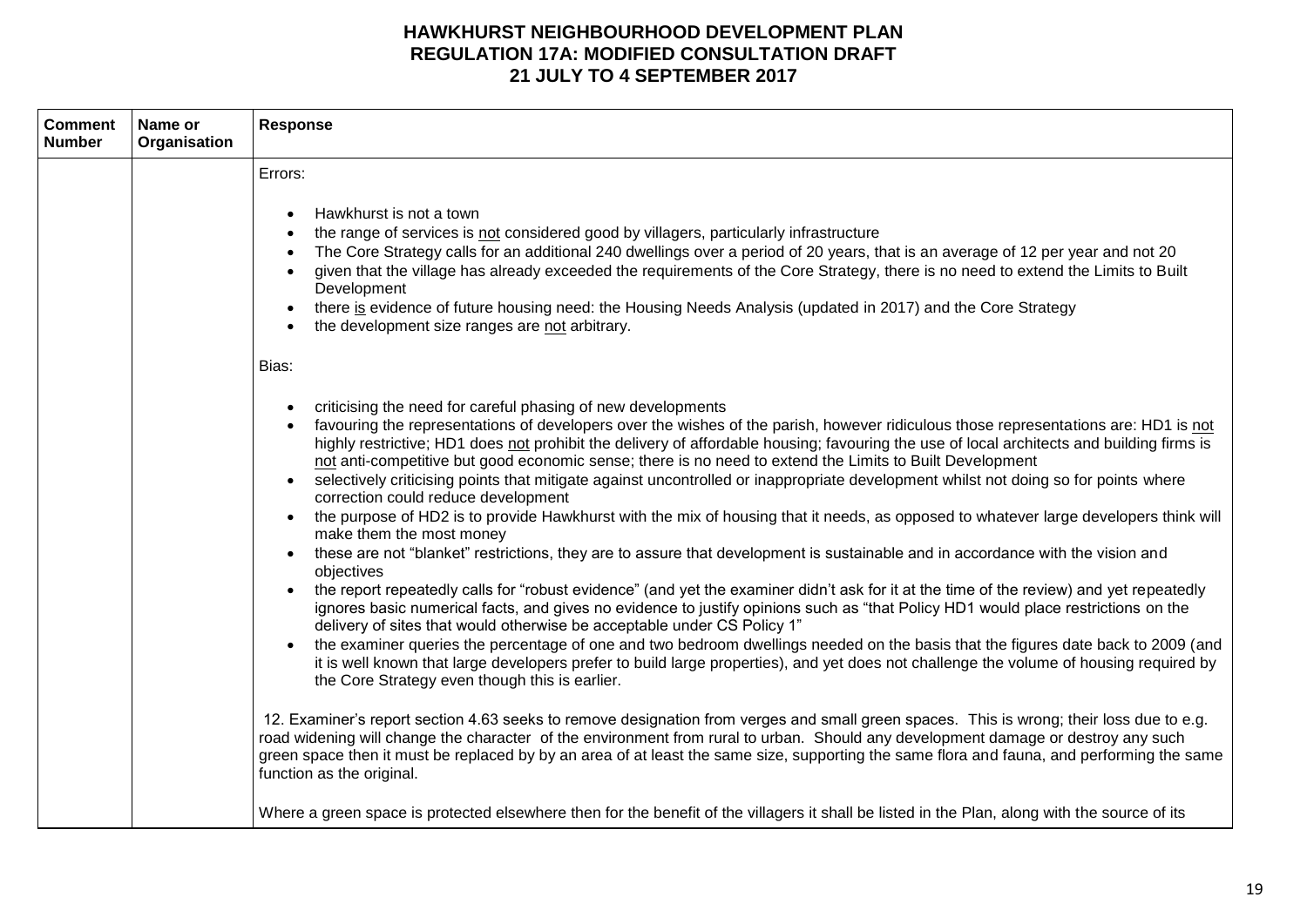| <b>Comment</b><br><b>Number</b> | Name or<br>Organisation        | <b>Response</b>                                                                                                                                                                                                                                                                                                                                                                                                                                                                                                                                                                                                                                                                                               |
|---------------------------------|--------------------------------|---------------------------------------------------------------------------------------------------------------------------------------------------------------------------------------------------------------------------------------------------------------------------------------------------------------------------------------------------------------------------------------------------------------------------------------------------------------------------------------------------------------------------------------------------------------------------------------------------------------------------------------------------------------------------------------------------------------|
|                                 |                                | protection (as protections can change).                                                                                                                                                                                                                                                                                                                                                                                                                                                                                                                                                                                                                                                                       |
|                                 |                                | Any area of ancient woodland not protected elsewhere must be designated as a green space; ancient woodland is irreplaceable. Any other<br>area of woodland damaged or destroyed by development must be replaced by an area of at least the same size, with the same quantities,<br>ratios etc of flora and fauna.                                                                                                                                                                                                                                                                                                                                                                                             |
|                                 |                                | 13. For the avoidance of doubt, this Plan is not a Chinese menu; any development must comply with the Plan in its totality.                                                                                                                                                                                                                                                                                                                                                                                                                                                                                                                                                                                   |
| <b>TWBC Response</b>            |                                | Comments noted. The Borough Council has considered the Examiner's report and has decided to accept a majority of the recommendations<br>and modifications as explained in the report to Cabinet and confirmed in the published Decision Statement. Some further revisions have<br>been made and formed the basis of the Regulation 17A consultation. No further changes are considered necessary.                                                                                                                                                                                                                                                                                                             |
| HANDP_45                        | Jill Mackay                    | I fully support the Parish Council in their responses to the modified document and in particular their refusal to accept the Inspector's<br>suggestions as regards planning decisions affecting the village.                                                                                                                                                                                                                                                                                                                                                                                                                                                                                                  |
| <b>TWBC Response</b>            |                                | Support noted.                                                                                                                                                                                                                                                                                                                                                                                                                                                                                                                                                                                                                                                                                                |
| HANDP 46                        | Mr R Phillips                  | House building in TWBC area has proposed increase in number taken account of unoccupied dwellings or those in need of major<br>refurbishment.                                                                                                                                                                                                                                                                                                                                                                                                                                                                                                                                                                 |
|                                 |                                | Infrastructure - Hawkhurst (roads) junction of A229 and A268. Urgent need for traffic light phasing.                                                                                                                                                                                                                                                                                                                                                                                                                                                                                                                                                                                                          |
|                                 |                                | Alteration of westbound A268  at very least a green filter light at Collonade to enable more traffic from A268 to join northbound A229 (very<br>often only two short vehicles can access northbound A229 & A268 when normal traffic volume exists on eastbound A268)  in many cases<br>this is made worse when southbound A229 traffic wishes to joint A268 eastbound - further made worse by inconsiderate parking on<br>Colonnade in close proximity to junction  only a physical barrier from traffic lights to at least Park Farm butchers will prevent this. Deliveries<br>should be forbidden during peak traffic flow times. Cameras and parking enforcement officers would be needed to enforce this. |
| <b>TWBC Response</b>            |                                | Comments noted.                                                                                                                                                                                                                                                                                                                                                                                                                                                                                                                                                                                                                                                                                               |
| HANDP_47                        | Gladman<br>Developments<br>Ltd | This letter provides Gladman Developments Ltd (Gladman) representations in response to the submission version of the Hawkhurst<br>Neighbourhood Plan (HNP) under Regulation 16 of the Neighbourhood Planning (General) Regulations 2012. Gladman requests to be<br>added to the Council's consultation database and to be kept informed on the progress of the emerging neighbourhood plan. This letter seeks<br>to highlight the issues with the plan as currently presented and its relationship with national and local planning policy.                                                                                                                                                                   |
|                                 |                                | <b>Legal Requirements</b>                                                                                                                                                                                                                                                                                                                                                                                                                                                                                                                                                                                                                                                                                     |
|                                 |                                | Before a neighbourhood plan can proceed to referendum it must be tested against a set of basic conditions set out in paragraph 8(2) of                                                                                                                                                                                                                                                                                                                                                                                                                                                                                                                                                                        |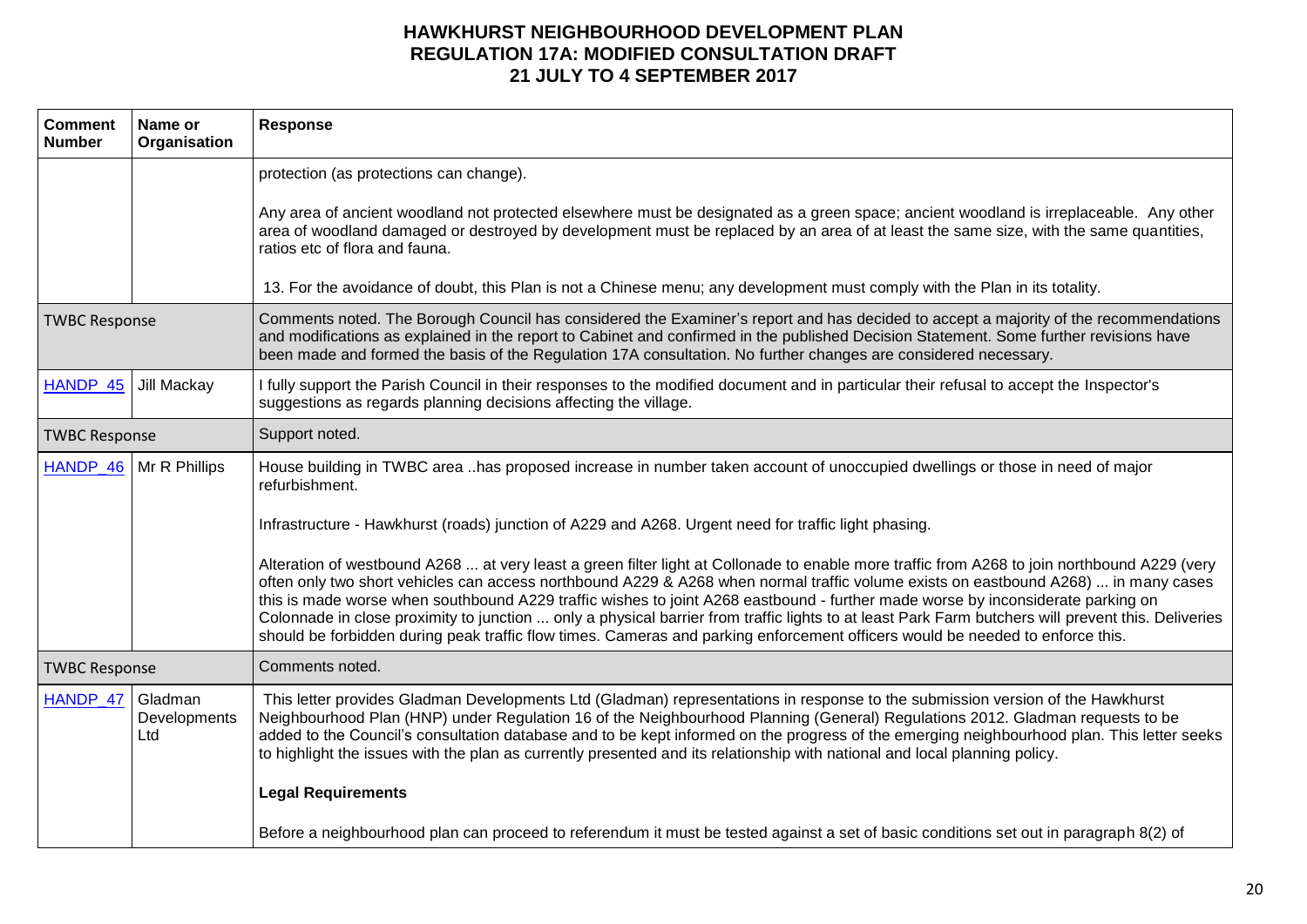| <b>Comment</b><br><b>Number</b> | Name or<br>Organisation | <b>Response</b>                                                                                                                                                                                                                                                                                                                                                                                                                                                                       |
|---------------------------------|-------------------------|---------------------------------------------------------------------------------------------------------------------------------------------------------------------------------------------------------------------------------------------------------------------------------------------------------------------------------------------------------------------------------------------------------------------------------------------------------------------------------------|
|                                 |                         | Schedule 4b of the Town and Country Planning Act 1990 (as amended). The basic conditions that the HNP must meet are as follows:                                                                                                                                                                                                                                                                                                                                                       |
|                                 |                         | (a) Having regard to national policies and advice contained in guidance issued by the Secretary of State, it is appropriate to make the order.                                                                                                                                                                                                                                                                                                                                        |
|                                 |                         | (d) The making of the order contributes to the achievement of sustainable development.                                                                                                                                                                                                                                                                                                                                                                                                |
|                                 |                         | (e) The making of the order is in general conformity with the strategic policies contained in the                                                                                                                                                                                                                                                                                                                                                                                     |
|                                 |                         | development plan for the area of the authority (or any part of that area).                                                                                                                                                                                                                                                                                                                                                                                                            |
|                                 |                         | (f) The making of the order does not breach, and is otherwise compatible with, EU obligations.                                                                                                                                                                                                                                                                                                                                                                                        |
|                                 |                         | National Planning Policy Framework and Planning Practice Guidance                                                                                                                                                                                                                                                                                                                                                                                                                     |
|                                 |                         | The National Planning Policy Framework (the Framework) sets out the Government's planning policies for England and how these are<br>expected to be applied. In doing so it sets out the requirements for the preparation of neighbourhood plans to be in conformity with the<br>strategic priorities for the wider area and the role in which they play in delivering sustainable development to meet development needs.                                                              |
|                                 |                         | At the heart of the Framework is a presumption in favour of sustainable development, which should be seen as a golden thread through both<br>plan-making and decision-taking. For plan-making this means that plan makers should positively seek opportunities to meet the development<br>needs of their area and Local Plans should meet objectively assessed needs, with sufficient flexibility to adapt to rapid change. This<br>requirement is applicable to neighbourhood plans. |
|                                 |                         | The recent Planning Practice Guidance (PPG) updates make clear that neighbourhood plans should conform to national policy requirements<br>and take account the latest and most up-to-date evidence of housing needs in order to assist the Council in delivering sustainable<br>development, a neighbourhood plan basic condition.                                                                                                                                                    |
|                                 |                         | The application of the presumption in favour of sustainable development will have implications for how communities engage with<br>neighbourhood planning. Paragraph 16 of the Framework makes clear that Qualifying Bodies preparing neighbourhood plans should develop<br>plans that support strategic development needs set out in Local Plans, including policies for housing development and plan positively to<br>support local development.                                     |
|                                 |                         | Paragraph 17 further makes clear that neighbourhood plans should set out a clear and positive vision for the future of the area and policies<br>contained in those plans should provide a practical framework within which decisions on planning applications can be made with a high<br>degree of predictability and efficiency. Neighbourhood plans should seek to proactively drive and support sustainable economic development                                                   |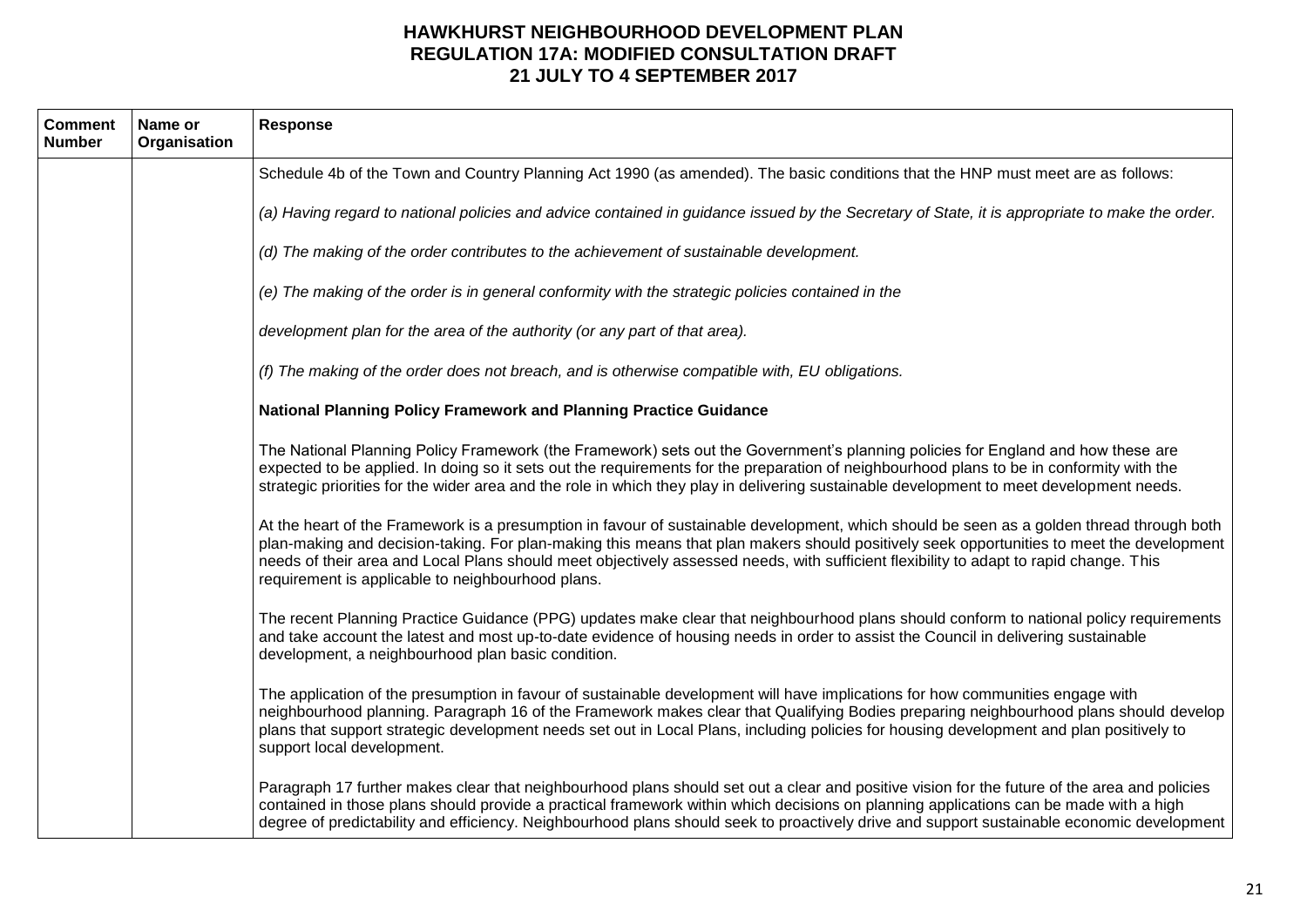| <b>Comment</b><br><b>Number</b> | Name or<br>Organisation | <b>Response</b>                                                                                                                                                                                                                                                                                                                                                                                                                                                                                                                                                                                                   |
|---------------------------------|-------------------------|-------------------------------------------------------------------------------------------------------------------------------------------------------------------------------------------------------------------------------------------------------------------------------------------------------------------------------------------------------------------------------------------------------------------------------------------------------------------------------------------------------------------------------------------------------------------------------------------------------------------|
|                                 |                         | to deliver the homes, jobs and thriving local places that the country needs, whilst responding positively to the wider opportunities for growth.                                                                                                                                                                                                                                                                                                                                                                                                                                                                  |
|                                 |                         | Paragraph 184 of the Framework makes clear that local planning authorities will need to clearly set out their strategic policies to ensure that<br>an up-to-date Local Plan is in place as quickly as possible. The Neighbourhood Plan should ensure that it is aligned with the strategic needs<br>and priorities of the wider area and plan positively to support the delivery of sustainable growth opportunities.                                                                                                                                                                                             |
|                                 |                         | <b>Planning Practice Guidance</b>                                                                                                                                                                                                                                                                                                                                                                                                                                                                                                                                                                                 |
|                                 |                         | It is clear from the requirements of the Framework that neighbourhood plans should be prepared in conformity with the strategic<br>requirements for the wider area as confirmed in an adopted development plan. The requirements of the Framework have now been<br>supplemented by the publication of Planning Practice Guidance (PPG).                                                                                                                                                                                                                                                                           |
|                                 |                         | On 11th February 2016, the Secretary of State (SoS) published a series of updates to the neighbourhood planning chapter of the PPG. In<br>summary, these update a number of component parts of the evidence base that are required to support an emerging neighbourhood plan.                                                                                                                                                                                                                                                                                                                                     |
|                                 |                         | On 19th May 2016, the Secretary of State published a further set of updates to the neighbourhood planning PPG. These updates provide<br>further clarity on what measures a qualifying body should take to review the contents of a neighbourhood plan where the evidence base for<br>the plan policy becomes less robust. As such it is considered that where a qualifying body intends to undertake a review of the<br>neighbourhood plan, it should include a policy relating to this intention which includes a detailed explanation outlining the qualifying bodies<br>anticipated timescales in this regard. |
|                                 |                         | Further, the PPG makes clear that neighbourhood plans should not contain policies restricting housing development in settlements or<br>preventing other settlements from being expanded. It is with that in mind that Gladman has reservations regarding the HNP's ability to meet<br>basic condition (a) and this will be discussed in greater detail throughout this response.                                                                                                                                                                                                                                  |
|                                 |                         | <b>Relationship to Local Plan</b>                                                                                                                                                                                                                                                                                                                                                                                                                                                                                                                                                                                 |
|                                 |                         | Adopted Development Plan                                                                                                                                                                                                                                                                                                                                                                                                                                                                                                                                                                                          |
|                                 |                         | The current Development Plan relevant to the preparation of the Hawkhurst Neighbourhood Plan consists of the Saved Policies of the<br>Tunbridge Wells Local Plan 2006, the Core Strategy and associated Development Plan Documents.                                                                                                                                                                                                                                                                                                                                                                               |
|                                 |                         | <b>Emerging Local Plan</b>                                                                                                                                                                                                                                                                                                                                                                                                                                                                                                                                                                                        |
|                                 |                         | The Council are currently working on a new Local Plan that will guide future development in the borough up to 2033. This plan is very much<br>in its infancy, with Issues and Options consultation ending in June 2017, and so it is important that the Hawkhurst Neighbourhood Plan is                                                                                                                                                                                                                                                                                                                           |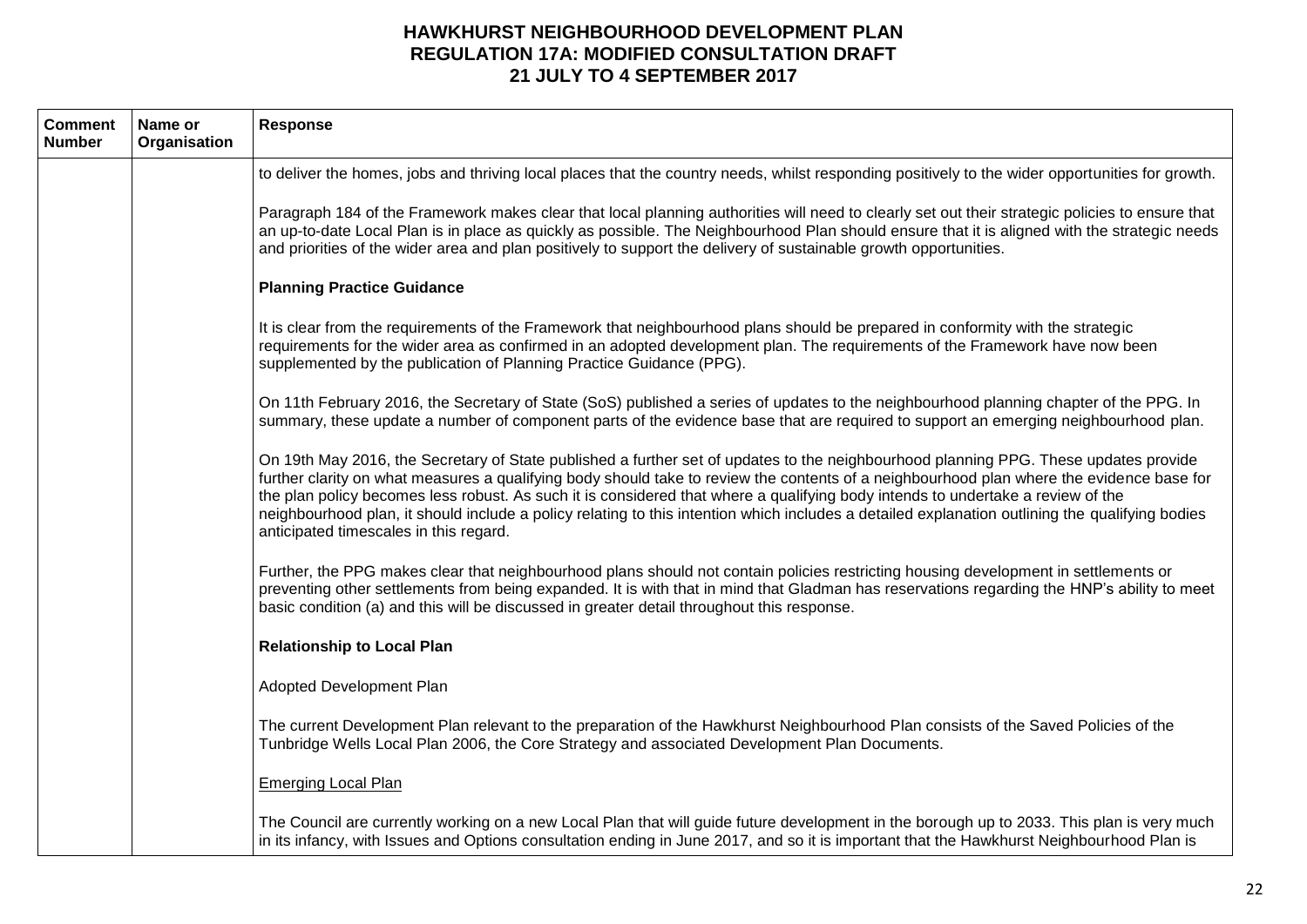| <b>Comment</b><br><b>Number</b> | Name or<br>Organisation | Response                                                                                                                                                                                                                                                                                                                                                                                                                                                                                       |
|---------------------------------|-------------------------|------------------------------------------------------------------------------------------------------------------------------------------------------------------------------------------------------------------------------------------------------------------------------------------------------------------------------------------------------------------------------------------------------------------------------------------------------------------------------------------------|
|                                 |                         | flexible on housing site allocations and the plans stance on development outside of settlement boundaries. Failure to provide sufficient<br>flexibility could lead to conflict with the emerging Local Plan, should any changes to settlement boundaries be proposed, as s38(5) of the<br>Planning and Compulsory Purchase Act states:                                                                                                                                                         |
|                                 |                         | 'If to any extent a policy contained in a development plan for an area conflicts with another policy in the development plan the conflict must<br>be resolved in favour of the policy which is contained in the last document to be adopted, approved or published (as the case may be).'                                                                                                                                                                                                      |
|                                 |                         | Hawkhurst Neighbourhood Plan                                                                                                                                                                                                                                                                                                                                                                                                                                                                   |
|                                 |                         | This section highlights the key issues that Gladman would like to raise with regards to the content of the HNP as currently proposed. It is<br>considered that some policies do not reflect the requirements of national policy and guidance, Gladman have therefore sought to recommend<br>a series of alternative options that should be explored prior to the Plan being submitted for Independent Examination.                                                                             |
|                                 |                         | Policy HD1(a) - Preference for Small-Scale Developments                                                                                                                                                                                                                                                                                                                                                                                                                                        |
|                                 |                         | Policy HD1(a) states that small-scale infill developments will be supported and further states that any greenfield development proposals<br>should be for a maximum of 10 dwellings.                                                                                                                                                                                                                                                                                                           |
|                                 |                         | Gladman submit that Policy HD1(a) unnecessarily restricts the scale of development proposals coming forward to meet identified housing<br>needs. Whilst accepting that smaller proposals may be appropriate in certain areas of Hawkhurst, given the sensitive location within the High<br>Weald AONB, Gladman contend that some areas within and adjacent to the settlement could deliver housing and any restriction in terms of<br>maximum development and housing size, should be removed. |
|                                 |                         | The PPG1[i] states that;                                                                                                                                                                                                                                                                                                                                                                                                                                                                       |
|                                 |                         | "all settlements can play a role in delivering sustainable development in rural areas - and so blanket policies restricting housing development<br>in some settlements and preventing other settlements from expanding should be avoided unless their use can be supported by robust<br>evidence."                                                                                                                                                                                             |
|                                 |                         | In line with this, there is no evidence to suggest why it is considered appropriate to limit development size within the NPA to no more than 10<br>dwellings on Greenfield sites. In restricting development to this maximum level the HNP is not conforming to the positive approach of the<br>Framework and as such Gladman suggests this element of the policy is deleted.                                                                                                                  |
|                                 |                         | <b>Policy HD4 - Design Quality</b>                                                                                                                                                                                                                                                                                                                                                                                                                                                             |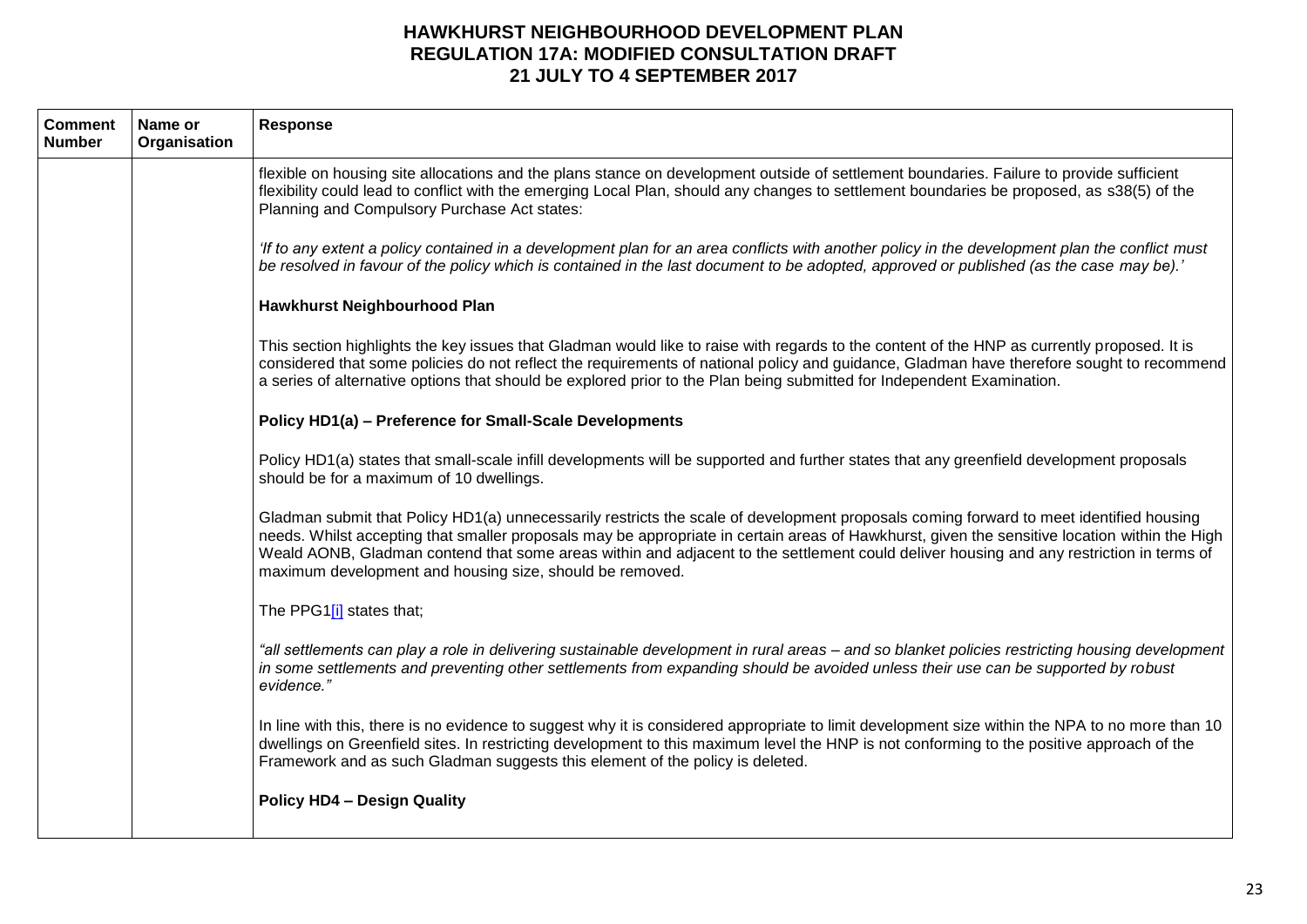| <b>Comment</b><br><b>Number</b> | Name or<br>Organisation | <b>Response</b>                                                                                                                                                                                                                                                                                                                                                                                                                                                                                                                                                                                                                                                                                          |
|---------------------------------|-------------------------|----------------------------------------------------------------------------------------------------------------------------------------------------------------------------------------------------------------------------------------------------------------------------------------------------------------------------------------------------------------------------------------------------------------------------------------------------------------------------------------------------------------------------------------------------------------------------------------------------------------------------------------------------------------------------------------------------------|
|                                 |                         | This policy sets out the design principles that will be applied to residential development proposals in the Neighbourhood Plan Area.                                                                                                                                                                                                                                                                                                                                                                                                                                                                                                                                                                     |
|                                 |                         | The Parish Council should ensure that the design principle adhered to are not overly onerous to render development unviable. The<br>Framework is clear 'design policies should avoid unnecessary prescription or detail and should concentrate on guiding the overall scale,<br>density, massing, height, landscape, layout, materials and access of new development in relation to neighbouring buildings and the local<br>area more generally.' Plans should not contain such policies that would add financial burdens to a scheme which would render a scheme<br>unviable. The objectives of the Framework are for good design whilst still enabling sustainable development to come forward viably. |
|                                 |                         | Policy LP1 - Views Between Village & Countryside                                                                                                                                                                                                                                                                                                                                                                                                                                                                                                                                                                                                                                                         |
|                                 |                         | New development can often be located on the edge of built areas without resulting in the loss of openness, character or views considered to<br>be important by the local community. Quite often the delivery of new sustainable development proposals can enhance existing landscape<br>settings and provide new vistas and views to the surrounding area.                                                                                                                                                                                                                                                                                                                                               |
|                                 |                         | Notwithstanding the above, Gladman raise concerns with this policy. The Plan as currently proposed provides no clarity on what would<br>amount to a significant effect on the landscape and views of the area, we therefore have reservations over how this policy will be applied in a<br>consistent manner through the development management process. Opinions on landscape and views are highly subjective, therefore,<br>without further clarity, this policy will likely lead to inconsistencies in the decision-making process.                                                                                                                                                                   |
|                                 |                         | <b>Policy LP3 - Designated Green Spaces</b>                                                                                                                                                                                                                                                                                                                                                                                                                                                                                                                                                                                                                                                              |
|                                 |                         | Policy LP3 seeks to allocate and protect land as Designated Green Spaces. The designation of land as Local Green Space (LGS) is a<br>significant policy designation and effectively means that once designated, they provide protection that is comparable to that for Green Belt<br>land. As such, the Parish Council should ensure that the proposed designations are capable of meeting the requirements of national policy.                                                                                                                                                                                                                                                                          |
|                                 |                         | The Framework is explicit in stating at paragraph 77 that 'Local Green Space designation will not be appropriate for most green areas or<br>open space'. With this in mind, it is imperative that the plan-makers can clearly demonstrate that the requirements for LGS designation are<br>met. The designation of LGS should only be used:                                                                                                                                                                                                                                                                                                                                                              |
|                                 |                         | Where the green space is in reasonably close proximity to the community it serves;<br>Where the green area is demonstrably special to a local community and holds a particular local significance, for example because of<br>its beauty, historic significance, recreational value (including as a playing field), tranquillity or richness of its wildlife; and<br>. Where the green area concerned is local in character and is not an extensive tract of land.                                                                                                                                                                                                                                        |
|                                 |                         | It appears that no evidence has been provided to support the proposed designations identified in this policy. As such, this brings into<br>question whether all of the proposed designations are capable of meeting all three tests required by National Planning Policy. Gladman                                                                                                                                                                                                                                                                                                                                                                                                                        |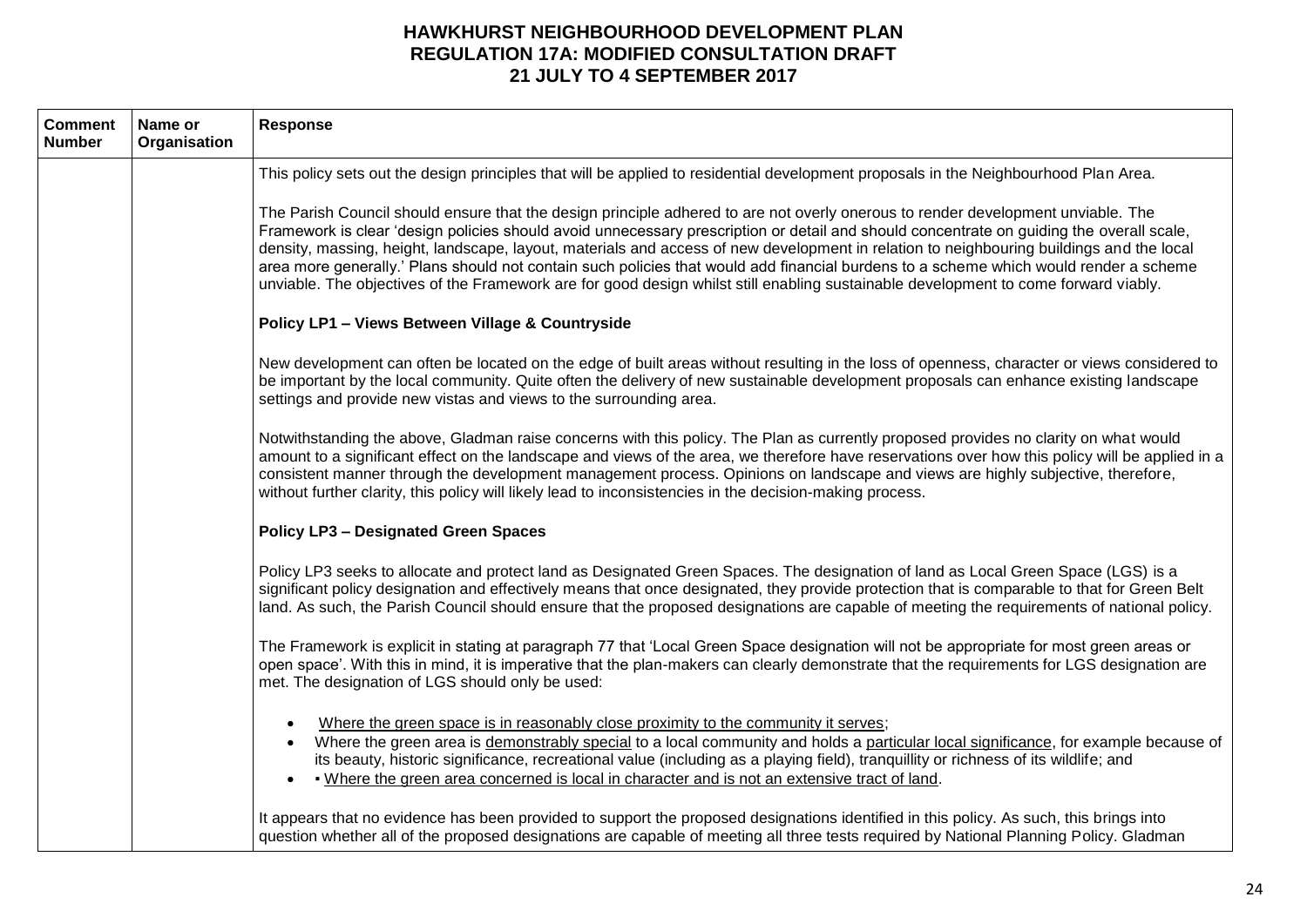| <b>Comment</b><br><b>Number</b> | Name or<br>Organisation | Response                                                                                                                                                                                                                                                                                                                                                                                                                                                                                                                                                                                                                                                                                                                                                                                                                                                        |
|---------------------------------|-------------------------|-----------------------------------------------------------------------------------------------------------------------------------------------------------------------------------------------------------------------------------------------------------------------------------------------------------------------------------------------------------------------------------------------------------------------------------------------------------------------------------------------------------------------------------------------------------------------------------------------------------------------------------------------------------------------------------------------------------------------------------------------------------------------------------------------------------------------------------------------------------------|
|                                 |                         | recommend that the Parish Council take the time to investigate this matter and undertake the necessary evidence to support each<br>designation.                                                                                                                                                                                                                                                                                                                                                                                                                                                                                                                                                                                                                                                                                                                 |
|                                 |                         | <b>Conclusions</b>                                                                                                                                                                                                                                                                                                                                                                                                                                                                                                                                                                                                                                                                                                                                                                                                                                              |
|                                 |                         | Gladman recognises the role of neighbourhood plans as a tool for local people to shape the development of their local community. However,<br>it is clear from national guidance that these must be consistent with national planning policy and the strategic requirements for the wider<br>authority area. Through this consultation response, Gladman has sought to clarify the relation of the HNP as currently proposed with the<br>requirements of national planning policy and the wider strategic policies for the wider area.                                                                                                                                                                                                                                                                                                                           |
|                                 |                         | Gladman is concerned that the plan in its current form does not comply with basic conditions (a) and (d). The plan does not conform with<br>national policy and guidance and in its current form does not contribute to the achievement of sustainable development. Gladman formally<br>request to participate at the hearing session(s) should the Examiner decide it necessary to discuss these issues in a public forum.                                                                                                                                                                                                                                                                                                                                                                                                                                     |
|                                 |                         | Gladman hopes you have found these representations helpful and constructive. If you have any questions do not hesitate to contact me or<br>one of the Gladman team.                                                                                                                                                                                                                                                                                                                                                                                                                                                                                                                                                                                                                                                                                             |
|                                 |                         | [i] PPG 001 Reference ID: 50-001-20160519                                                                                                                                                                                                                                                                                                                                                                                                                                                                                                                                                                                                                                                                                                                                                                                                                       |
| <b>TWBC Response</b>            |                         | Gladman was not a responder to the original consultation on the submitted Neighbourhood Plan and the comments now submitted seem to<br>have overlooked that the Plan has been subject to Examination already with recommendations made and that subsequent revisions to the<br>Plan were the subject of the most recent consultation in accord with Regulation 17A. It is the case therefore that certain content and policies<br>have already been subject to examination and found to be acceptable.                                                                                                                                                                                                                                                                                                                                                          |
|                                 |                         | As regards revised Policy HD1 this is not a blanket policy in the way suggested. It expresses a preference for brownfield and small sites and<br>in that way reflects national planning policy particularly with regard to development in AONB. The revised Housing Policy HD1 has been<br>drafted to accord with national policy regarding major development in the AONB. It does not provide for an embargo on major development<br>but reflects the policy tests and considerations set out in national planning policy. Individual development proposals and planning<br>applications will continue to be assessed and determined on individual merit having regard to the status of development plan policies but<br>also having regard to all material considerations which may include the justifications and circumstances advanced in a specific case. |
|                                 |                         | The Neighbourhood Plan will be subject to regular review providing the opportunity for updates and revision, subject to due process, to<br>reflect preparation and progress of the borough Local Plan. No further changes are considered necessary.                                                                                                                                                                                                                                                                                                                                                                                                                                                                                                                                                                                                             |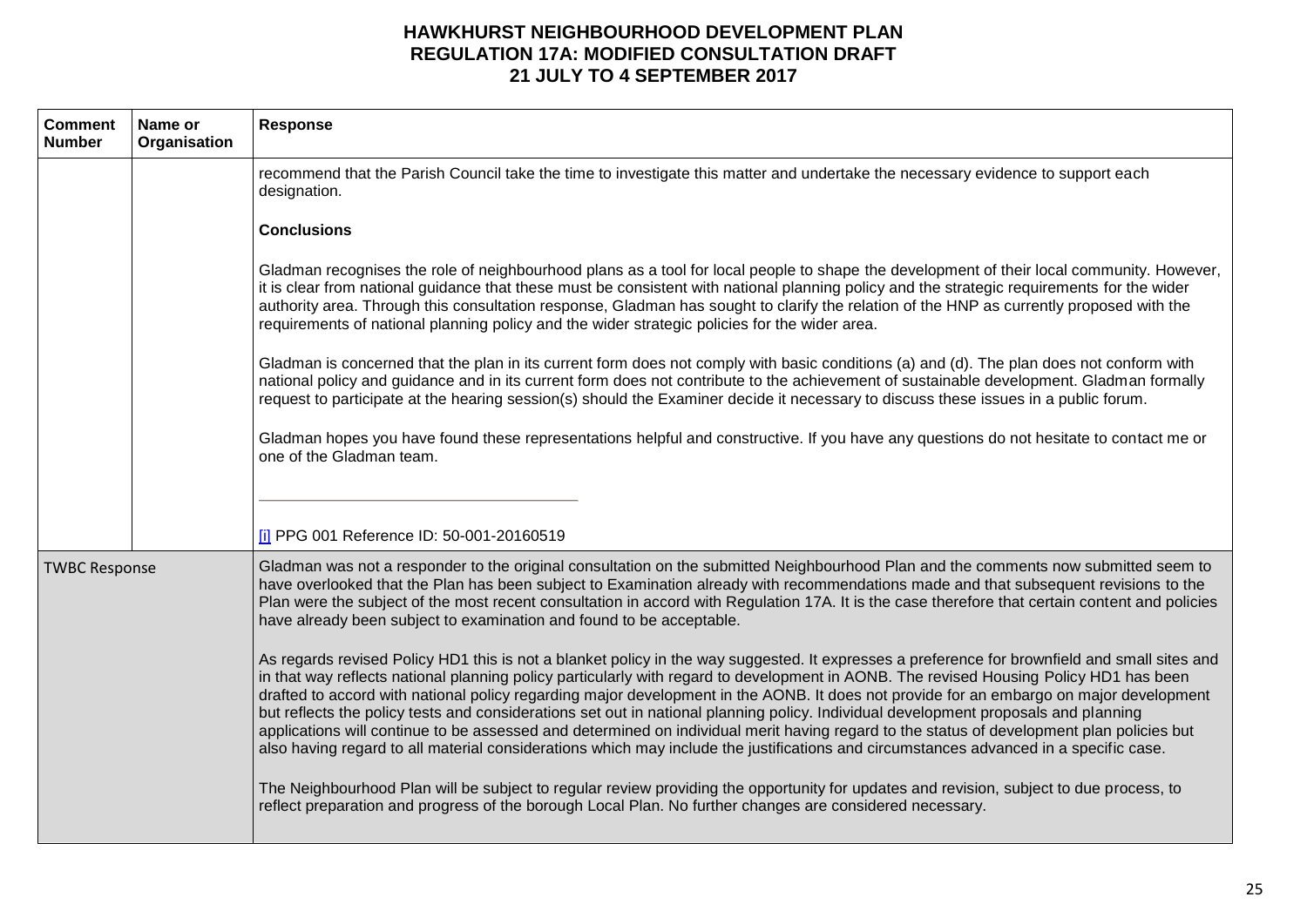| <b>Comment</b><br><b>Number</b> | Name or<br>Organisation | Response                                                                                                                                                                                                                                                                                                                                                                                                                                                                                                                                                                                                                                                                                                                                                                                                    |
|---------------------------------|-------------------------|-------------------------------------------------------------------------------------------------------------------------------------------------------------------------------------------------------------------------------------------------------------------------------------------------------------------------------------------------------------------------------------------------------------------------------------------------------------------------------------------------------------------------------------------------------------------------------------------------------------------------------------------------------------------------------------------------------------------------------------------------------------------------------------------------------------|
|                                 |                         | As regards Policy LP1 it is not considered this will likely lead to inconsistencies in the decision-making process as suggested. The policy is<br>similar to many development management policies and has been revised to reflect the Examiner's comments and recommendations.<br>Individual development proposals and planning applications will continue to be assessed and determined on individual merit having regard to<br>all material considerations which may include the justifications and circumstances advanced in a specific case.<br>As regards Policy LP3 the three identified areas are those that have been agreed by the Examiner. The approach to the other areas<br>originally identified has been revised and these are now dealt with by other means, namely section 10 of the Plan. |
| HANDP 48                        | Mrs Frances             | I support Hawkhurst Parish Council's NDP document as put forward as a means to control future development in line with Hawkhurst                                                                                                                                                                                                                                                                                                                                                                                                                                                                                                                                                                                                                                                                            |
|                                 | Ann Vaughan             | residents' views.                                                                                                                                                                                                                                                                                                                                                                                                                                                                                                                                                                                                                                                                                                                                                                                           |
|                                 |                         | Hawkhurst is now so heavily affected by considerable traffic congestion that it would be foolish to add to this. There should be no further<br>development until it is sorted out. The Borough Council has responsibility for solving our infrastructure problems, i.e. traffic, doctors and<br>school places availability.                                                                                                                                                                                                                                                                                                                                                                                                                                                                                 |
| <b>TWBC Response</b>            |                         | Support noted.                                                                                                                                                                                                                                                                                                                                                                                                                                                                                                                                                                                                                                                                                                                                                                                              |
| HANDP_49                        | Sport England           | Thank you for consulting Sport England on the above named document. Please find herein our formal comments for your consideration.                                                                                                                                                                                                                                                                                                                                                                                                                                                                                                                                                                                                                                                                          |
|                                 |                         | Sport England has an established role within the planning system which includes providing advice and guidance on all relevant areas of<br>national, regional and local policy as well as supporting local authorities in developing the evidence base for sport.                                                                                                                                                                                                                                                                                                                                                                                                                                                                                                                                            |
|                                 |                         | Sport England aims to ensure positive planning for sport, enabling the right facilities to be provided in the right places, based on robust and<br>up-to-date assessments of need for all levels of sport and all sectors of the community. To achieve this our planning objectives are to seek to<br>PROTECT sports facilities from loss as a result of redevelopment; to ENHANCE existing facilities through improving their quality,<br>accessibility and management; and to PROVIDE new facilities that are fit for purpose to meet demands for participation now and in the<br>future.                                                                                                                                                                                                                 |
|                                 |                         | We work with the planning system to achieve these aims and objectives, seeking to ensure that they are reflected in local planning policies,<br>and applied in development management. Please see our website for more advice: http://www.sportengland.org/facilities-planning/planning-<br>for-sport/                                                                                                                                                                                                                                                                                                                                                                                                                                                                                                      |
|                                 |                         | Our detailed comments are below:                                                                                                                                                                                                                                                                                                                                                                                                                                                                                                                                                                                                                                                                                                                                                                            |
|                                 |                         | <b>Policy CM1 - Sports provision</b>                                                                                                                                                                                                                                                                                                                                                                                                                                                                                                                                                                                                                                                                                                                                                                        |
|                                 |                         | Sport England is supportive of the aim to maintain and enhance existing sports facilities at the Moor. It would suggest that any new or                                                                                                                                                                                                                                                                                                                                                                                                                                                                                                                                                                                                                                                                     |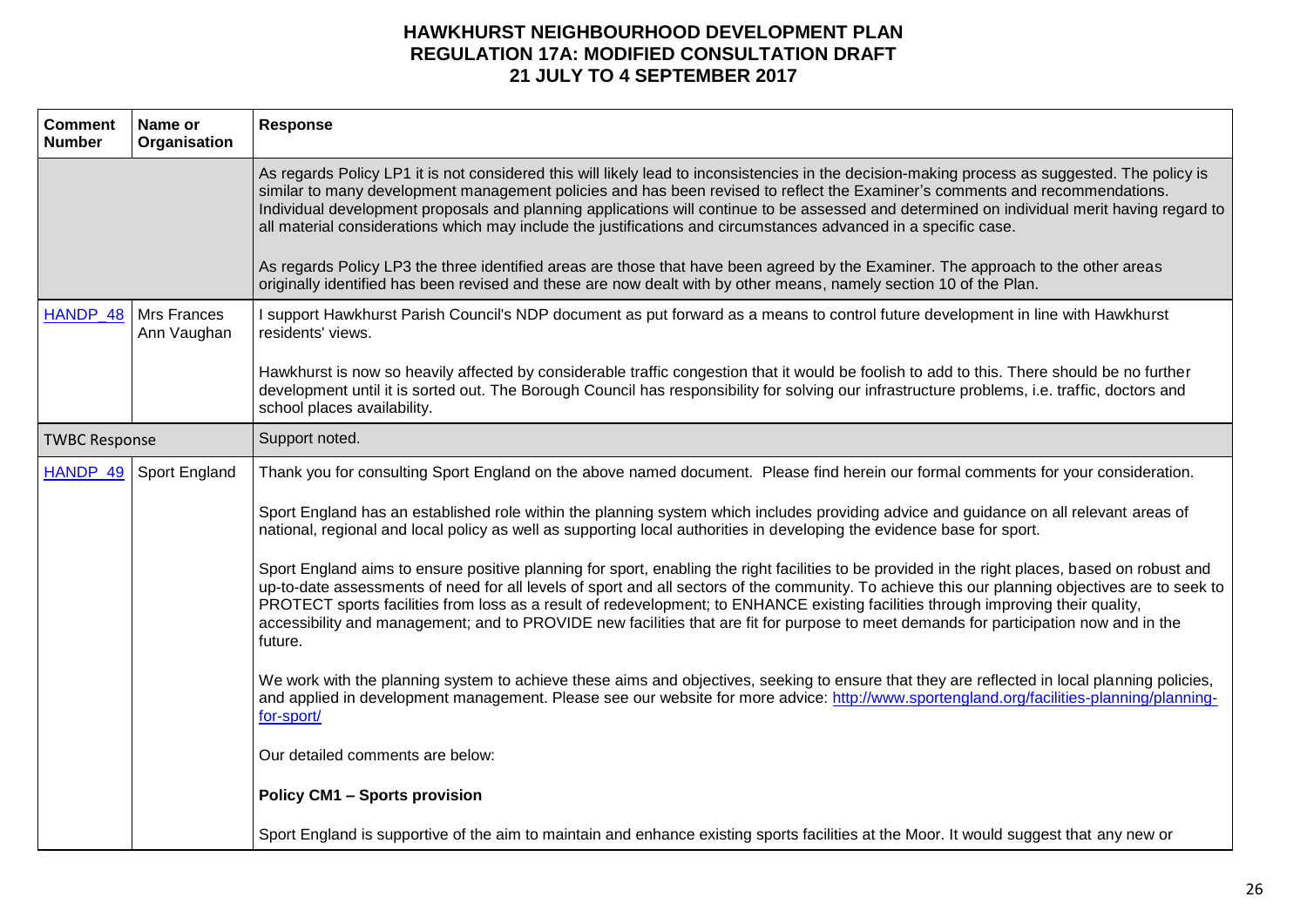| <b>Comment</b><br><b>Number</b> | Name or<br>Organisation | <b>Response</b>                                                                                                                                                                                                                                                                                                                                                                                                       |
|---------------------------------|-------------------------|-----------------------------------------------------------------------------------------------------------------------------------------------------------------------------------------------------------------------------------------------------------------------------------------------------------------------------------------------------------------------------------------------------------------------|
|                                 |                         | facilities should be built with Sport England guidance in mind http://www.sportengland.org/facilities-planning/design-and-cost-guidance/ Sport<br>England would also note that in order to comply with its policy any extension of the pavilion should be built to minimise loss of playing field<br>and with consideration for existing playing pitches and the ability to rotate them.                              |
|                                 |                         | Policy AM4 - Walking and Cycling strategies                                                                                                                                                                                                                                                                                                                                                                           |
|                                 |                         | Sport England is supportive of creating streets that encourage healthy active lifestyles for all ages. Sport England would encourage<br>reference to its Active Design guidance, which goes far beyond sport and recreation and aims to build physical activity into everyday life.                                                                                                                                   |
|                                 |                         | Sport England and Public Health England have recently refreshed our 'Active Design' guide which provides some really useful advice and<br>case studies with clear reference to the NPPF to maximise the opportunities for design in physical activity. Sport England would commend<br>this to you and suggest the concept of 'Active Design' be incorporated into policy – please see website extract and link below: |
|                                 |                         | We believe that being active should be an intrinsic part of everyone's daily life – and the design of where we live and work plays a vital role in<br>keeping us active.                                                                                                                                                                                                                                              |
|                                 |                         | Good design should contribute positively to making places better for people and create environments that make the active choice the easy<br>choice for people and communities.                                                                                                                                                                                                                                        |
|                                 |                         | That's why Sport England, in partnership with Public Health England, has produced the Active Design Guidance. This guidance builds on the<br>original Active Design (2007) objectives of improving accessibility, enhancing amenity and increasing awareness, and sets out the Ten<br>Principles of Active Design.                                                                                                    |
|                                 |                         | The ten principles have been developed to inspire and inform the layout of cities, towns, villages, neighbourhoods, buildings, streets and<br>open spaces, to promote sport and active lifestyles.                                                                                                                                                                                                                    |
|                                 |                         | The guide features an innovative set of guidelines to get more people moving through suitable design and layout. It includes a series of case<br>studies setting out practical real-life examples of the principles in action to encourage planners, urban designers, developers and health<br>professionals to create the right environment to help people get more active, more often.                              |
|                                 |                         | The Active Design Principles are aimed at contributing towards the Government's desire for the planning system to promote healthy<br>communities through good urban design.                                                                                                                                                                                                                                           |
|                                 |                         | Active Design has been produced in partnership with David Lock Associates, specialists in town planning and urban design.                                                                                                                                                                                                                                                                                             |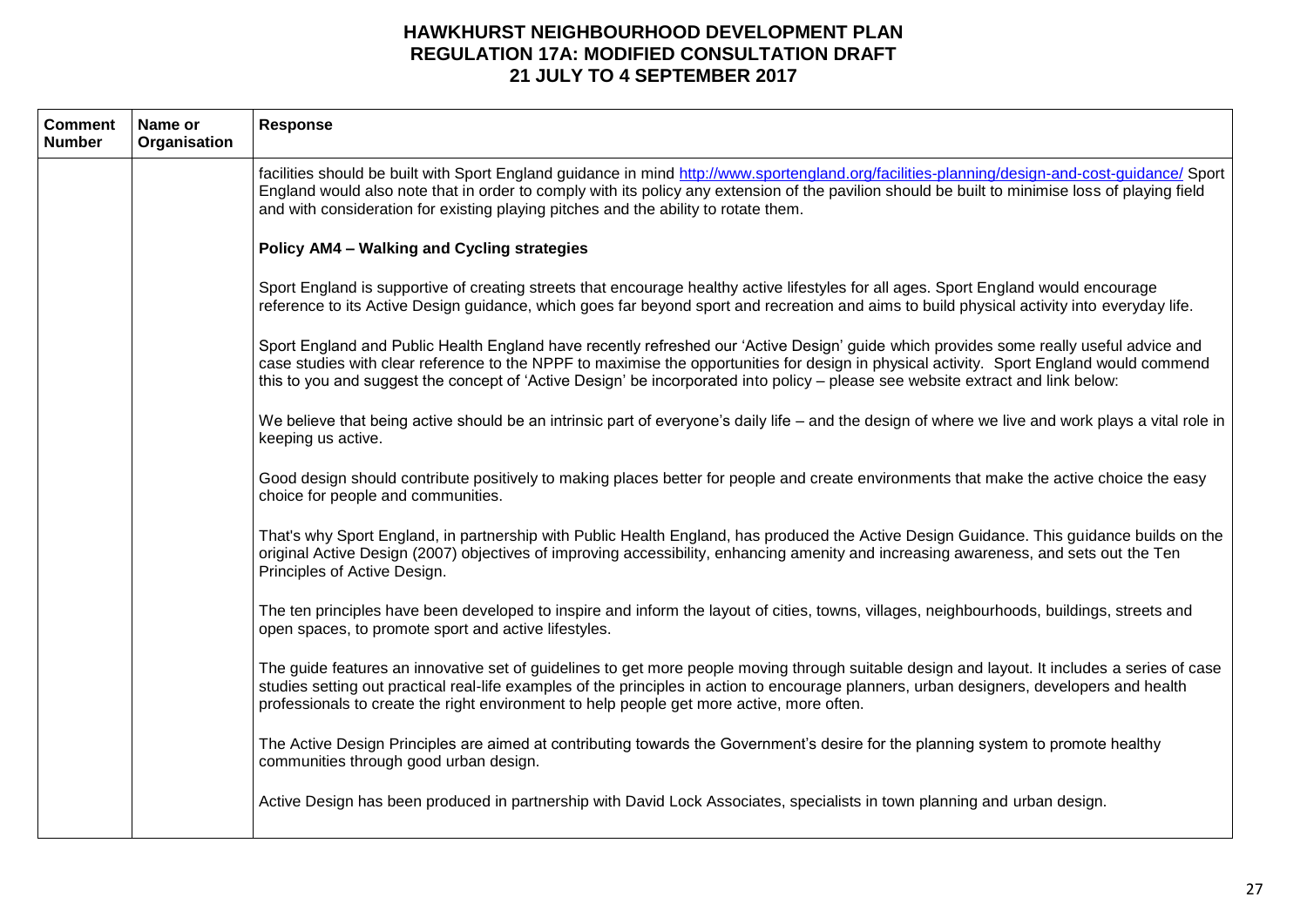| <b>Comment</b><br><b>Number</b> | Name or<br>Organisation | Response                             |                                                                           |                                                                                                                                             |  |  |
|---------------------------------|-------------------------|--------------------------------------|---------------------------------------------------------------------------|---------------------------------------------------------------------------------------------------------------------------------------------|--|--|
|                                 |                         |                                      | https://www.sportengland.org/facilities-planning/active-design/           |                                                                                                                                             |  |  |
|                                 |                         |                                      | Or watch our short video here https://www.youtube.com/watch?v=mDaVBh1Bs7Y |                                                                                                                                             |  |  |
|                                 |                         |                                      | Thank you once again for consulting Sport England.                        |                                                                                                                                             |  |  |
| <b>TWBC Response</b>            |                         | Support and comments noted.          |                                                                           |                                                                                                                                             |  |  |
| HANDP_50                        | Cranbrook &             | Policy                               | <b>Description</b>                                                        | Commentary                                                                                                                                  |  |  |
|                                 | Sissinghurst            | Housing & Design                     |                                                                           |                                                                                                                                             |  |  |
|                                 | Parish Council          | HD1(a)                               | Preference for Small scale developments                                   | Supported. With the need for collaboration on sites that may adjoin CSPC,<br>so as to maintain a distinct green gap between the settlements |  |  |
|                                 |                         | HD1(b)                               | <b>Exceptions for Larger-Scale</b><br>Developments                        | Supported                                                                                                                                   |  |  |
|                                 |                         | H <sub>D2</sub>                      | Future Housing Mix                                                        | Supported                                                                                                                                   |  |  |
|                                 |                         | HD <sub>3</sub>                      | Modern Living                                                             | Strongly supported                                                                                                                          |  |  |
|                                 |                         | HD4                                  | Design Quality + Design Notes                                             | Supported                                                                                                                                   |  |  |
|                                 |                         | Landscape & Environmental Protection |                                                                           |                                                                                                                                             |  |  |
|                                 |                         | LP1                                  | Views Between Village &<br>Countryside                                    | Supported                                                                                                                                   |  |  |
|                                 |                         | LP <sub>2</sub>                      | Area Of Outstanding<br>Natural Beauty                                     | Strongly supported. With the need for collaboration on shared SSSI site<br>Robin's Wood                                                     |  |  |
|                                 |                         | LP3                                  | Designated Green Spaces                                                   | Supported                                                                                                                                   |  |  |
|                                 |                         | <b>Access &amp; Movement</b>         |                                                                           |                                                                                                                                             |  |  |
|                                 |                         | AM <sub>1</sub>                      | Highgate Hill Junction                                                    | Supported                                                                                                                                   |  |  |
|                                 |                         | AM <sub>2</sub>                      | Improve the Pedestrian Environment                                        | Supported                                                                                                                                   |  |  |
|                                 |                         | AM <sub>3</sub>                      | Countryside Access                                                        | Supported                                                                                                                                   |  |  |
|                                 |                         | AM4                                  | <b>Walking &amp; Cycling Strategies</b>                                   | Supported. With need to collaborate on the extension of sustainable<br>routes between the Parishes                                          |  |  |
|                                 |                         | Community Infrastructure             |                                                                           |                                                                                                                                             |  |  |
|                                 |                         | CM <sub>1</sub>                      | Sports Provision                                                          | Supported                                                                                                                                   |  |  |
|                                 |                         | CM2                                  | New Community Hall                                                        | Supported                                                                                                                                   |  |  |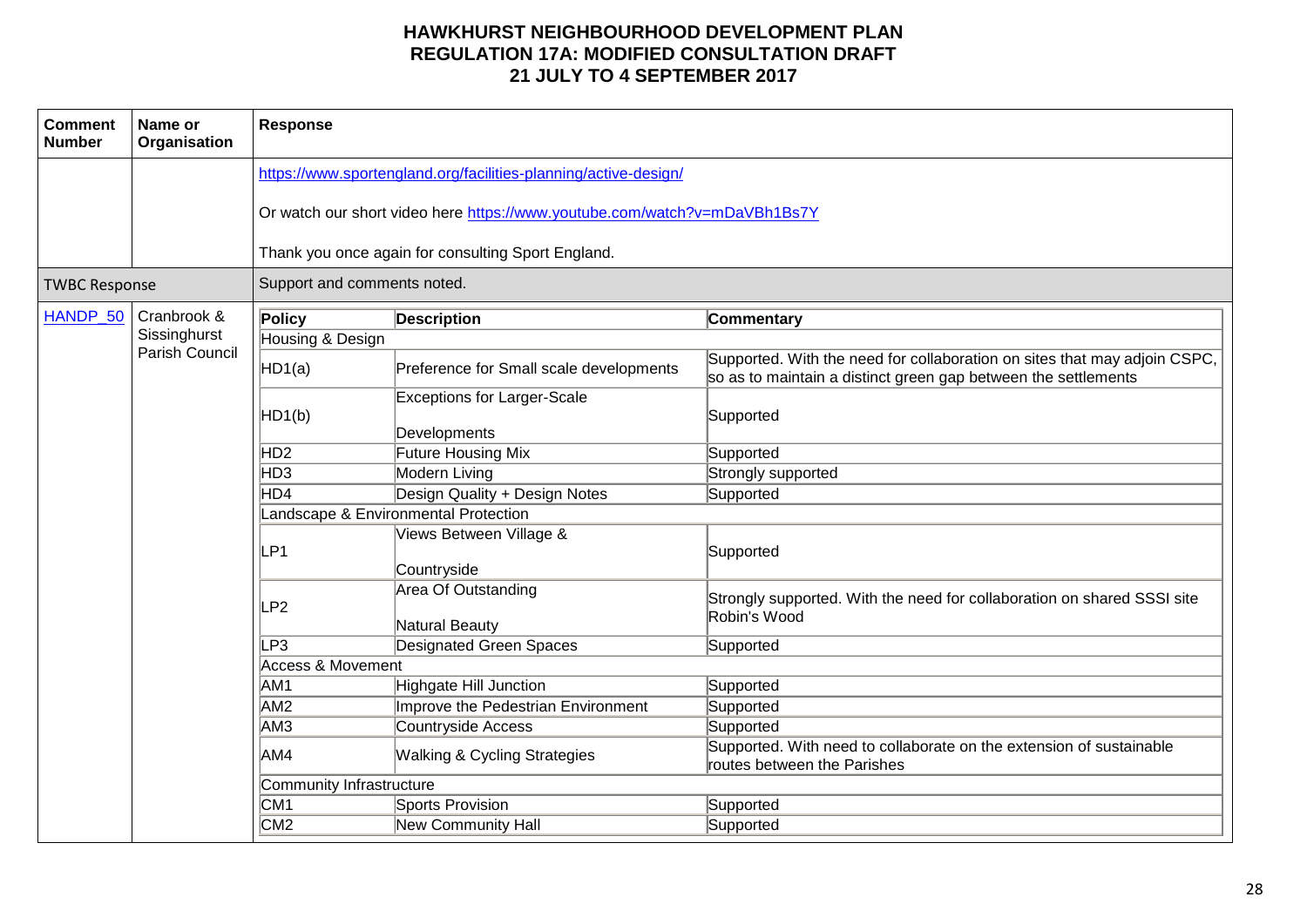| <b>Comment</b><br><b>Number</b> | Name or<br>Organisation                                                                                                                                                                                                                                                                                                                                                                                                                                                                                                                                                                                                   | Response |                                                       |                                                                                                                                                                                                                                                                                                                                                                                                                                                                                                                                                                                                                                                                                                                                                                                                                                                                                                                                                                                                                                                                                                                                                                                                                                                                                                                                                                                                                                                                                                                                                                                                                                                                                                                                                                                                                                                                                                                                                                                                                                                                                                                                                                                                                                                                                                      |
|---------------------------------|---------------------------------------------------------------------------------------------------------------------------------------------------------------------------------------------------------------------------------------------------------------------------------------------------------------------------------------------------------------------------------------------------------------------------------------------------------------------------------------------------------------------------------------------------------------------------------------------------------------------------|----------|-------------------------------------------------------|------------------------------------------------------------------------------------------------------------------------------------------------------------------------------------------------------------------------------------------------------------------------------------------------------------------------------------------------------------------------------------------------------------------------------------------------------------------------------------------------------------------------------------------------------------------------------------------------------------------------------------------------------------------------------------------------------------------------------------------------------------------------------------------------------------------------------------------------------------------------------------------------------------------------------------------------------------------------------------------------------------------------------------------------------------------------------------------------------------------------------------------------------------------------------------------------------------------------------------------------------------------------------------------------------------------------------------------------------------------------------------------------------------------------------------------------------------------------------------------------------------------------------------------------------------------------------------------------------------------------------------------------------------------------------------------------------------------------------------------------------------------------------------------------------------------------------------------------------------------------------------------------------------------------------------------------------------------------------------------------------------------------------------------------------------------------------------------------------------------------------------------------------------------------------------------------------------------------------------------------------------------------------------------------------|
|                                 |                                                                                                                                                                                                                                                                                                                                                                                                                                                                                                                                                                                                                           |          |                                                       | Supported                                                                                                                                                                                                                                                                                                                                                                                                                                                                                                                                                                                                                                                                                                                                                                                                                                                                                                                                                                                                                                                                                                                                                                                                                                                                                                                                                                                                                                                                                                                                                                                                                                                                                                                                                                                                                                                                                                                                                                                                                                                                                                                                                                                                                                                                                            |
|                                 |                                                                                                                                                                                                                                                                                                                                                                                                                                                                                                                                                                                                                           | CM4      | Protection of Community Services &<br>Employment Land | Supported                                                                                                                                                                                                                                                                                                                                                                                                                                                                                                                                                                                                                                                                                                                                                                                                                                                                                                                                                                                                                                                                                                                                                                                                                                                                                                                                                                                                                                                                                                                                                                                                                                                                                                                                                                                                                                                                                                                                                                                                                                                                                                                                                                                                                                                                                            |
| <b>TWBC Response</b>            |                                                                                                                                                                                                                                                                                                                                                                                                                                                                                                                                                                                                                           |          |                                                       |                                                                                                                                                                                                                                                                                                                                                                                                                                                                                                                                                                                                                                                                                                                                                                                                                                                                                                                                                                                                                                                                                                                                                                                                                                                                                                                                                                                                                                                                                                                                                                                                                                                                                                                                                                                                                                                                                                                                                                                                                                                                                                                                                                                                                                                                                                      |
| HANDP_51 Nigel                  | CM3<br><b>New Medical Centre</b><br>Support and comments noted.<br>General<br>Kennison-Cook<br>$\circ$<br>to reflect the current status of housing in the village and the current housing needs.<br>$\circ$<br>$\circ$<br>revised figures.<br>$\circ$<br>policy needs to reflect the support for larger sites being developed in phases.<br>housing allocation. This section may need to be updated to reflect the current position.<br><b>Planning Policy</b><br>$\circ$<br>the commercial centre of the village.<br>Site Allocation Plan:<br>development of the 40 dwellings referred to in the plan.<br>Other matters: |          |                                                       | Whilst the NDP appears to be quite comprehensive, there are a number of areas that may need to be updated or amended<br>The Amended NDP covers 2016-2033, however the planning policy only refers to the Local Plan and old housing allocation<br>2006-2026. It appears to me that the NDP needs to be updated to reflect the current planning framework and local plan.<br>The plan refers to the Core strategy requiring 240 dwellings to be provisioned in Hawkhurst, my understanding is that this<br>number has significantly increased since the original NDP was drafted and this document has not been kept in line with the<br>The site allocation of Springfields is supporting the housing allocation figures and also states that this will be developed in<br>phases due to multiple ownership of the site. If this approach is being supported by Hawkhurst Parish Council, then the<br>The limits of build in the NDP does not appear to reflect the current position with the development of Circus Field not<br>included in the LBD, I am not sure if it also represents the other developments that the HPC are proposing support the<br>The policy of supporting development of brown field sites is too restrictive as there are very limited sites within the current<br>settlement, therefore development of the housing need should be focussed on the requirement for dwellings accessible to<br>There was a housing need survey and I believe the results were a mix of housing, being required such as small 2 and 3-<br>bedroom housing, properties for the elderly, young and becoming more affordable in terms of smaller dwellings and<br>affordable homes. The restriction on developments to 10 units or less will preclude the inclusion of social and<br>elderly housing (as seen by applications by the school and White House which were larger 4 and 5 bedroom properties)<br>The site allocation plan refers to Hawkhurst Castle which has not provided residential housing but is in fact a Care Home.<br>The Allocation plan includes Springfield Garden Centre which is in multiple ownership and has no defined plan for<br>o The plan doesn't appear to address some of the main concerns of residents (Parking and Traffic). My view is that rather than |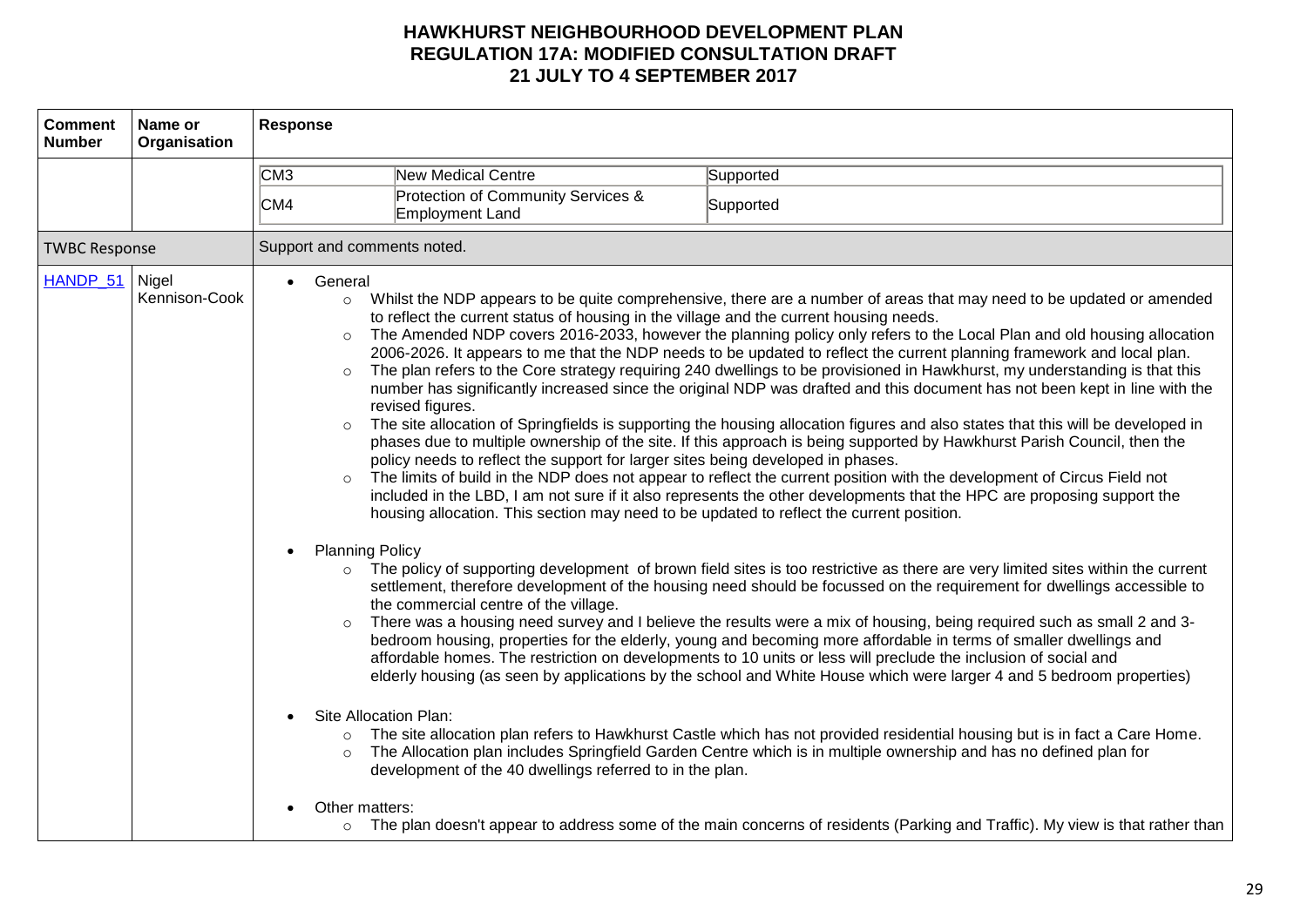| <b>Comment</b><br><b>Number</b> | Name or<br>Organisation                               | <b>Response</b>                                                                                                                                                                                                                                                                                                                                                                                                                                                                                                                                                                                                                                                                                                                   |
|---------------------------------|-------------------------------------------------------|-----------------------------------------------------------------------------------------------------------------------------------------------------------------------------------------------------------------------------------------------------------------------------------------------------------------------------------------------------------------------------------------------------------------------------------------------------------------------------------------------------------------------------------------------------------------------------------------------------------------------------------------------------------------------------------------------------------------------------------|
|                                 |                                                       | focussing on the size of development, the policy should focus on the proximity of the development to the centre of the village<br>to ensure that developments are within easy walking distance of the commercial centre and bus routes.                                                                                                                                                                                                                                                                                                                                                                                                                                                                                           |
| <b>TWBC Response</b>            |                                                       | Comments noted. The Borough Council has considered the Examiner's report and has decided to accept a majority of the recommendations<br>and modifications as explained in the report to Cabinet and confirmed in the published Decision Statement. Some further revisions have<br>been made and formed the basis of the Regulation 17A consultation. No further changes are considered necessary.                                                                                                                                                                                                                                                                                                                                 |
| HANDP_52                        | <b>DHA Planning</b><br>on behalf of<br>Cedardrive Ltd | I write on behalf of our clients Cedardrive Ltd in respect of the emerging Hawkhurst Neighbourhood Plan. Please accept this letter as a<br>formal representation to the current public consultation.                                                                                                                                                                                                                                                                                                                                                                                                                                                                                                                              |
|                                 |                                                       | Policy HD1(a): Preference for Small-Scale Developments                                                                                                                                                                                                                                                                                                                                                                                                                                                                                                                                                                                                                                                                            |
|                                 |                                                       | Whilst my client welcomes the broad thrust of the proposed changes to the policy HD1, in that there now appears to be recognition that the<br>Plan needs to allow for developments which are larger than 10 dwellings, we remain unclear about how policy HD1(a) will work in practice.<br>The policy expresses the Parish's wish for priority to be given to the redevelopment of previously-developed sites but does not go on to set<br>out how this would be tested. For example, it does not list or otherwise identify potentially suitable brownfield sites (other than referring to<br>existing allocations and permissions), or require a sequential test approach to be undertaken. Greater clarity should be provided. |
|                                 |                                                       | We remain concerned, however, that small-scale developments are much less likely to be able to help deliver much-needed community<br>benefits such as affordable housing, and expanded education and medical provision, etc. For that reason, we believe a mix of development<br>sizes is necessary.                                                                                                                                                                                                                                                                                                                                                                                                                              |
|                                 |                                                       | Policy HD1(b): Exceptions for Larger-Scale Developments                                                                                                                                                                                                                                                                                                                                                                                                                                                                                                                                                                                                                                                                           |
|                                 |                                                       | We welcome the principle of amending this policy to allow for larger developments in certain circumstances. The supporting text could and<br>should go further by recognising that larger-scale developments also provide greater community benefits as set out above.                                                                                                                                                                                                                                                                                                                                                                                                                                                            |
|                                 |                                                       | We question whether the word "considerable" is really necessary in the 13 <sup>th</sup> line of the policy. Whilst we fully recognise that there are<br>environmental constraints, not least due to the location of the village within an AONB, whether or not these constraints are "considerable" will<br>vary between sites. It should also be noted that in many cases, it will be possible to mitigate the effects of development, as previous planning<br>decisions have recognised. Where this is possible, the constraints will not be insurmountable.                                                                                                                                                                    |
|                                 |                                                       | Whilst we do not object to it, we consider that criterion 3 of the policy provides unnecessary repetition. If the Neighbourhood Plan is made in<br>due course and becomes part of the development plan, then all proposals will need to comply with its policies unless material considerations<br>indicate otherwise. It is not necessary to restate this at the end of each policy.                                                                                                                                                                                                                                                                                                                                             |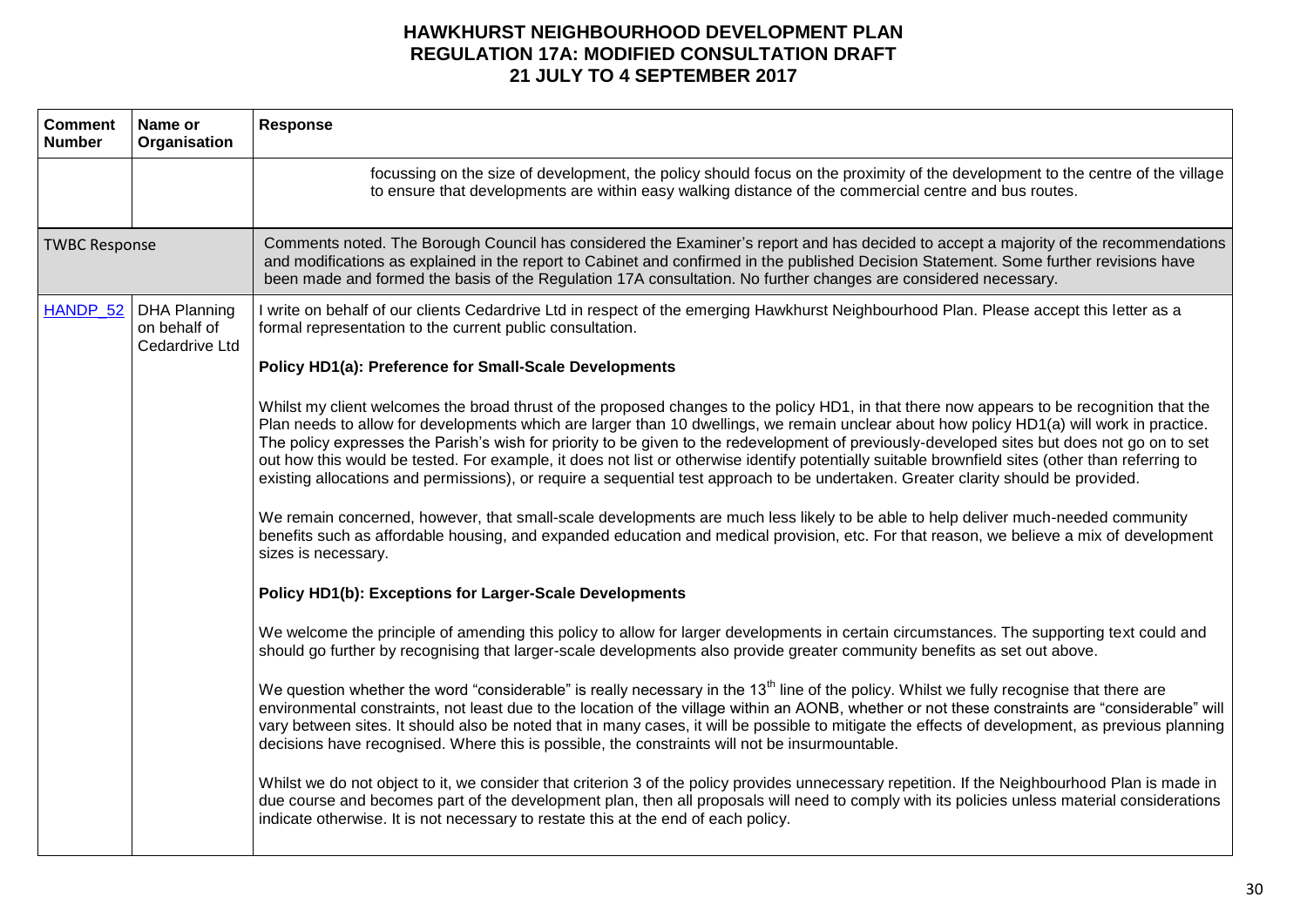| <b>Comment</b><br><b>Number</b> | Name or<br>Organisation | Response                                                                                                                                                                                                                                                                                                                                                                                                                                                                                                                                                                                                                                                                                                                                                                                                                                                                                                                                                                                                                                                                                                                                                                                                                                                                                                                                                                                                                                                                                                                                                                                                                                                                                                                                                                                                                                             |
|---------------------------------|-------------------------|------------------------------------------------------------------------------------------------------------------------------------------------------------------------------------------------------------------------------------------------------------------------------------------------------------------------------------------------------------------------------------------------------------------------------------------------------------------------------------------------------------------------------------------------------------------------------------------------------------------------------------------------------------------------------------------------------------------------------------------------------------------------------------------------------------------------------------------------------------------------------------------------------------------------------------------------------------------------------------------------------------------------------------------------------------------------------------------------------------------------------------------------------------------------------------------------------------------------------------------------------------------------------------------------------------------------------------------------------------------------------------------------------------------------------------------------------------------------------------------------------------------------------------------------------------------------------------------------------------------------------------------------------------------------------------------------------------------------------------------------------------------------------------------------------------------------------------------------------|
|                                 |                         | <b>Policy HD4: Design Quality</b>                                                                                                                                                                                                                                                                                                                                                                                                                                                                                                                                                                                                                                                                                                                                                                                                                                                                                                                                                                                                                                                                                                                                                                                                                                                                                                                                                                                                                                                                                                                                                                                                                                                                                                                                                                                                                    |
|                                 |                         | Whilst we have no objection to the aims and objectives of this policy, as currently worded there is some conflict between the concept of<br>"design guidance notes" and criterion 3 of the policy which requires all developments to comply with the notes. This suggests that these<br>notes do not provide design "guidance" but instead are firm requirements.                                                                                                                                                                                                                                                                                                                                                                                                                                                                                                                                                                                                                                                                                                                                                                                                                                                                                                                                                                                                                                                                                                                                                                                                                                                                                                                                                                                                                                                                                    |
|                                 |                         | We recommend that the following wording for criterion 3 would be more appropriate:                                                                                                                                                                                                                                                                                                                                                                                                                                                                                                                                                                                                                                                                                                                                                                                                                                                                                                                                                                                                                                                                                                                                                                                                                                                                                                                                                                                                                                                                                                                                                                                                                                                                                                                                                                   |
|                                 |                         | 3) All proposals for development should demonstrate how the design guidance notes on pages 46-49 have been taken into account.                                                                                                                                                                                                                                                                                                                                                                                                                                                                                                                                                                                                                                                                                                                                                                                                                                                                                                                                                                                                                                                                                                                                                                                                                                                                                                                                                                                                                                                                                                                                                                                                                                                                                                                       |
|                                 |                         | If it is intended that these "design guidance notes" are to be followed as firm requirements, then we would object to that for the following<br>reasons:                                                                                                                                                                                                                                                                                                                                                                                                                                                                                                                                                                                                                                                                                                                                                                                                                                                                                                                                                                                                                                                                                                                                                                                                                                                                                                                                                                                                                                                                                                                                                                                                                                                                                             |
|                                 |                         | 1. Whilst the NPPF strongly encourages high quality design, NPPF paragraph 60 is very clear that "planning policies and decisions<br>should not attempt to impose architectural styles or particular tastes and they should not stifle innovation, originality or initiative<br>through unsubstantiated requirements to conform to certain development forms or styles."<br>2. The policy may be over-prescriptive in places. For example, paragraph 7.34 requires the use of local construction materials from<br>local sustainable sources. The encouragement of such materials is perfectly acceptable as a Neighbourhood Plan policy, but to<br>make it an absolute requirement is over-prescriptive. There may be circumstances where it simply isn't possible to source such<br>materials from local sources, even where the choice of material itself is locally appropriate, for example where locally appropriate<br>materials are either no longer produced in the local area, or cannot be produced at an economically reasonable cost. Developers<br>need to be given reasonable options to deliver the high quality of development sought.<br>Similarly, the statement that "modern style extensions to traditional houses will be resisted" is another example of the policies being<br>3.<br>over-prescriptive. Each case should be judged on its merits.<br>4. Whilst we recognise the wish not to experience "rapid large-scale development", it would be wrong for the Neighbourhood Plan to<br>artificially slow down development for which an urgent need has been demonstrated. Moreover, upfront investment for example in<br>new roads and other community benefits needs to be taken into account, since this can only be delivered where the scale of<br>development is sufficient to allow this to be economically viable. |
|                                 |                         | <b>Policy AM1: Highgate Hill Junction</b>                                                                                                                                                                                                                                                                                                                                                                                                                                                                                                                                                                                                                                                                                                                                                                                                                                                                                                                                                                                                                                                                                                                                                                                                                                                                                                                                                                                                                                                                                                                                                                                                                                                                                                                                                                                                            |
|                                 |                         | We fully support the objective of improving the Highgate Hill junction. Whilst we recognise that the proposed layout set out in the Plan is<br>provided only as illustrative material, we are concerned that it may not be a practical or viable scheme and we believe there may be<br>alternative solutions to this junction which would be more feasible and provide greater community benefits. We welcome the non-prescriptive<br>wording of the proposed policy, but this could be supplemented by stating that alternatives to the concept design layout put forward will also<br>be considered positively if it can be demonstrated that they would achieve positive benefits for the character and environment of the village                                                                                                                                                                                                                                                                                                                                                                                                                                                                                                                                                                                                                                                                                                                                                                                                                                                                                                                                                                                                                                                                                                                |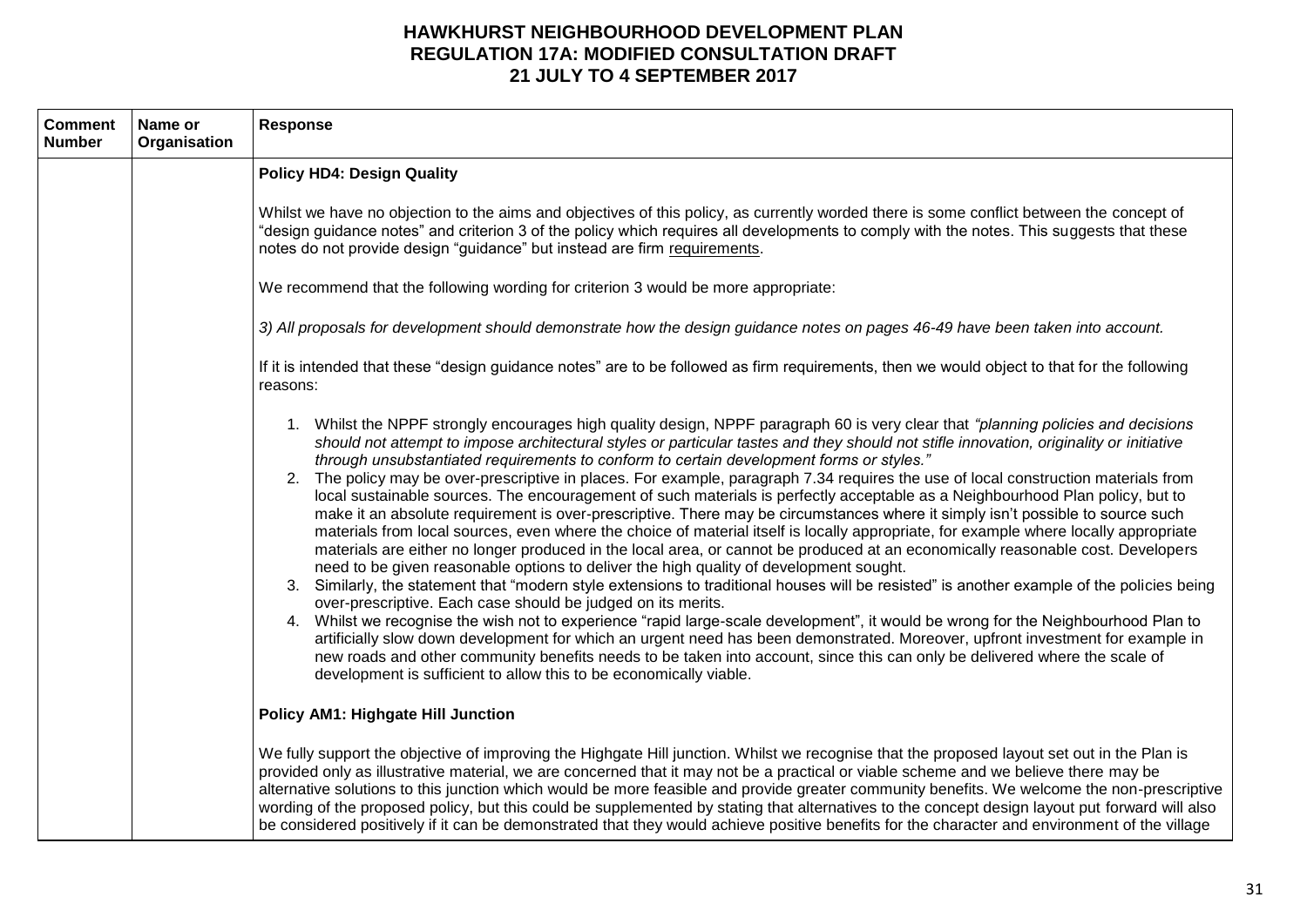| <b>Comment</b><br><b>Number</b> | Name or<br>Organisation   | <b>Response</b>                                                                                                                                                                                                                                                                                                                                                                                                                                                                                                                                                                                                                                                                                                                          |
|---------------------------------|---------------------------|------------------------------------------------------------------------------------------------------------------------------------------------------------------------------------------------------------------------------------------------------------------------------------------------------------------------------------------------------------------------------------------------------------------------------------------------------------------------------------------------------------------------------------------------------------------------------------------------------------------------------------------------------------------------------------------------------------------------------------------|
|                                 |                           | centre.                                                                                                                                                                                                                                                                                                                                                                                                                                                                                                                                                                                                                                                                                                                                  |
|                                 |                           | I would be grateful if the above points could be taken into account.                                                                                                                                                                                                                                                                                                                                                                                                                                                                                                                                                                                                                                                                     |
| <b>TWBC Response</b>            |                           | Comments noted. The Borough Council has considered the Examiner's report and has decided to accept a majority of the recommendations<br>and modifications as explained in the report to Cabinet and confirmed in the published Decision Statement. Some further revisions have<br>been made and formed the basis of the Regulation 17A consultation. No further changes are considered necessary. Individual development<br>proposals and planning applications will continue to be assessed and determined on individual merit having regard to the status of<br>development plan policies but also having regard to all material considerations which may include the justifications and circumstances<br>advanced in a specific case. |
|                                 | HANDP_53   Mr Andrew Hill | I have no comments apart from the fact that I consider it to be an excellent, comprehensive document and with the modifications can see no<br>reason for it not to be adopted.                                                                                                                                                                                                                                                                                                                                                                                                                                                                                                                                                           |
| <b>TWBC Response</b>            |                           | Comments noted.                                                                                                                                                                                                                                                                                                                                                                                                                                                                                                                                                                                                                                                                                                                          |
| HANDP 54                        | Alan Herbert              | I am writing with reference to the Hawkhurst Neighbourhood Plan - draft version. I am a Hawkhurst resident and live within the Plan area at<br>xxxx [TWBC: respondent's personal details removed]. I have set out my comments below:                                                                                                                                                                                                                                                                                                                                                                                                                                                                                                     |
|                                 |                           | In general I support the draft NDP but with the exception of the following points:                                                                                                                                                                                                                                                                                                                                                                                                                                                                                                                                                                                                                                                       |
|                                 |                           | Page 36 – 7.2 "there needs to be a degree of flexibility over this as the replacement Tunbridge Wells Local Plan is prepared". It is<br>1)<br>noted that the new Local Plan is being considered and I have submitted comments on the Issues and Options document separately. In my<br>comments on the Issues and Options document I made the point that I do not think Hawkhurst is a suitable location for larger scale housing<br>development. In addition the words "degree of flexibility" lack clarity and definition.                                                                                                                                                                                                              |
|                                 |                           | Page 38 - Policy HD1 (b) - Hawkhurst is not a suitable location for developments of more than 10 houses. Larger developments are in<br>2)<br>direct conflict with the AONB status of the area and the way Hawkhurst has evolved. It is appreciated that there is a national need for<br>houses but in exceptional circumstances there should also be an upper limit on the size of any development. In my view there are much<br>better locations for housing in the Borough (ie the A21 corridor) and even in exceptional circumstances there should be a presumption in the<br>NDP against any individual development of more than an absolute maximum of say 20 houses in the village.                                                |
|                                 |                           | 3)<br>Page $40 - 7.18$ – see comments above.                                                                                                                                                                                                                                                                                                                                                                                                                                                                                                                                                                                                                                                                                             |
|                                 |                           | Page 41 - 7.21 - The NDP clearly sets out that the strong preference is for smaller development of less than ten houses. It is not<br>4)<br>agreed that Hawkhurst is a suitable location for development of more than ten houses. I think the words "does not actively promote" are<br>misleading and out of keeping with the rest of the plan. I think the plan should really be setting out a presumption against larger<br>developments. As above the words "a degree of flexibility" are ambiguous and lack clarity. In the event of exceptional circumstances and in a                                                                                                                                                              |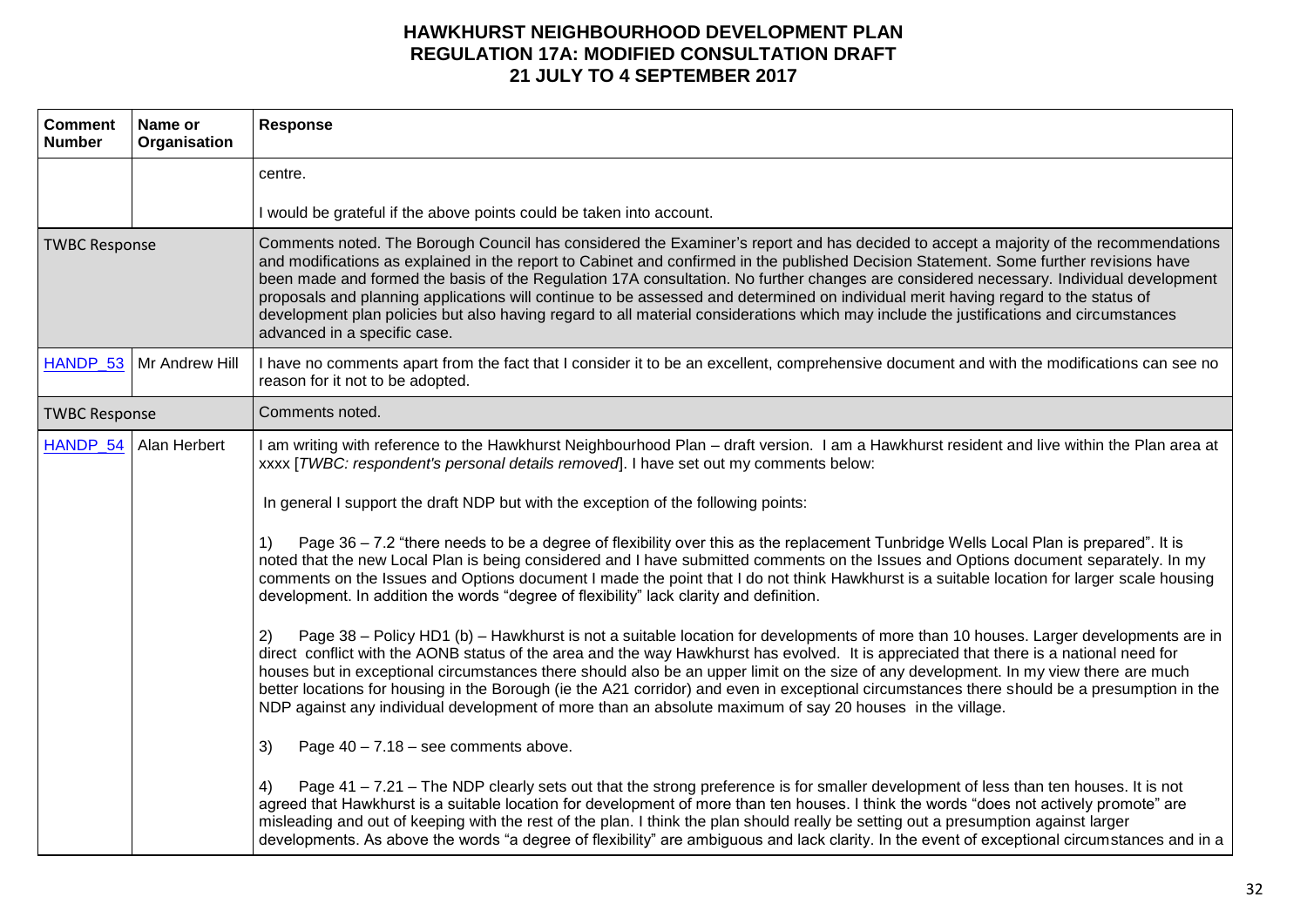| <b>Comment</b><br><b>Number</b> | Name or<br>Organisation                                                   | Response                                                                                                                                                                                                                                                                                                                                                                                                                                                                                                                                                           |
|---------------------------------|---------------------------------------------------------------------------|--------------------------------------------------------------------------------------------------------------------------------------------------------------------------------------------------------------------------------------------------------------------------------------------------------------------------------------------------------------------------------------------------------------------------------------------------------------------------------------------------------------------------------------------------------------------|
|                                 |                                                                           | village/AONB environment an upper limit in the size of development should be considered. This could for example be 20 houses                                                                                                                                                                                                                                                                                                                                                                                                                                       |
|                                 |                                                                           | Larger scale developments would of course have a knock on effect on many other aspects of the draft NDP - for example – access,<br>5)<br>services, environment and transport. There is a general comment about "mitigation" in the event of large scale development but I don't think<br>this is potentially sufficient to capture the full impact of larger scale development on the village.                                                                                                                                                                     |
|                                 |                                                                           | It is appreciated that the New Local Plan is emerging but would it be possible to build in the ability for this NDP to be reviewed when<br>6)<br>the New Local Plan policy is clear. In particular policies HD1 a and b should - I strongly hope - reflect the point that there should be very<br>limited and small development in a village without strong public transport links and sitting within an AONB.                                                                                                                                                     |
|                                 |                                                                           | I hope the above comments are helpful and please let me know if you require any further information in support of the above.                                                                                                                                                                                                                                                                                                                                                                                                                                       |
| <b>TWBC Response</b>            |                                                                           | Comments noted. The Borough Council has considered the Examiner's report and has decided to accept a majority of the recommendations<br>and modifications as explained in the report to Cabinet and confirmed in the published Decision Statement. Some further revisions have<br>been made and formed the basis of the Regulation 17A consultation. No further changes are considered necessary. The Neighbourhood<br>Plan will be subject to regular review providing the opportunity for updates to reflect preparation and progress of the borough Local Plan. |
|                                 | HANDP_55   Broadlands for<br>Hawkhurst<br>Station<br><b>Business Park</b> | I write to confirm that my client, the Kent Woodware Company Ltd, wishes to support the view set out in Policy CM4 of this Plan, to support<br>and enhance local employment provision, and in particular the terms of Written statement para 10.19 that;                                                                                                                                                                                                                                                                                                           |
|                                 |                                                                           | Tunbridge Wells Borough Council has identified Gills Green as an employment hub and there is support in the village for reasonable<br>expansion. Therefore, the development of an employment hub at Gills Green, building on the strength and success of existing businesses in<br>that part of the parish, will be encouraged.                                                                                                                                                                                                                                    |
|                                 |                                                                           | In this regard, we would also draw your attention to the following terms of your Council's Sevenoaks and Tunbridge Wells Economic Needs<br>Study, Final Report for Tunbridge Wells Borough, August 2016;                                                                                                                                                                                                                                                                                                                                                           |
|                                 |                                                                           | Land at the former Hawkhurst Railway Station, Gills Green Key Employment Area                                                                                                                                                                                                                                                                                                                                                                                                                                                                                      |
|                                 |                                                                           | 9.35 The Gill Green KEA is characterised by a mix of B2 and B8 uses. Existing occupiers include Howdens, Nortrade Seafood Specialist and<br>Raven Roofing Supplies. The buildings on site are of steel frame construction and good quality. There is also evidence of new single storey<br>buildings being constructed to provide additional accommodation.                                                                                                                                                                                                        |
|                                 |                                                                           | 9.36 The KEA is accessed from the A229 and is highly visible. There are bus stops at c.60m and 150m to the south of the site. However, the<br>area is around 18 miles from the M25 therefore connections to the strategic motorway network are somewhat limited.                                                                                                                                                                                                                                                                                                   |
|                                 |                                                                           | Notwithstanding this, the site is well occupied and there is also evidence of recent take, with the construction of a new unit to the west of the                                                                                                                                                                                                                                                                                                                                                                                                                  |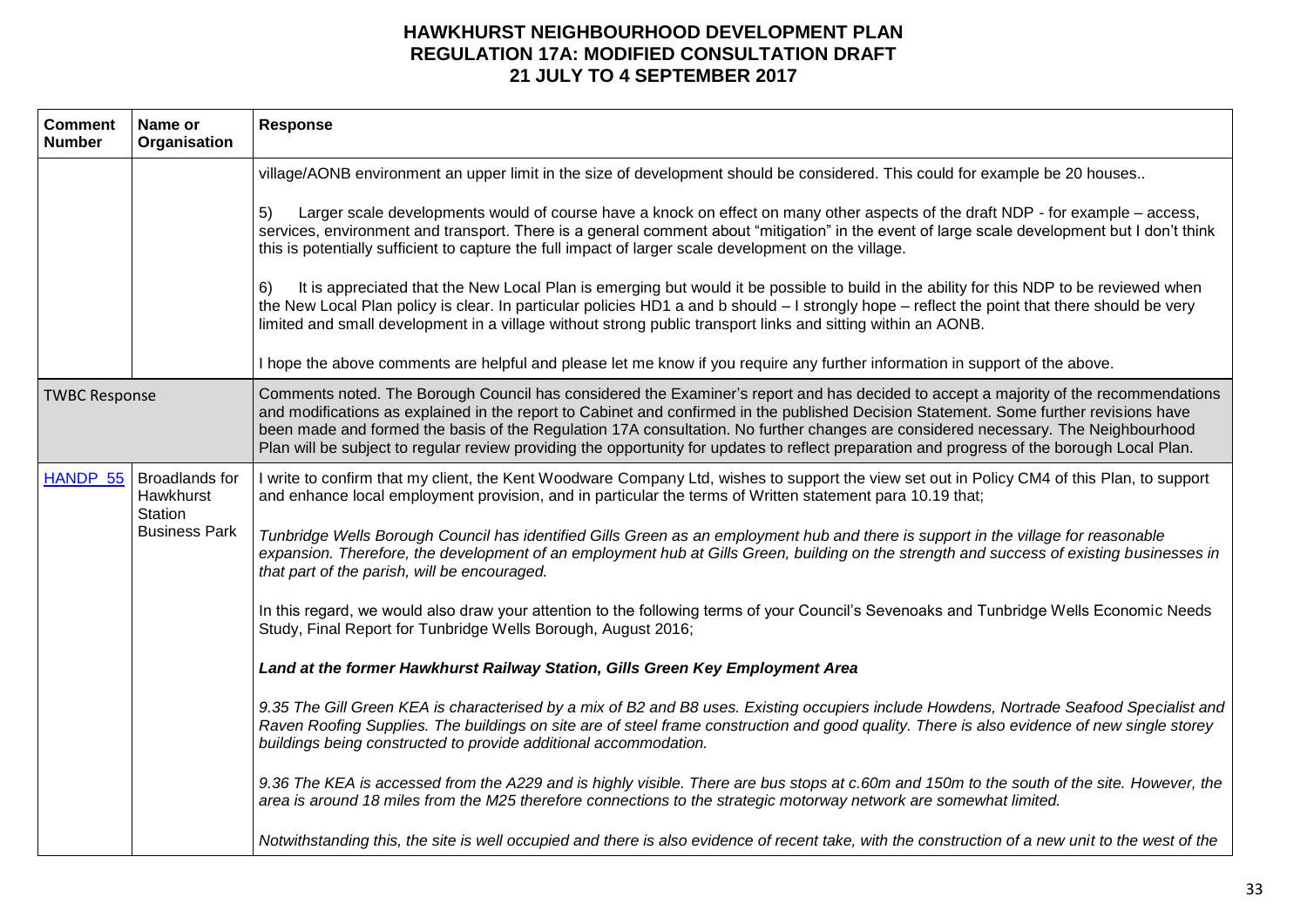| <b>Comment</b><br><b>Number</b> | Name or<br>Organisation             | <b>Response</b>                                                                                                                                                                                                                                                                                                                                                                                                                                                                                                                                                                                                                                                                                 |
|---------------------------------|-------------------------------------|-------------------------------------------------------------------------------------------------------------------------------------------------------------------------------------------------------------------------------------------------------------------------------------------------------------------------------------------------------------------------------------------------------------------------------------------------------------------------------------------------------------------------------------------------------------------------------------------------------------------------------------------------------------------------------------------------|
|                                 |                                     | site being pre let.<br>9.37 Colliers' view is that this is a good rural employment site. It is considered there is potential to extend the site to the south west to<br>accommodate further B2 and B8 uses. Although not currently allocated, it is understood a further c.3 acres of land is potentially available to<br>facilitate this expansion and there is potential demand from existing occupiers.<br>9.38 It should be noted, however, that any future development would need to be sensitive to the landscape character of the area and<br>compatible with the residential properties which would border the potential expansion site; for example a buffer zone would most likely be |
|                                 |                                     | required to screen any potential development. This area, and possible allocation, would also need to be tested through the Local Plan<br>process.<br>You will be aware of our representation to the Borough Council's Local Plan Call for Sites in respect of the need and potential to expand the<br>Hawkhurst Station Business Park, a schematic scheme for which is attached.                                                                                                                                                                                                                                                                                                                |
|                                 |                                     | I trust this is in order.                                                                                                                                                                                                                                                                                                                                                                                                                                                                                                                                                                                                                                                                       |
|                                 |                                     | [A web link for the "Sevenoaks and Tunbridge Wells Economic Needs Study 2016" and the "schematic scheme" can be found in the<br>accompanying document bundle: file name "HANDP_55_Broadlands for Hawkhurst Station Business Park"]                                                                                                                                                                                                                                                                                                                                                                                                                                                              |
| <b>TWBC Response</b>            |                                     | Comments and support noted.                                                                                                                                                                                                                                                                                                                                                                                                                                                                                                                                                                                                                                                                     |
| HANDP 56                        | <b>Broadlands for</b><br>P Dunlop & | Chittenden Fields, adjacent to High Street and Slip Mill Road, Hawkhurst                                                                                                                                                                                                                                                                                                                                                                                                                                                                                                                                                                                                                        |
|                                 | family                              | I confirm that on behalf of my clients, Mr Peter Dunlop, and his wife, Joanna, and sons Nicholas and Thomas, support the Parish Council in<br>respect of the Neighbourhood plan proposal to support the development of a combined GP Practice and Health Centre for Hawkhurst, as set<br>out in Policy CM3 and its supporting text.                                                                                                                                                                                                                                                                                                                                                             |
|                                 |                                     | In this regard, I refer you to the submissions made to the Council's Local Plan Call for sites, schematic plan as attached, which shows the<br>potential for the development of land for residential purposes at Chittenden Fields, which will support the provision of such a new much<br>needed facility.                                                                                                                                                                                                                                                                                                                                                                                     |
|                                 |                                     | [The submission made to the Council's Local Plan Call for Sites and the schematic plan can be found in the accompanying document<br>bundle: file name "HANDP_56_Broadlands for P Dunlop & family"]                                                                                                                                                                                                                                                                                                                                                                                                                                                                                              |
| <b>TWBC Response</b>            |                                     | Comments and support noted.                                                                                                                                                                                                                                                                                                                                                                                                                                                                                                                                                                                                                                                                     |
|                                 | HANDP_57   Paul Wigram              | I have read this document and accept its recommendations.                                                                                                                                                                                                                                                                                                                                                                                                                                                                                                                                                                                                                                       |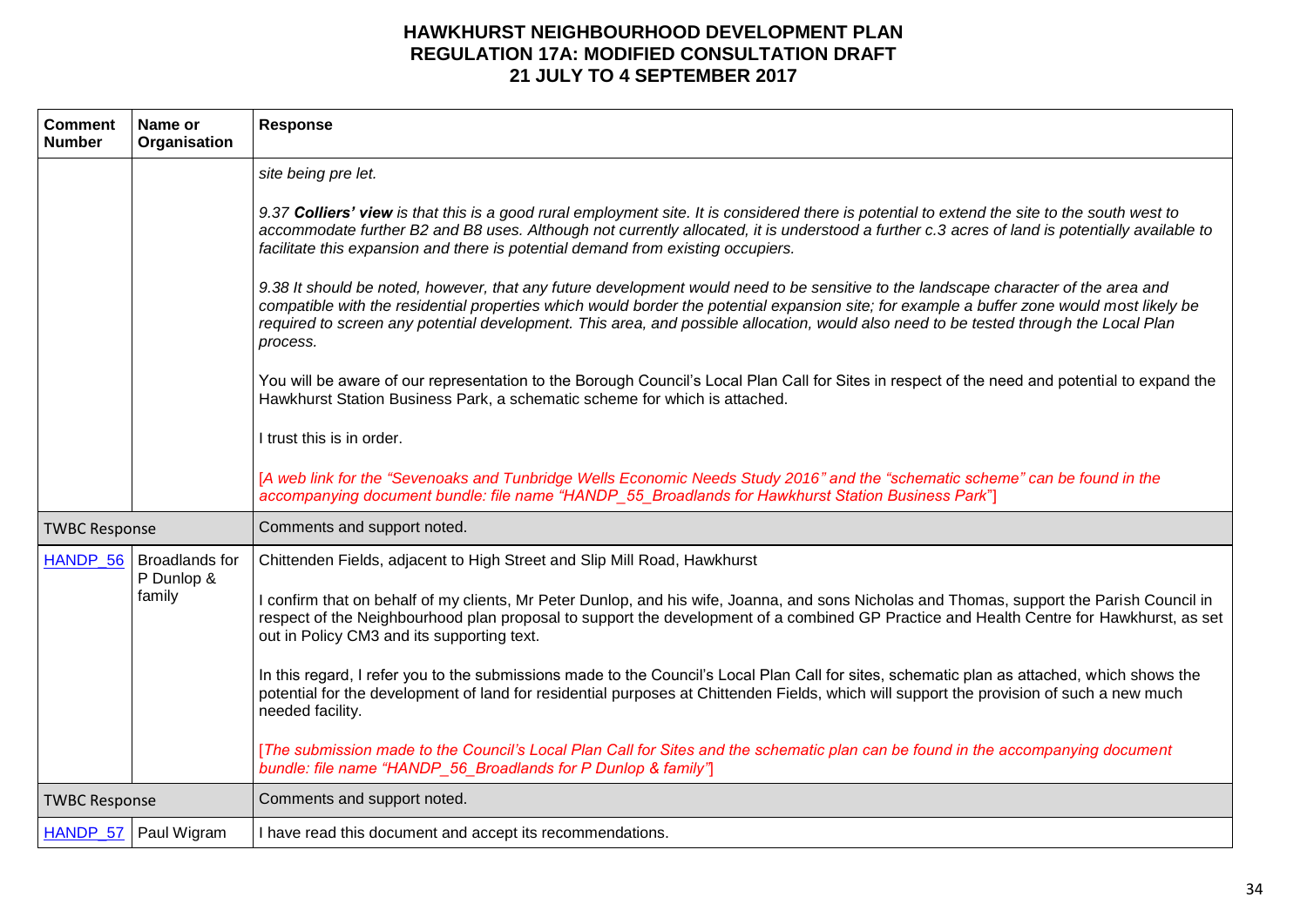| <b>Comment</b><br><b>Number</b> | Name or<br>Organisation          | <b>Response</b>                                                                                                                                                                                                                                                                                                                                                                                                                                                                                                                                                                                                                                                                                                                                                                                                                                                                                                                                                                                                                                                                                                                                                                                                                                                                                                                                                                                                                                                                                                                                                                                                                                                                                                                                                                                                                                                           |
|---------------------------------|----------------------------------|---------------------------------------------------------------------------------------------------------------------------------------------------------------------------------------------------------------------------------------------------------------------------------------------------------------------------------------------------------------------------------------------------------------------------------------------------------------------------------------------------------------------------------------------------------------------------------------------------------------------------------------------------------------------------------------------------------------------------------------------------------------------------------------------------------------------------------------------------------------------------------------------------------------------------------------------------------------------------------------------------------------------------------------------------------------------------------------------------------------------------------------------------------------------------------------------------------------------------------------------------------------------------------------------------------------------------------------------------------------------------------------------------------------------------------------------------------------------------------------------------------------------------------------------------------------------------------------------------------------------------------------------------------------------------------------------------------------------------------------------------------------------------------------------------------------------------------------------------------------------------|
| <b>TWBC Response</b>            |                                  | Comments noted.                                                                                                                                                                                                                                                                                                                                                                                                                                                                                                                                                                                                                                                                                                                                                                                                                                                                                                                                                                                                                                                                                                                                                                                                                                                                                                                                                                                                                                                                                                                                                                                                                                                                                                                                                                                                                                                           |
| HANDP_58 Barton                 | Willmore for<br>Leander<br>Homes | These representations have been prepared on behalf of Leander Homes who are promoting a site for residential development, located at<br>Westfield and land east of Highgate Hill, Hawkhurst ('the Site').<br>The National Planning Policy Framework sets out that neighbourhood planning gives communities the opportunity to develop a shared vision<br>for their neighbourhood and deliver the sustainable development they require. In this context, Leander Homes supports the development of a<br>Neighbourhood Plan (NP) for Hawkhurst, provided that the ambition of the NP is aligned with the strategic needs and priorities of the wider<br>Borough area and is in compliance with National planning policy.<br>These representations comprise the following:<br>Section 1 - Planning Policy Context;<br>$\bullet$<br>Section 2 - Representations to Hawkhurst Neighbourhood Plan;<br>Section 3 - Development Opportunity at Westfield; and<br>Section 4 - Conclusion.<br><b>Planning Policy Context</b><br>1.0<br>The National Planning Policy Guidance (para 065 reference ID: 41-065-20140306) requires that for a NP to be considered sound, it must be<br>in conformity with the Basic Conditions. These are as follows:<br>Having regard to national policies and advice contained in guidance issued by the Secretary of State;<br>i)<br>The making of the NP contributes to the achievement of sustainable development;<br>ii)<br>iii)<br>The making of the NP is in general conformity with the strategic policies contained in the development plan for the area of the<br>authority;<br>The making of the NP does not breach, and is otherwise compatible with EU obligations; and<br>iv)<br>Prescribed conditions are met in relation to the NP and prescribed matters have been complied with in connection with the proposal<br>v)<br>for the NP. |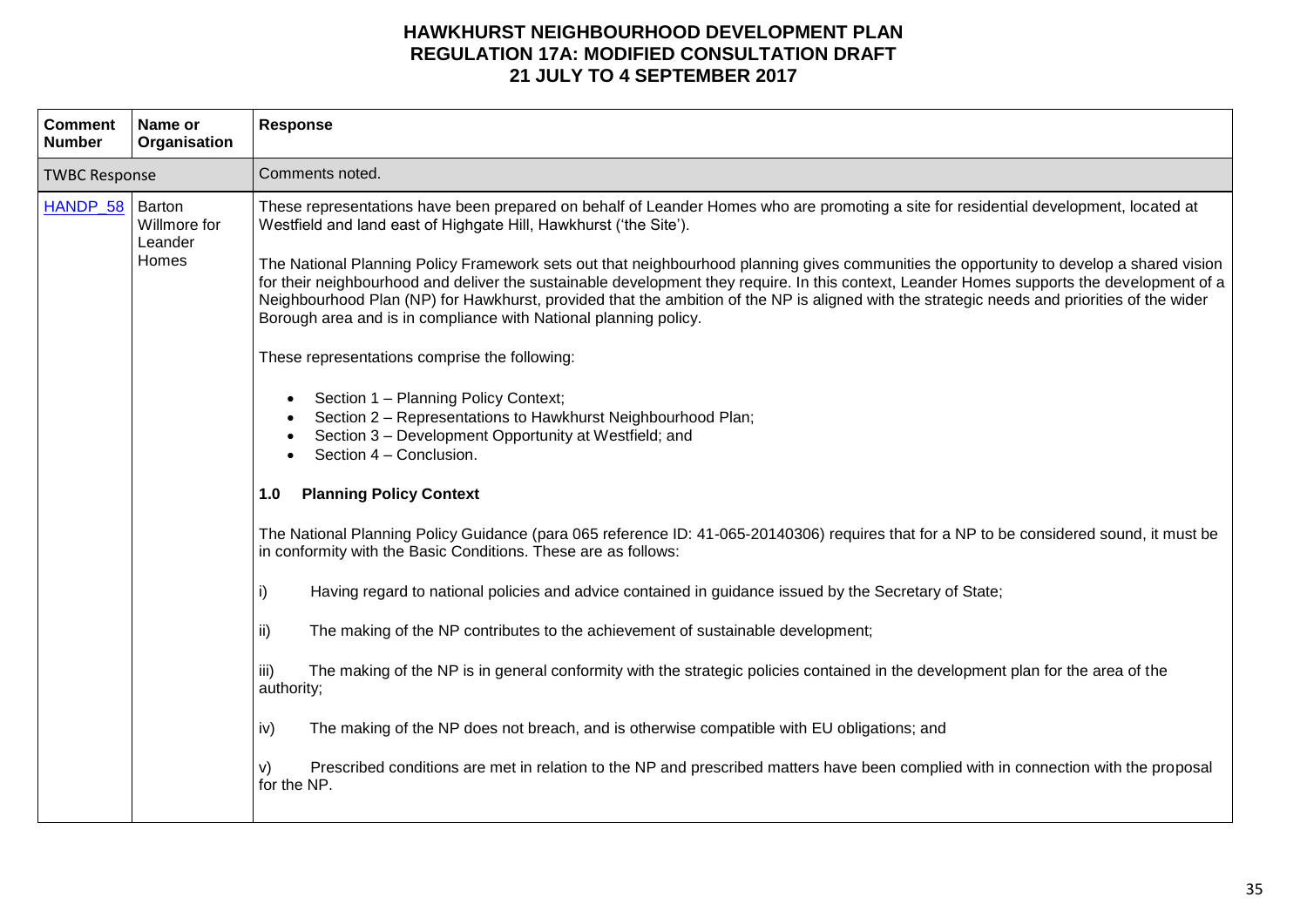| <b>Comment</b><br><b>Number</b> | Name or<br>Organisation | Response                                                                                                                                                                                                                                                                                                                                                                                                                                                                                                                                                                                                                                                                                                                                                                                                                                                                                                                                                                                                                                                                                                                                                                                                                                                                                                                                                                                                                                                                                                                                                                                                                                                                                                                         |
|---------------------------------|-------------------------|----------------------------------------------------------------------------------------------------------------------------------------------------------------------------------------------------------------------------------------------------------------------------------------------------------------------------------------------------------------------------------------------------------------------------------------------------------------------------------------------------------------------------------------------------------------------------------------------------------------------------------------------------------------------------------------------------------------------------------------------------------------------------------------------------------------------------------------------------------------------------------------------------------------------------------------------------------------------------------------------------------------------------------------------------------------------------------------------------------------------------------------------------------------------------------------------------------------------------------------------------------------------------------------------------------------------------------------------------------------------------------------------------------------------------------------------------------------------------------------------------------------------------------------------------------------------------------------------------------------------------------------------------------------------------------------------------------------------------------|
|                                 |                         | The Development Plan for the area comprises:<br>"Saved" policies of the Tunbridge Wells Local Plan (2006);<br>Tunbridge Wells Core Strategy (2010); and<br>Tunbridge Wells Site Allocations Local Plan (2016).<br>The 2010 Core Strategy seeks for the delivery of 6,000 dwellings (300 per annum) in the Borough during the period 2006 – 2026. The figure<br>stems from the revoked South East Plan and is thus considered out-of-date.<br>Hawkhurst is identified in the Core Strategy Settlement Hierarchy as one of three "Small Rural Towns" and Core Policy 13 (Development in<br>Hawkhurst) states that approximately 240 net dwellings will be delivered on sites to be allocated and released in accordance with Core<br>Policy 1. This sets out that priority will be given to the allocation and release of previously developed land within the 'Limits to Built<br>Development' (LBD) of settlements. Selected greenfield sites within and/or adjacent to the LBDs in the main urban area (Tunbridge<br>Wells/Southborough) and small rural towns (Hawkhurst, Cranbrook and Paddock Wood) will also be allocated and released as appropriate to<br>maintain a sufficient phased supply of deliverable and developable land.<br>The subsequent 2016 SALP includes a number of allocations for residential and which include the following:<br>AL/HA 1: Former Springfield Garden Centre (40 dwellings);<br>AL/HA 2: Land at Woodham Hall (12 - 15 dwellings);<br>AL/HA 3: Hawkhurst Castle (30 dwellings, C2 and/or C3); and<br>AL/HA 4: Birchfield, Rye Road (26 dwellings).<br>The High Weald Area of Outstanding Natural Beauty (AONB) designation washes over the entire settlement of Hawkhurst (including the |
|                                 |                         | above allocated sites) and covers over 70% of the Tunbridge Wells Borough area.                                                                                                                                                                                                                                                                                                                                                                                                                                                                                                                                                                                                                                                                                                                                                                                                                                                                                                                                                                                                                                                                                                                                                                                                                                                                                                                                                                                                                                                                                                                                                                                                                                                  |
|                                 |                         | <b>Emerging Local Plan</b><br>Tunbridge Wells Borough Council is in the process of producing a new Local Plan and the table below sets out the current timetable for this:                                                                                                                                                                                                                                                                                                                                                                                                                                                                                                                                                                                                                                                                                                                                                                                                                                                                                                                                                                                                                                                                                                                                                                                                                                                                                                                                                                                                                                                                                                                                                       |
|                                 |                         | Date<br><b>Stage</b>                                                                                                                                                                                                                                                                                                                                                                                                                                                                                                                                                                                                                                                                                                                                                                                                                                                                                                                                                                                                                                                                                                                                                                                                                                                                                                                                                                                                                                                                                                                                                                                                                                                                                                             |
|                                 |                         | Local Plan Issues and Options Consultation (Regulation 18 consultation) 02 May - 12 June 2017<br>Submission Consultation (Regulation 19)<br>2018 (No months specified)<br>Submission to Secretary of State (Regulation 22)<br>2018                                                                                                                                                                                                                                                                                                                                                                                                                                                                                                                                                                                                                                                                                                                                                                                                                                                                                                                                                                                                                                                                                                                                                                                                                                                                                                                                                                                                                                                                                               |
|                                 |                         | Examination (Regulation 24)<br>2018                                                                                                                                                                                                                                                                                                                                                                                                                                                                                                                                                                                                                                                                                                                                                                                                                                                                                                                                                                                                                                                                                                                                                                                                                                                                                                                                                                                                                                                                                                                                                                                                                                                                                              |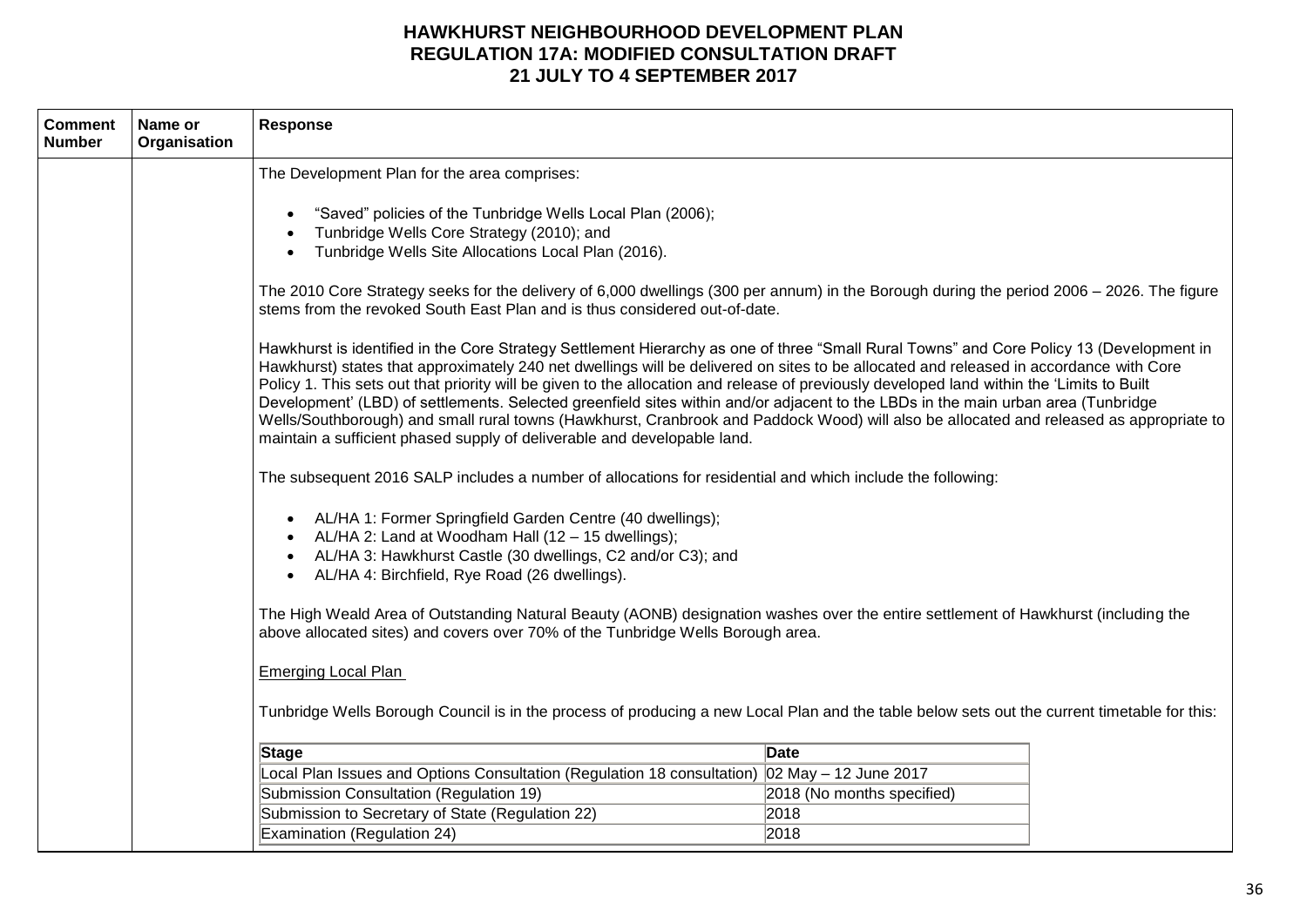| <b>Comment</b><br><b>Number</b> | Name or<br>Organisation | <b>Response</b>                                                                                                                                                                                                                                                                                                                                                                                                                                                                                                                                                                     |                                                                                                                                                                                                                                                                                                                                                                                                                                                                                                                                                                                                                                                                                                                                                                                                            |  |
|---------------------------------|-------------------------|-------------------------------------------------------------------------------------------------------------------------------------------------------------------------------------------------------------------------------------------------------------------------------------------------------------------------------------------------------------------------------------------------------------------------------------------------------------------------------------------------------------------------------------------------------------------------------------|------------------------------------------------------------------------------------------------------------------------------------------------------------------------------------------------------------------------------------------------------------------------------------------------------------------------------------------------------------------------------------------------------------------------------------------------------------------------------------------------------------------------------------------------------------------------------------------------------------------------------------------------------------------------------------------------------------------------------------------------------------------------------------------------------------|--|
|                                 |                         | Adoption (Regulation 26)                                                                                                                                                                                                                                                                                                                                                                                                                                                                                                                                                            | 2019                                                                                                                                                                                                                                                                                                                                                                                                                                                                                                                                                                                                                                                                                                                                                                                                       |  |
|                                 |                         | The Site has been submitted to TWBC as part of the "call for sites" process in June 2017. Extensive representations were also made on<br>behalf of Leander Homes to the Local Plan Issues and Options (LPIO) document which confirms the objectively assessed need (OAN) for<br>market and affordable housing as being 648 dpa in the Borough over the period 2013 - 2033 (total 12,960). This is over double the housing<br>target as addressed in the 2010 Core Strategy (300 dpa), as derived from the South-East Plan.<br>The LPIO contains five options for growth as follows: |                                                                                                                                                                                                                                                                                                                                                                                                                                                                                                                                                                                                                                                                                                                                                                                                            |  |
|                                 |                         | <b>OPTION</b>                                                                                                                                                                                                                                                                                                                                                                                                                                                                                                                                                                       | <b>STRATEGY</b>                                                                                                                                                                                                                                                                                                                                                                                                                                                                                                                                                                                                                                                                                                                                                                                            |  |
|                                 |                         | Option 1 - Focused Growth                                                                                                                                                                                                                                                                                                                                                                                                                                                                                                                                                           | Majority of development directed towards Tunbridge<br>Wells/Southborough and smaller proportion to the other three<br>main settlements of Paddock Wood, Cranbrook and<br>Hawkhurst.                                                                                                                                                                                                                                                                                                                                                                                                                                                                                                                                                                                                                        |  |
|                                 |                         | Option 2 - Semi-dispersed Growth                                                                                                                                                                                                                                                                                                                                                                                                                                                                                                                                                    | Option 1 + additional development directed to larger villages<br>(Pembury, Rusthall, Goudhurst, Five Oak Green and<br>Lamberhurst).                                                                                                                                                                                                                                                                                                                                                                                                                                                                                                                                                                                                                                                                        |  |
|                                 |                         | Option 3 - Dispersed Growth                                                                                                                                                                                                                                                                                                                                                                                                                                                                                                                                                         | Development distribution proportional across all of the<br>Borough's settlements including smaller villages.                                                                                                                                                                                                                                                                                                                                                                                                                                                                                                                                                                                                                                                                                               |  |
|                                 |                         | Option 4 – Growth Corridor-led Approach                                                                                                                                                                                                                                                                                                                                                                                                                                                                                                                                             | A new 'growth corridor' around the A21 at Tunbridge<br>Wells/Pembury.                                                                                                                                                                                                                                                                                                                                                                                                                                                                                                                                                                                                                                                                                                                                      |  |
|                                 |                         | Option 5 - New Settlement Growth                                                                                                                                                                                                                                                                                                                                                                                                                                                                                                                                                    | The principle of a new settlement within the Borough $-$ no<br>location specified for this.                                                                                                                                                                                                                                                                                                                                                                                                                                                                                                                                                                                                                                                                                                                |  |
|                                 |                         | 2.0<br>Representations to Hawkhurst Neighbourhood Plan<br>the Borough which has since been revoked and is accordingly out-of-date.                                                                                                                                                                                                                                                                                                                                                                                                                                                  | As one of four "main settlements" (incl. Tunbridge Wells/Soutborough, Paddock Wood and Cranbrook), it is anticipated that proportionate<br>growth will be earmarked to Hawkhurst (along with other settlements) in the emerging Local Plan, having regard to constraints in the<br>Borough including Green Belt to the north and areas of Flood Risk around Paddock Wood.<br>The "Submission Plan" NP (para 7.3) makes reference to the extent of development identified in the Core Strategy, as recommended in the<br>Examiner's Report to the NP (30 January 2017). This includes provision for 240 net additional dwellings being developed in Hawkhurst<br>during the period 2006 - 2026. It is however noted that this strategy of growth was based upon the South East Plan housing requirement for |  |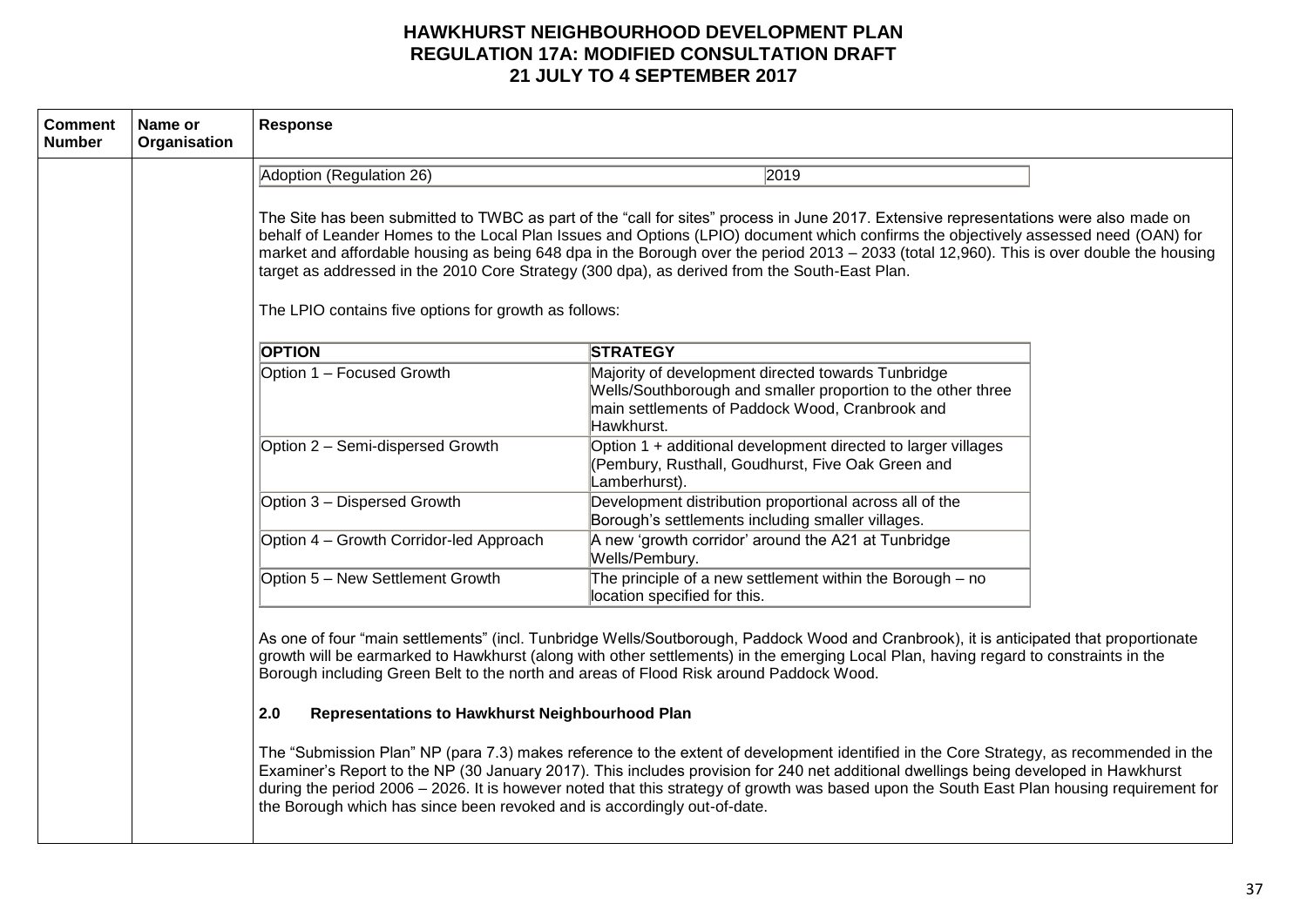| <b>Comment</b><br><b>Number</b> | Name or<br>Organisation | <b>Response</b>                                                                                                                                                                                                                                                                                                                                                                                                                                                                                                                                                                                                                                                                                                                |
|---------------------------------|-------------------------|--------------------------------------------------------------------------------------------------------------------------------------------------------------------------------------------------------------------------------------------------------------------------------------------------------------------------------------------------------------------------------------------------------------------------------------------------------------------------------------------------------------------------------------------------------------------------------------------------------------------------------------------------------------------------------------------------------------------------------|
|                                 |                         | In order to meet the Basic Conditions, in particular no. (iii) above, it is therefore recommended that the NP affords flexibility and aligns with<br>the strategy for Hawkhurst to be pursued in the emerging Local Plan, as well as the extent of overall housing need. This appears to be<br>referred to at para 7.4, albeit this does not refer to the objectively assessed need for the Borough (648dpa over the period 2013 - 2033).                                                                                                                                                                                                                                                                                      |
|                                 |                         | Proposed Policies HD1(a) and HD1(b) generally seek to prevent development proposals above 10No. dwellings (unless exceptional<br>circumstances can be demonstrated). The policies are quoted as follows:                                                                                                                                                                                                                                                                                                                                                                                                                                                                                                                       |
|                                 |                         | Policy HD1(a) - Preference for Small-Scale Developments:                                                                                                                                                                                                                                                                                                                                                                                                                                                                                                                                                                                                                                                                       |
|                                 |                         | 1. Priority will be given to the redevelopment of previously developed sites over greenfield sites;<br>2. The development of small-scale infill sites suitable for 1 – 5 dwellings both within the existing limits of built development<br>and within walking distance of shops and amenities will be supported;<br>3. Any greenfield housing sites should be contiguous with existing limits of built development and provide for sites of<br>approx. 5 – 10 dwellings, subject to the demonstration of effective physical integration with the existing settlement patterns<br>found in and around Hawkhurst; and<br>4. All development proposals should comply with the other policies in the Hawkhurst Neighbourhood Plan. |
|                                 |                         | Policy HD1(b) - Exceptions for Larger-Scale Developments:                                                                                                                                                                                                                                                                                                                                                                                                                                                                                                                                                                                                                                                                      |
|                                 |                         | Larger development of 10 or more houses will only be supported if it can be demonstrated that there are exceptional<br>1)<br>circumstances as prescribed by the NPPF and if it can be demonstrated that their impact on the sensitive AONB landscape setting<br>and the considerable environmental constraints of Hawkhurst can be effectively mitigated.                                                                                                                                                                                                                                                                                                                                                                      |
|                                 |                         | The Examiner to the NP recommended that such criteria be deleted as National policy seeks to avoid such blanket restrictions unless their<br>use can be supported by robust evidence. We would support the Examiner's concerns in this regard and do not consider that the NP meets<br>Basic Condition no. (i) on this basis.                                                                                                                                                                                                                                                                                                                                                                                                  |
|                                 |                         | Moreover, such policies could conflict with the emerging Local Plan which may include development options of a larger scale, particularly in<br>view of the uplift in housing needs and the likelihood of growth occurring within the small rural towns of the Borough (including Hawkhurst).<br>As an example, the Site being promoted by Leander to the Local Plan could deliver c. 30No. dwellings as well as much needed affordable<br>provision and other benefits and the NP should not seek to prejudice such opportunities from occurring. Accordingly, the NP as currently<br>drafted is considered to place unnecessary restrictions to development and is thus considered premature to the emerging Local Plan.     |
|                                 |                         | The Examiner to the "made" East Grinstead Neighbourhood Plan (November 2016) dealt with a similar issue whereby the housing provision<br>and built-up area boundary within the Plan were based on the out-of-date 2004 Mid Sussex Local Plan (and where an up-to-date Local Plan<br>was not yet in place)[1]. Rather than find the Plan "unsound", the Examiner recommended a criteria based policy (Policy EG5) to assess                                                                                                                                                                                                                                                                                                     |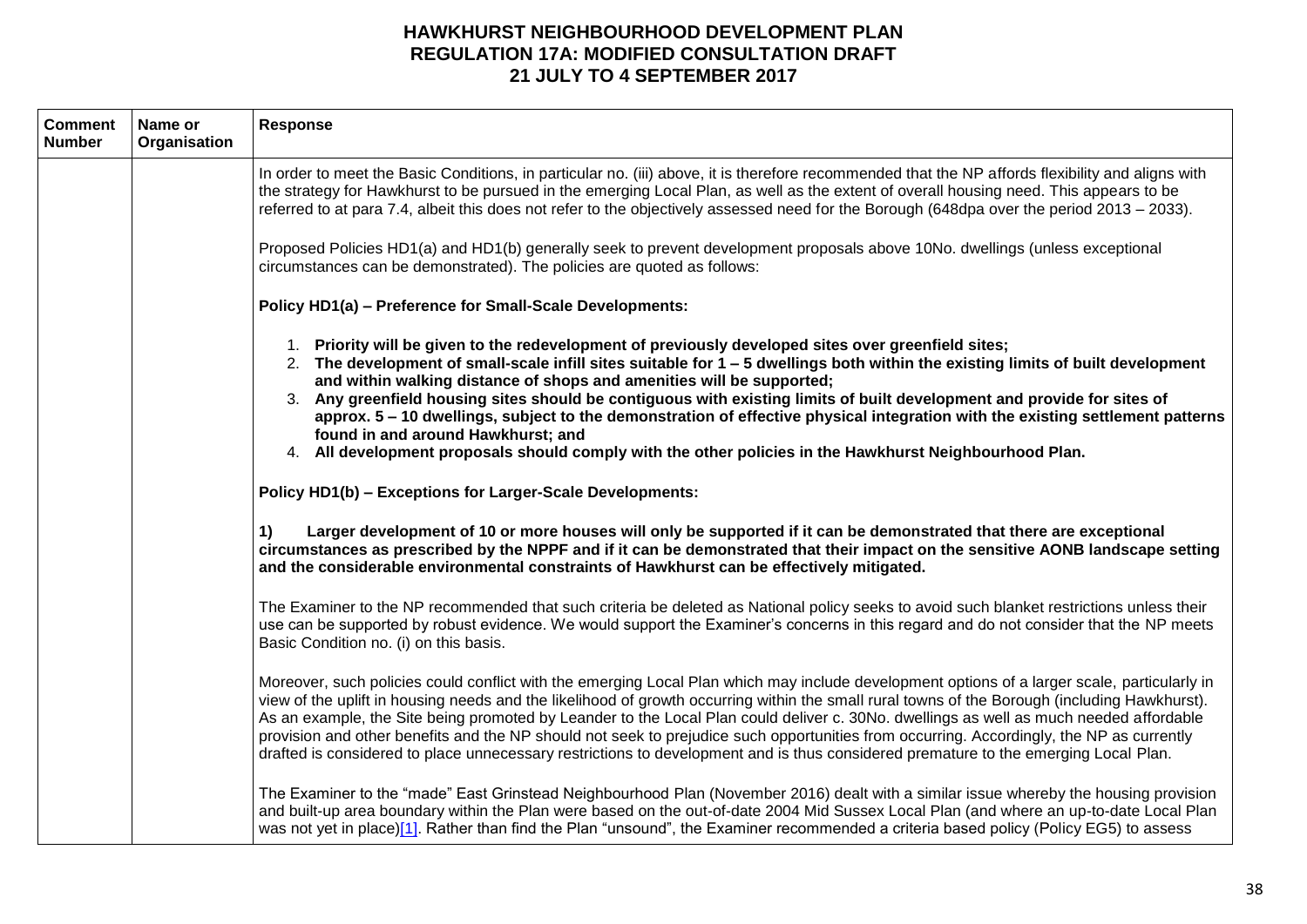| <b>Comment</b><br><b>Number</b> | Name or<br>Organisation | Response                                                                                                                                                                                                                                                                                                                                                                                                                                                    |
|---------------------------------|-------------------------|-------------------------------------------------------------------------------------------------------------------------------------------------------------------------------------------------------------------------------------------------------------------------------------------------------------------------------------------------------------------------------------------------------------------------------------------------------------|
|                                 |                         | future residential proposals that came forward outside of the existing built-up area boundary. The "made" Policy EG5 is quoted as follows:                                                                                                                                                                                                                                                                                                                  |
|                                 |                         | The East Grinstead Neighbourhood Plan area is subject to significant environmental and infrastructure constraints and as a result<br>new housing development on land defined as 'previously developed', where the site is predominantly previously developed or is<br>green infrastructure that can be demonstrated to be surplus to requirements will be supported subject to the criteria below and in<br>compliance with other policies within the plan. |
|                                 |                         | Other proposals for new housing development will only be supported if:                                                                                                                                                                                                                                                                                                                                                                                      |
|                                 |                         | The proposed development contributes to sustainable development;<br>a)                                                                                                                                                                                                                                                                                                                                                                                      |
|                                 |                         | An application is supported by robust assessment of the environmental and visual impact of the proposal and includes as<br>b)<br>necessary appropriate mitigation measures;                                                                                                                                                                                                                                                                                 |
|                                 |                         | An application is supported by a robust assessment of the impact of the proposal upon the local highway network and it<br>c)<br>can be demonstrated that the proposal will not cause a severe cumulative impact in terms of road safety and increased congestion<br>after proposed mitigation is taken into account;                                                                                                                                        |
|                                 |                         | d)<br>The proposal complies with design guidance contained in policy EG3 or a relevant Development Brief;                                                                                                                                                                                                                                                                                                                                                   |
|                                 |                         | The proposal provides a mix of tenure types including private, social rented and shared equity (intermediate);<br>e)                                                                                                                                                                                                                                                                                                                                        |
|                                 |                         | f<br>Contributions are made towards SANG and Strategic Access Management Measures; and                                                                                                                                                                                                                                                                                                                                                                      |
|                                 |                         | The proposal meets its own infrastructure needs.<br>g)                                                                                                                                                                                                                                                                                                                                                                                                      |
|                                 |                         | Where proposals comply with Policy EG5, relevant site-specific policies and mitigate their highway and other infrastructure<br>impacts, the following sites (EG6A and EG6B) will be encouraged to come forward for residential development.                                                                                                                                                                                                                 |
|                                 |                         | Instead of seeking to place restrictions upon scale/quantum of development, the above policy is a good example where future development<br>proposals could be positively addressed as against a number of development control criteria. Such an approach is recommended for the<br>Hawkhurst NP.                                                                                                                                                            |
|                                 |                         | As currently prescribed, it is considered that policies HD1(a) and HD1(b) place unnecessary restrictions that seek to restrict housing delivery<br>in the emerging Local Plan. The policy is also likely to prohibit the provision of affordable housing coming forward which is mostly reliant                                                                                                                                                             |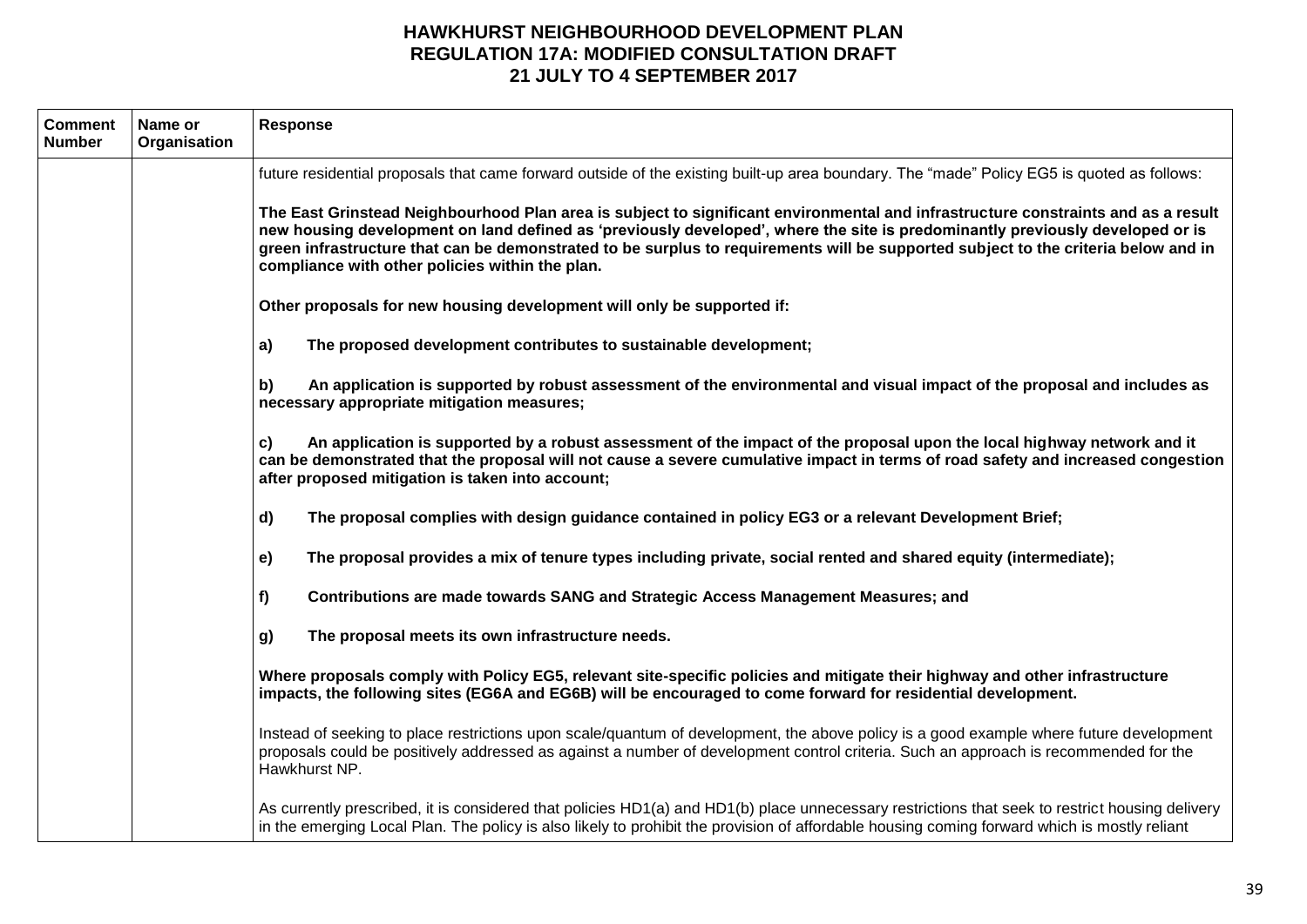| <b>Comment</b><br><b>Number</b> | Name or<br>Organisation | <b>Response</b>                                                                                                                                                                                                                                                                                                                                                                                                                                                                                                      |
|---------------------------------|-------------------------|----------------------------------------------------------------------------------------------------------------------------------------------------------------------------------------------------------------------------------------------------------------------------------------------------------------------------------------------------------------------------------------------------------------------------------------------------------------------------------------------------------------------|
|                                 |                         | upon viable and larger development sites being delivered.                                                                                                                                                                                                                                                                                                                                                                                                                                                            |
|                                 |                         | It is considered that both policies fail to adhere to National planning policy and Ministerial guidance which recognises the need to boost<br>housing delivery. However, the option of securing a "facilitating policy" as per Policy EG5 of the East Grinstead Neighbourhood Plan, affords<br>the opportunity of progressing a "sound" NP without being premature to or conflicting with the emerging Local Plan.                                                                                                   |
|                                 |                         | These suggested changes would enable the NP to comply with Government guidance, namely Basic Conditions Nos. (i), (ii) and (iii), as set<br>out in the NPPG.                                                                                                                                                                                                                                                                                                                                                         |
|                                 |                         | <b>Development Opportunity at Westfield</b><br>3.0                                                                                                                                                                                                                                                                                                                                                                                                                                                                   |
|                                 |                         | As part of these representations, please find enclosed the following documents:                                                                                                                                                                                                                                                                                                                                                                                                                                      |
|                                 |                         | 1. Site Location Plan; and<br>2. Illustrative Masterplan.                                                                                                                                                                                                                                                                                                                                                                                                                                                            |
|                                 |                         | Planning<br>a)                                                                                                                                                                                                                                                                                                                                                                                                                                                                                                       |
|                                 |                         | The Site extends to 1.26 ha and is located on the south-eastern edge of Hawkhurst, to the east of Highgate Hill and is set back from the road<br>beyond a hedgerow and belt of cypress trees. It comprises the existing property; Westfield and its residential curtilage which extends<br>eastwards beyond the dwelling. Additional areas of land are included within the Site area and which are situated south of properties along<br>Copthall Avenue, namely; Orleigh, Cotley, St. Marys, Sunhaven and Suncourt. |
|                                 |                         | Fixtures on the Site include a single storey garage to the north of the dwelling and a brick store and greenhouse within the garden area to the<br>rear (east) of the property.                                                                                                                                                                                                                                                                                                                                      |
|                                 |                         | To the east of the curtilage comprises undeveloped grassland, adjacent which is a woodland belt which dissects the undeveloped scrub. The<br>Site is generally flat across the northern boundary, with a gentle slope extending towards the southern boundary.                                                                                                                                                                                                                                                       |
|                                 |                         | As referred to above, the Site adjoins residential development to the north and east at Copthall Avenue and the curtilages of Rose Cottage<br>and Cockshot Farmhouse (off Highgate Hill) to the west. The surrounding townscape comprises a mix of urban vernacular including single<br>and two storey dwellings.                                                                                                                                                                                                    |
|                                 |                         | The land to the south consists of gently undulating farmland with storage and woodland areas and paddocks. A large concrete framed hay<br>barn is evident at Cockshot Barn beyond the south-west boundary of the Site. Further residential development is evident to the south-west of<br>the Site, including the dwellings at Cockshot Barn and Leafwood.                                                                                                                                                           |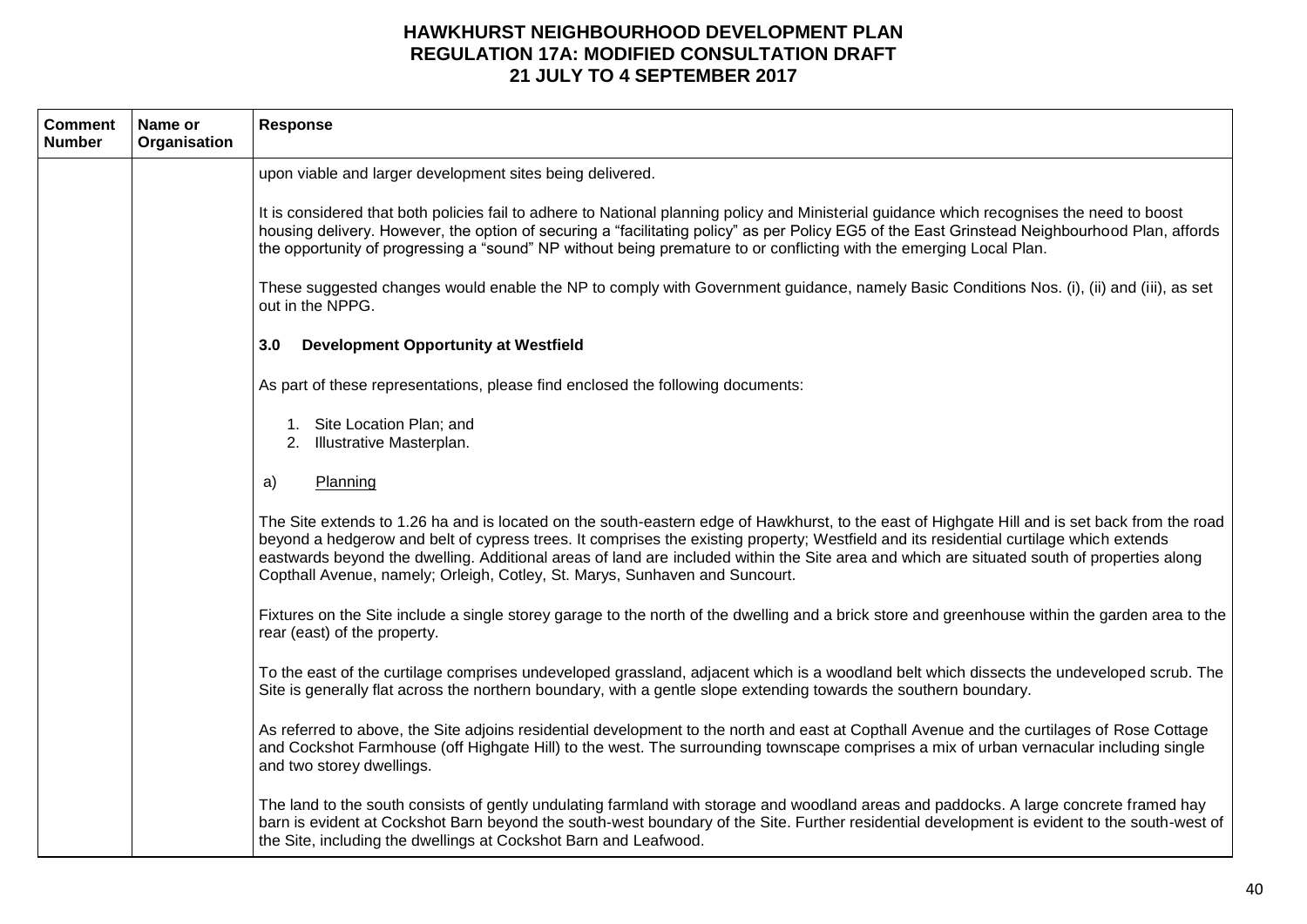| <b>Comment</b><br><b>Number</b> | Name or<br>Organisation | <b>Response</b>                                                                                                                                                                                                                                                                                                                                                                                                                                         |
|---------------------------------|-------------------------|---------------------------------------------------------------------------------------------------------------------------------------------------------------------------------------------------------------------------------------------------------------------------------------------------------------------------------------------------------------------------------------------------------------------------------------------------------|
|                                 |                         | Beyond the fields to the south, the land forms a wooded stream valley, which to a degree separates Hawkhurst from the neighbourhood of<br>The Moor, to the south-west. The nearest Public Right of Way (PRoW) traverses through the wooded valley approximately 170m south of the<br>Site.                                                                                                                                                              |
|                                 |                         | A portion of the Site is located within the LBD as identified in the 2016 SALP. This includes the dwelling and a small part of the residential<br>curtilage. The remainder of the Site is located adjacent to this designated boundary.                                                                                                                                                                                                                 |
|                                 |                         | The Site is considered to represent a good opportunity in terms of seeking to meet local and Borough-wide housing needs, in view of its<br>location within the confines of Hawkhurst and as addressed against the three elements (social, economic and environmental) of sustainable<br>development, as set out in the NPPF.                                                                                                                            |
|                                 |                         | b)<br><b>Illustrative Masterplan</b>                                                                                                                                                                                                                                                                                                                                                                                                                    |
|                                 |                         | The Illustrative Masterplan for the Site seeks to demonstrate the scope and quantum of development that could be achieved. The Masterplan<br>adopts a landscape-led approach to development including the retention of the wooded tree belt running through the Site and boundary<br>hedgerows throughout much of the Site. Additional planting could also be introduced along the more open boundaries in parts of the north<br>and south of the Site. |
|                                 |                         | The Masterplan provides for the following scope of development:                                                                                                                                                                                                                                                                                                                                                                                         |
|                                 |                         | C. 30No. dwellings (Illustrated as 28 on the Plan);<br>Existing dwelling (Westfield) divided into two properties;<br>Affordable provision (10No. dwellings/35%);<br>Access from Highgate Hill;<br>$\bullet$<br>Areas of open space;<br>Retention of woodland area and secured as part of a Management Plan in perpetuity;                                                                                                                               |
|                                 |                         | Areas for car parking;<br>Hard and soft landscaping; and<br>Planning obligations towards local transport infrastructure and community hall benefits could also be secured.                                                                                                                                                                                                                                                                              |
|                                 |                         | C)<br>Access                                                                                                                                                                                                                                                                                                                                                                                                                                            |
|                                 |                         | An appraisal concerning the potential for access at the Site has been undertaken on behalf of Leander Homes. This has had regard to a<br>vehicular speed survey carried out at Highgate Hill and visibility requirements north and south are between 53 - 59m which is readily<br>achievable on to the road.                                                                                                                                            |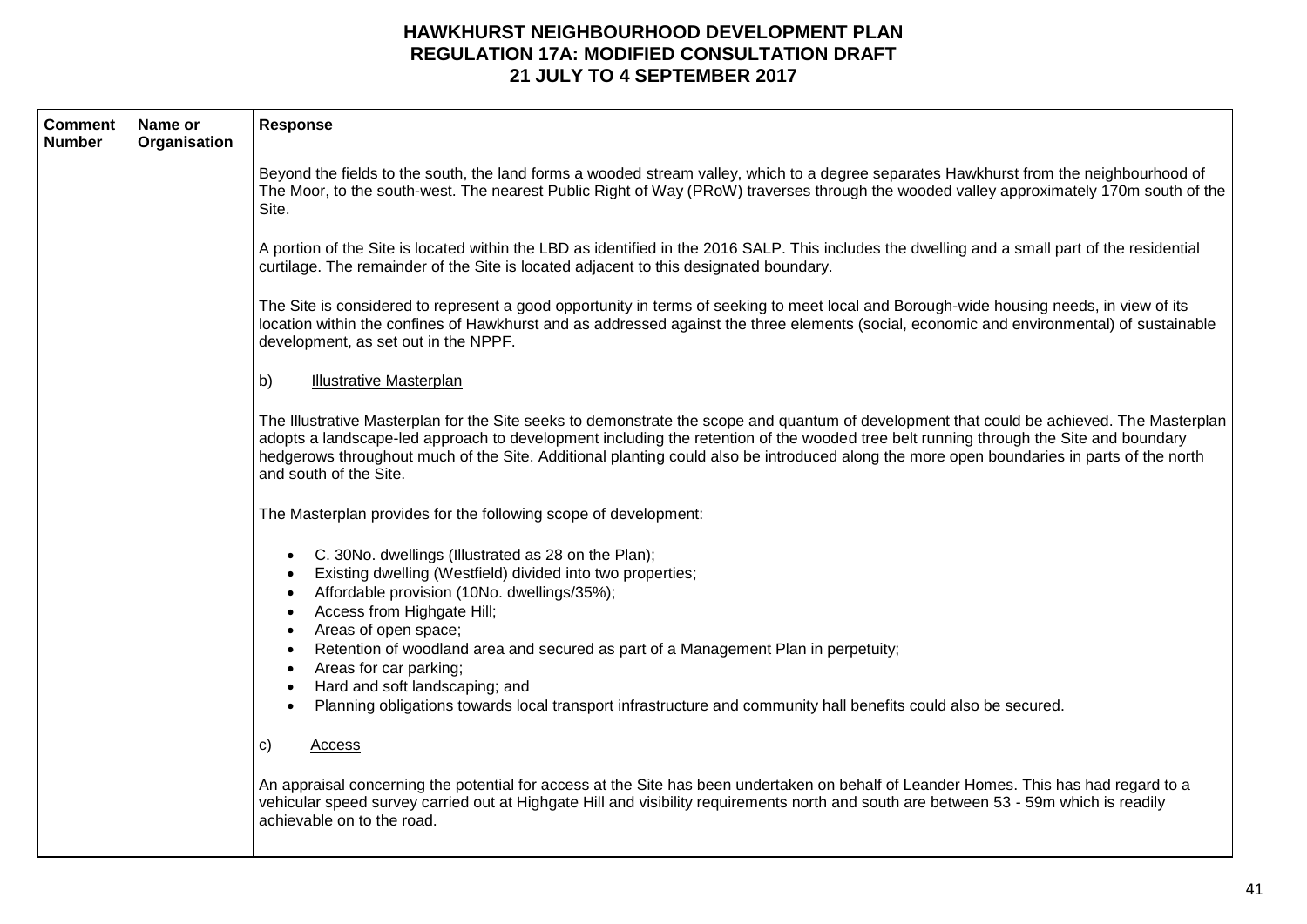| <b>Comment</b><br><b>Number</b> | Name or<br>Organisation | Response                                                                                                                                                                                                                                                                                                                                                                                                                                                                                                                                                                                                                                                                                                                                                                                                                                                |
|---------------------------------|-------------------------|---------------------------------------------------------------------------------------------------------------------------------------------------------------------------------------------------------------------------------------------------------------------------------------------------------------------------------------------------------------------------------------------------------------------------------------------------------------------------------------------------------------------------------------------------------------------------------------------------------------------------------------------------------------------------------------------------------------------------------------------------------------------------------------------------------------------------------------------------------|
|                                 |                         | The centre of Hawkhurst is located approximately 370m to the north and comprises a number of facilities including retail and employment.<br>Additionally, the Site benefits from convenient access to bus services with bus stops on Highgate Hill and the High Street. Such stops<br>provide services to, inter-alia, Hastings, Tunbridge Wells, Battle and Robertsbridge. As referred to above, development of the Site can<br>deliver significant contributions towards identified improvements to local transport infrastructure including at the Highgate Hill junction (and<br>other potential improvements - i.e. community hall).                                                                                                                                                                                                               |
|                                 |                         | Landscape<br>d)                                                                                                                                                                                                                                                                                                                                                                                                                                                                                                                                                                                                                                                                                                                                                                                                                                         |
|                                 |                         | The Site is located within the High Weald AONB, which should be considered in the context of the designation washing over the entire<br>settlement. The SALP contains four allocations including for development ranging from 12 - 40 dwellings (all within AONB).                                                                                                                                                                                                                                                                                                                                                                                                                                                                                                                                                                                      |
|                                 |                         | The Site is located within "Local Character Area 11: Hawkhurst" (Tunbridge Wells Borough Landscape Character Assessment - Feb 2017)<br>and the wider "Bodium: Lower Rother Valley" (The Landscape Assessment of Kent - Oct 2004). A landscape appraisal undertaken on behalf<br>of Leander notes that it is evident from site observations that the agriculture land and wooded valley south of the Site is representative of the<br>Bodium: Lower Rother Valley LCA, however the Site itself does not contain any notable features and is strongly influenced by the adjoining<br>settlement edge. This is important to consider for future potential development. The characteristic "green infrastructure" of hedgerows,<br>woodland and field boundaries could be incorporated into the development of the Site, in accordance with LCA objectives. |
|                                 |                         | In visual terms, the Site is largely contained by built form on three of its boundaries, to the north, east and west. Moreover, the wooded valley<br>to the south of the Site provides screening beyond the fields to the south. Longer distance views towards the Site are restricted by<br>intervening residential development and topography. Views from close proximity are intermittent owing to boundary vegetation and existing<br>development.                                                                                                                                                                                                                                                                                                                                                                                                  |
|                                 |                         | The proposal for the Site comprises a landscape-led approach towards development, as well as securing development that compliments the<br>existing settlement edge in terms of building heights, detailing and materials so that development is seen as a continuum of the townscape<br>edge. In landscape terms, development of the Site could be secured which is sympathetic to the AONB landscape it would sit within.                                                                                                                                                                                                                                                                                                                                                                                                                              |
|                                 |                         | <b>Conclusion</b><br>4.0                                                                                                                                                                                                                                                                                                                                                                                                                                                                                                                                                                                                                                                                                                                                                                                                                                |
|                                 |                         | Leander Homes supports the development of the NP for Hawkhurst, however, as currently drafted, the proposed NP is not considered to<br>meet the Basic Conditions (of the NPPG) in-so-far-as, it seeks to place unnecessary and unjustified restrictions on the scale of future<br>development. The provision of a "facilitating" policy as recommended above, enables suitable development proposals to come forward and<br>to be positively addressed against development control criteria. This would ensure that the NP complies with National planning policy and<br>guidance and does not conflict with the strategy proposed in the Local Plan.                                                                                                                                                                                                   |
|                                 |                         | As demonstrated above, the Site is capable of delivering development akin to the allocated sites in the SALP in terms of quantum and scale,                                                                                                                                                                                                                                                                                                                                                                                                                                                                                                                                                                                                                                                                                                             |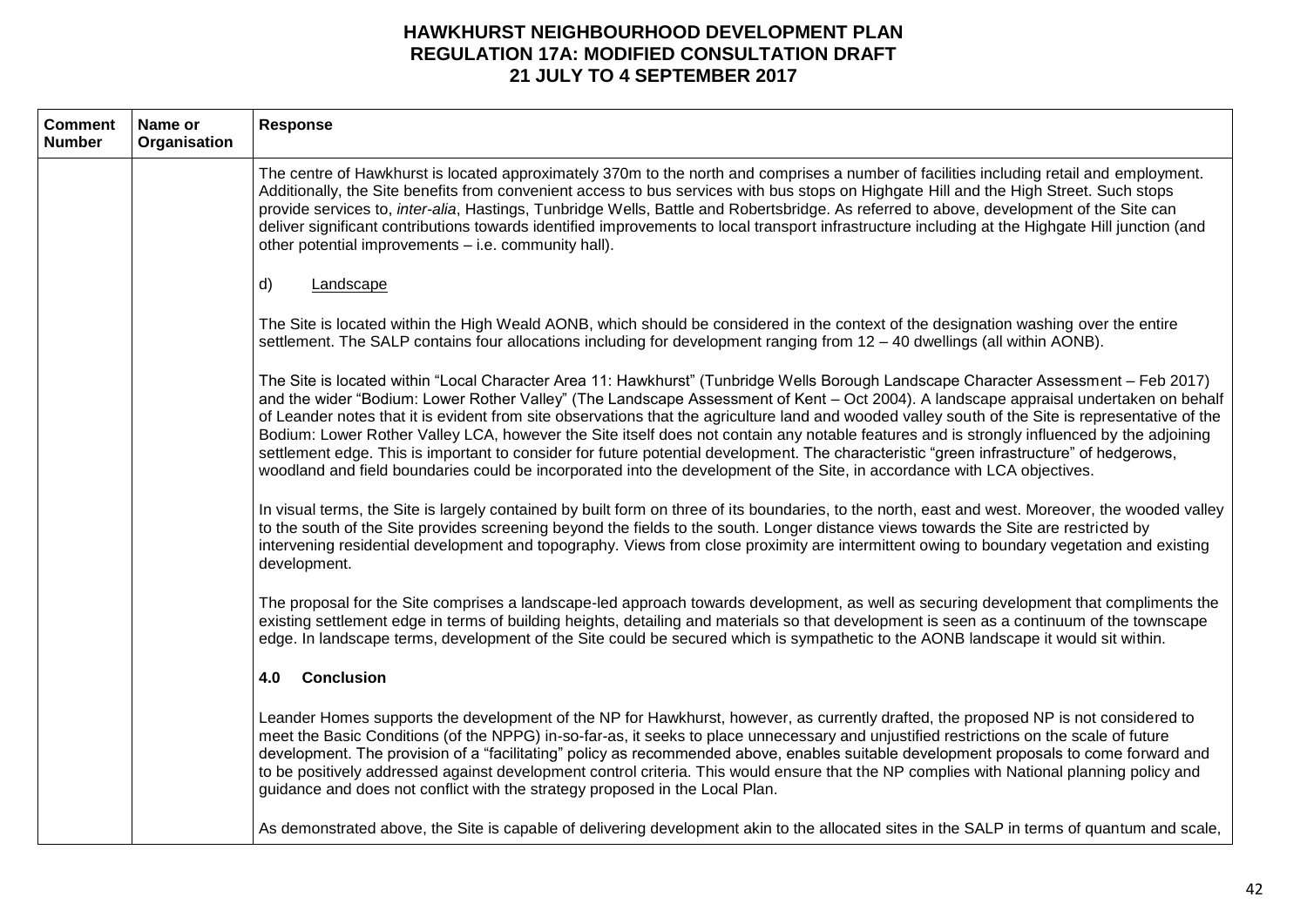| <b>Comment</b><br><b>Number</b> | Name or<br>Organisation | <b>Response</b>                                                                                                                                                                                                                                                                                                                                                                                                                                                                                                                                                                                                                                                                                                                                                                                                                           |
|---------------------------------|-------------------------|-------------------------------------------------------------------------------------------------------------------------------------------------------------------------------------------------------------------------------------------------------------------------------------------------------------------------------------------------------------------------------------------------------------------------------------------------------------------------------------------------------------------------------------------------------------------------------------------------------------------------------------------------------------------------------------------------------------------------------------------------------------------------------------------------------------------------------------------|
|                                 |                         | and it would secure benefits in the form of much needed affordable housing, areas of open space, landscape and woodland management,<br>infrastructure obligations, etc.                                                                                                                                                                                                                                                                                                                                                                                                                                                                                                                                                                                                                                                                   |
|                                 |                         | As set out in the extensive representations made to the "call for sites" and the LPIO Consultation, the Site is considered "suitable", "available"<br>and "achievable" and thus "deliverable" in the context of para 47 of the NPPF. It is therefore proposed to form a housing allocation in the<br>emerging Local Plan and for which the NP should not seek to prejudice.                                                                                                                                                                                                                                                                                                                                                                                                                                                               |
|                                 |                         | I trust these representations are of use to you and we would welcome the opportunity of meeting with you to discuss the above.                                                                                                                                                                                                                                                                                                                                                                                                                                                                                                                                                                                                                                                                                                            |
|                                 |                         | Please let me know should you have any queries and I look forward to hearing from you.                                                                                                                                                                                                                                                                                                                                                                                                                                                                                                                                                                                                                                                                                                                                                    |
|                                 |                         | [Illustrative master plan and location plan can be found in the accompanying document bundle: file name "HANDP_58"]                                                                                                                                                                                                                                                                                                                                                                                                                                                                                                                                                                                                                                                                                                                       |
|                                 |                         |                                                                                                                                                                                                                                                                                                                                                                                                                                                                                                                                                                                                                                                                                                                                                                                                                                           |
|                                 |                         | [1] See Examiner's Report of East Grinstead Neighbourhood Plan (17 August 2016) -<br>http://www.midsussex.gov.uk/media/77607/egnp_independent_examiners_report_of_the_east_grinstead_neighbourhood_plan.pdf                                                                                                                                                                                                                                                                                                                                                                                                                                                                                                                                                                                                                               |
| <b>TWBC Response</b>            |                         | Comments noted. Those comments relating to the specifically mentioned promoted site are not considered relevant to the Neighbourhood<br>Plan but rather relate to the separate borough Local Plan process. All comments made in that respect will be considered as part of the<br>assessment of sites submitted under the Local Plan call for sites resulting in a published Strategic Housing and Economic Land Availability<br>Assessment in due course.                                                                                                                                                                                                                                                                                                                                                                                |
|                                 |                         | With regard to the specific comments relevant to consideration of the Neighbourhood Plan; the Borough Council has considered the<br>Examiner's report and has decided to accept a majority of the recommendations and modifications as explained in the report to Cabinet and<br>confirmed in the published Decision Statement. Some further revisions have been made and formed the basis of the Regulation 17A<br>consultation.                                                                                                                                                                                                                                                                                                                                                                                                         |
|                                 |                         | It is not agreed that Policy HD1 has the effect suggested. It expresses a preference for brownfield and small sites and in that way reflects<br>national planning policy particularly with regard to development in AONB. The revised Housing Policy HD1 has been drafted to accord with<br>national policy regarding major development in the AONB. It does not provide for an embargo on major development but reflects the policy<br>tests and considerations set out in national planning policy. Individual development proposals and planning applications will continue to be<br>assessed and determined on individual merit having regard to the status of development plan policies but also having regard to all material<br>considerations which may include the justifications and circumstances advanced in a specific case. |
|                                 |                         | The Neighbourhood Plan will be subject to regular review providing the opportunity for updates and revision, subject to due process, to                                                                                                                                                                                                                                                                                                                                                                                                                                                                                                                                                                                                                                                                                                   |